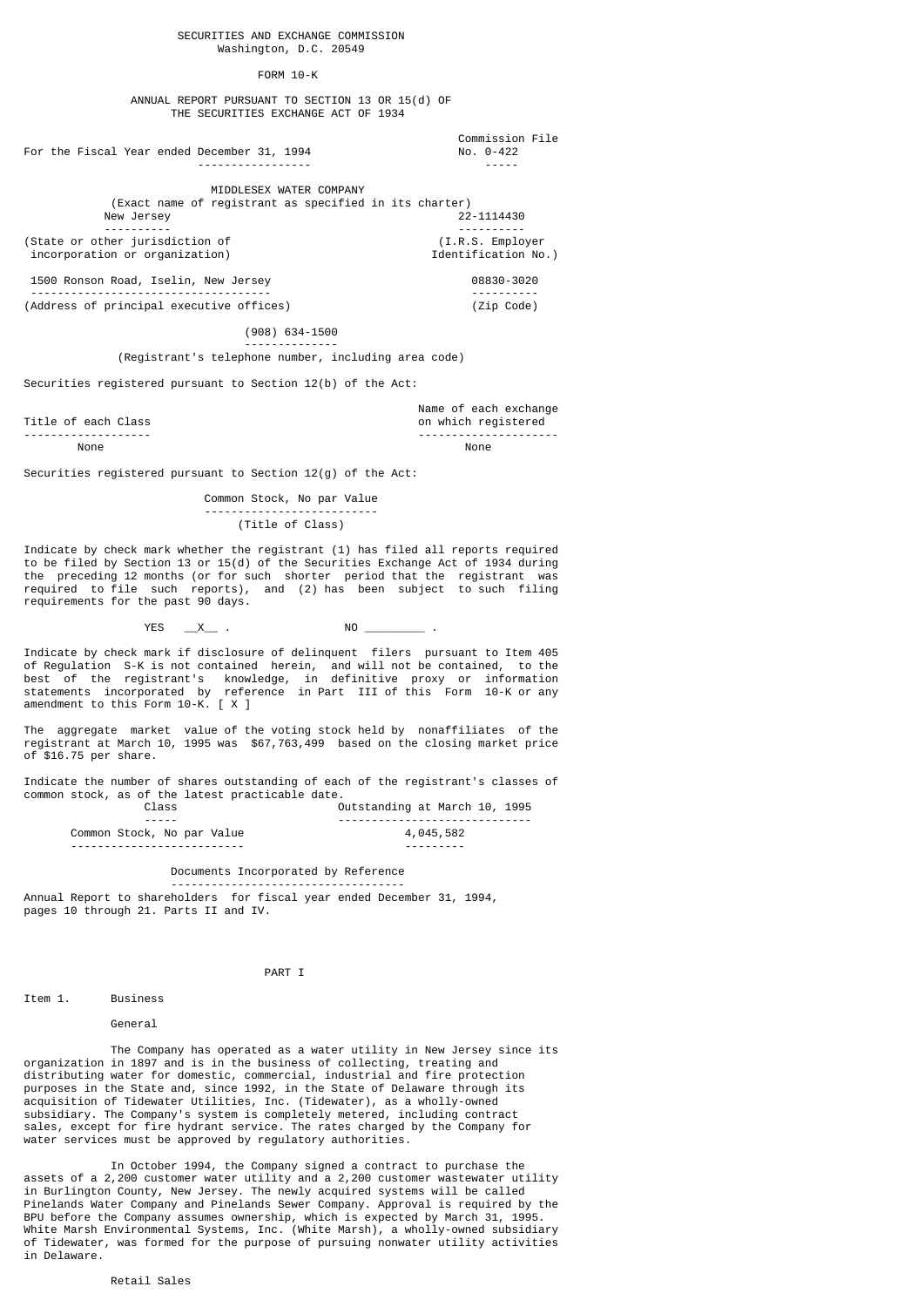The Company provides water services to retail customers primarily in eastern Middlesex County, New Jersey. Water services are now furnished to approximately 53,000 retail customers located in an area of approximately 55 square miles of New Jersey in Woodbridge Township, the Boroughs of Metuchen and Carteret, portions of Edison Township and the Borough of South Plainfield in Middlesex County and, to a minor extent, a portion of the Township of Clark in Union County. The retail customers include a mix of residential customers, large industrial concerns and commercial and light industrial facilities. These retail customers are located in generally well developed areas of central New Jersey.

 Tidewater provides water services to over 5,000 retail customers for domestic, commercial and fire protection purposes in over 75 community water systems located in Kent, Sussex and New Castle Counties in Delaware.

#### Contract Sales

 The Company also provides water on a wholesale basis in New Jersey to the Township of Edison (Edison), the Borough of Highland Park (Highland Park), Old Bridge Municipal Utilities Authority (Old Bridge), the Borough of Sayreville (Sayreville) and the Marlboro Township Municipal Utilities Authority (Marlboro). Under special contract, the Company also provides water treatment and pumping services to the Township of East Brunswick (East Brunswick). East Brunswick, Old Bridge, Sayreville and Marlboro are within an area designated as the South River Basin Study Area.

 $-1$  -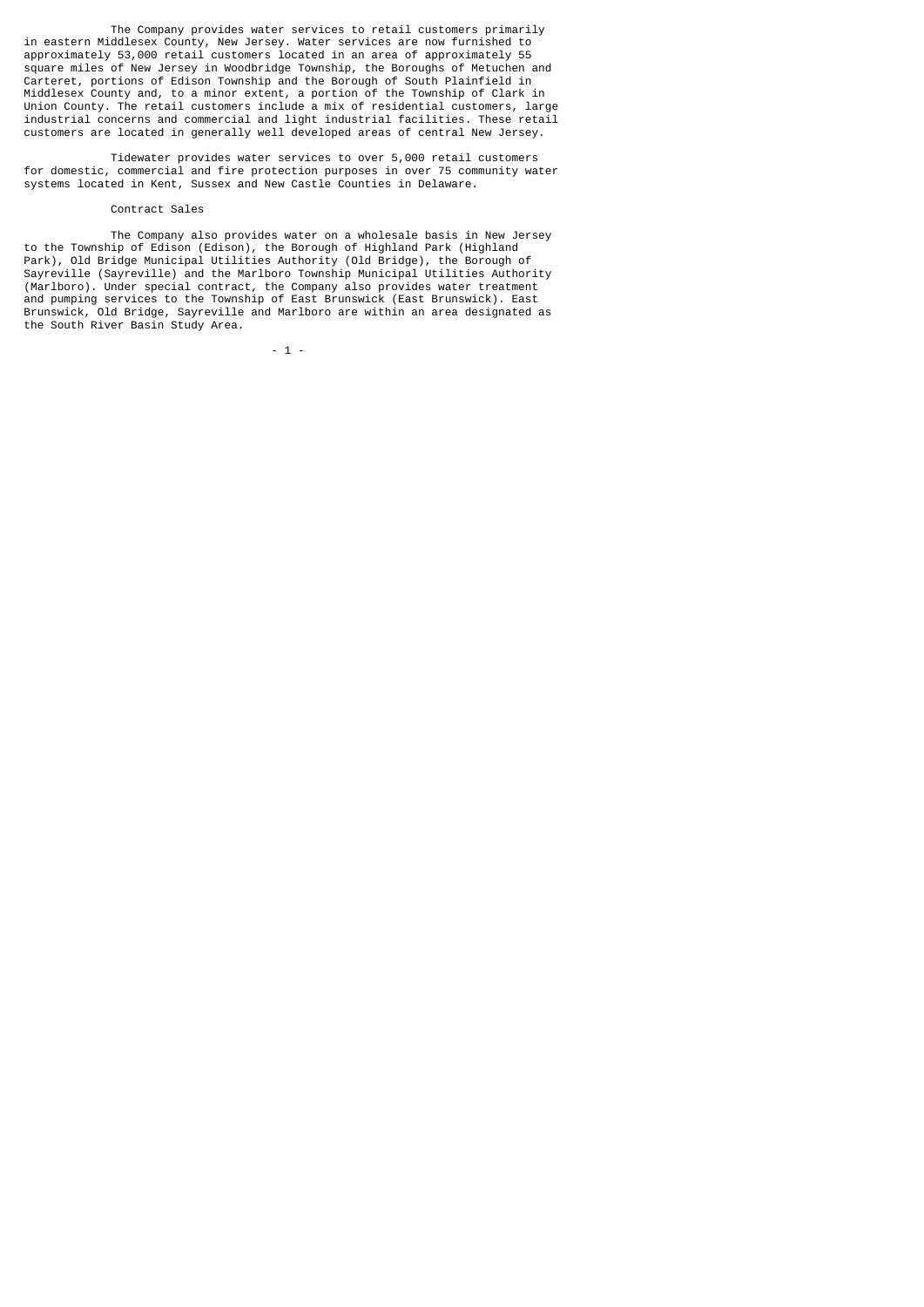The South River Basin Study Area refers to parts of southern Middlesex and northern Monmouth Counties addressed by a 1980's study conducted by the New Jersey Department of Environmental Protection (DEP). According to that study, ninety-five percent of the area's water supply was derived from groundwater sources that were being overpumped at that time and projected growth of the region would further over stress these groundwater resources. These conditions prompted the DEP to create Water Supply Critical Area No. 1 (Critical Area) covering portions of Middlesex, Monmouth and Ocean Counties and to promulgate mandatory reductions in groundwater withdrawals within the Critical Area. During the same mid-1980's time period, East Brunswick entered into a special contract with the Company and in 1986 began receiving water treatment and pumping services under that contract.

 In 1986, as part of the State's South River Basin Feasibility Study, the Company outlined to the DEP and other interested parties a plan to construct facilities to ensure potable water supplies into this area through the year 2020. In connection with this project, the Company entered into long-term water supply agreements with Old Bridge, Marlboro and Sayreville, and DEP approved these agreements

 As an interim measure to address the immediate needs of this region, an agreement was reached between the Company and the City of Perth Amboy for the lease of a large diameter pipeline which extends from the northern shore of the Raritan River to central Old Bridge. This pipeline was rehabilitated, isolated from the Perth Amboy system and connected to the Company's system, and now provides a supply of the Company's water to substantial portions of the Critical Area (Old Bridge, Sayreville and Marlboro).

 The South River Basin Transmission Main was scheduled to be constructed in three stages, designated Sections C, B, and A, to meet the increasing demands of the customers in the Critical Area. Section C, which was connected to Marlboro in 1991, comprises a 6.5 mile main extending the Company's system from the southern end of the Perth Amboy line to Marlboro Township in Monmouth County. The Company completed construction of Section B, a 5 mile extension northwest through Old Bridge to East Brunswick, that was operational in 1993. In 1993, an interconnecting pipeline was constructed by East Brunswick thereby providing for an alternative means of transporting water from the Carl J. Olsen Water Treatment Plant (CJO Plant) to the South River Basin customers. The Company currently anticipates that Section A will be constructed later this decade, when demands in the region grow, and will directly connect Sections B and C to the Company's CJO Plant in Edison.

## Financial Information

 The Company's consolidated operating revenues and operating income relating to the operating water utilities are as follows:

|                    | (000's)<br>Years Ended December 31, |          |          |  |
|--------------------|-------------------------------------|----------|----------|--|
|                    | 1994                                | 1993     | 1992     |  |
| Operating Revenues | \$36,122                            | \$35,479 | \$30,861 |  |
| Operating Income   | \$8,565                             | \$8,225  | \$7,248  |  |

- 2 -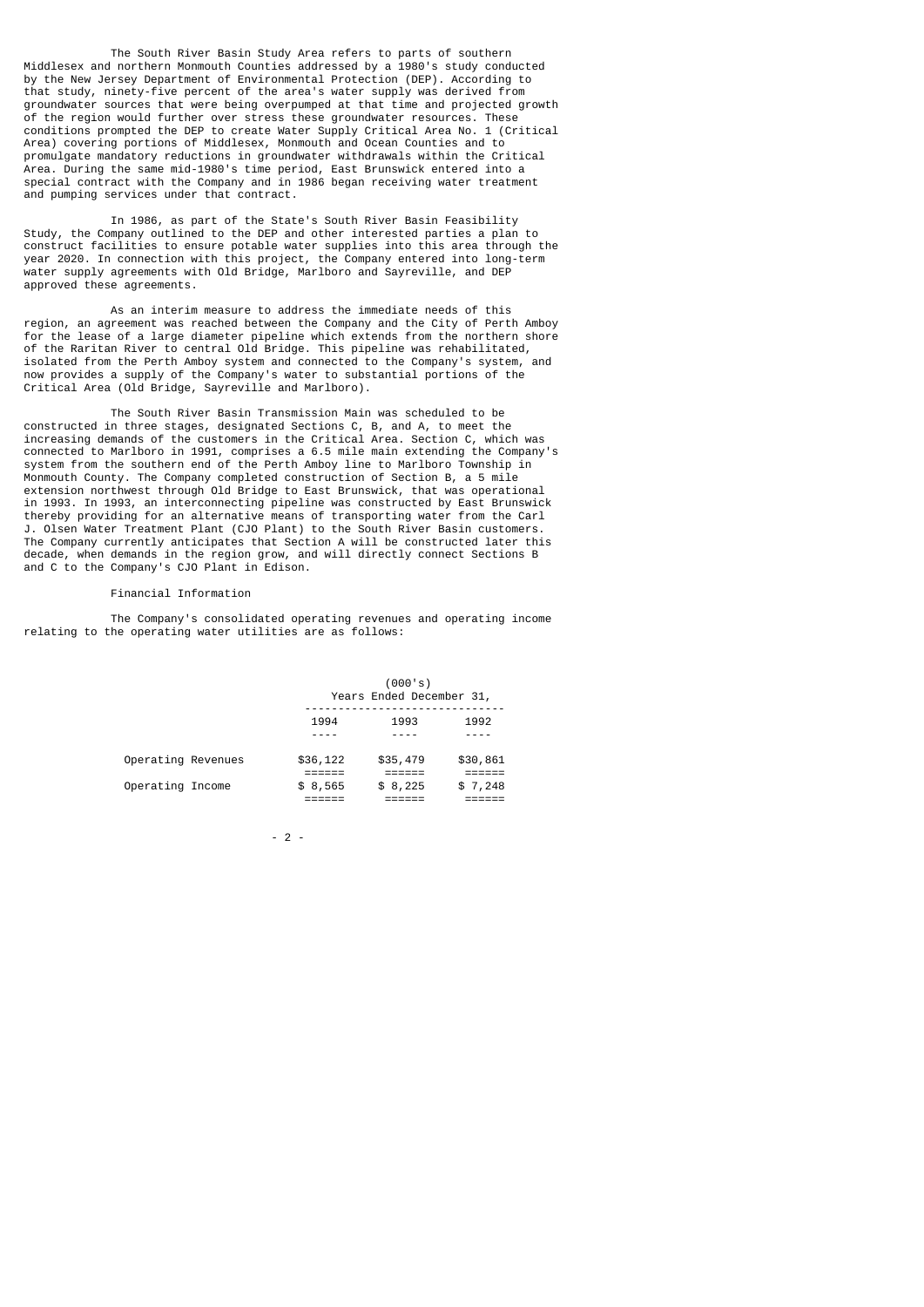|                 | Years Ended December 31, |        |        |
|-----------------|--------------------------|--------|--------|
|                 | 1994                     | 1993   | 1992   |
|                 |                          |        |        |
| Residential     | 39.6%                    | 39.6%  | 38.0%  |
| Commercial      | 11.9                     | 11.8   | 11.7   |
| Industrial      | 18.3                     | 18.3   | 19.6   |
| Fire Protection | 12.1                     | 12.2   | 12.7   |
| Contract Sales  | 17.5                     | 17.6   | 17.7   |
| Miscellaneous   | 0.6                      | 0.5    | 0.3    |
|                 |                          |        |        |
| TOTAL           | 100.0%                   | 100.0% | 100.0% |

#### Water Supplies and Contracts

 The Company's water utility plant consists of source of supply, pumping, water treatment, transmission, distribution and general facilities located in New Jersey and Delaware. The New Jersey and Delaware water supply systems are physically separate and are not interconnected.

 The Company obtains water from both surface and groundwater sources. In 1994, surface sources of water provided approximately 63% of the Company's water supply, groundwater from wells provided approximately 32% and the balance of 5% was purchased from Elizabethtown Water Company (Elizabethtown), a nonaffiliated water utility. The Company's distribution storage facilities are used to supply water at times of peak demand and for outages and emergencies.

 The principal source of surface supply in New Jersey is the Delaware and Raritan Canal (D&R Canal), owned by the State of New Jersey and operated as a water resource by the New Jersey Water Supply Authority (NJWSA). The Company has contracts with the NJWSA to divert a maximum of 20 million gallons per day (mgd) of untreated water from the D&R Canal as augmented by the Round Valley/Spruce Run Reservoir System. In addition, the Company has a one-year agreement for an additional 5 mgd renewed through April 30, 1995. The Company also has an agreement with Elizabethtown, effective through December 31, 1995, which provides for the minimum purchase of 2 mgd of treated water with provisions for additional purchases.

 Water is also derived from groundwater sources equipped with electric motor-driven deep-well turbine type pumps. The Company has 32 wells in New Jersey, which provide a pumpage capacity of approximately 23 mgd. These include the wells of the Park Avenue and Sprague Avenue Well Fields (with a pumpage capacity of over 12 mgd) which during 1993 were refurbished and retrofitted to insure compliance with water quality standards. See "Regulation - Water Quality and Environmental Regulations.

-3-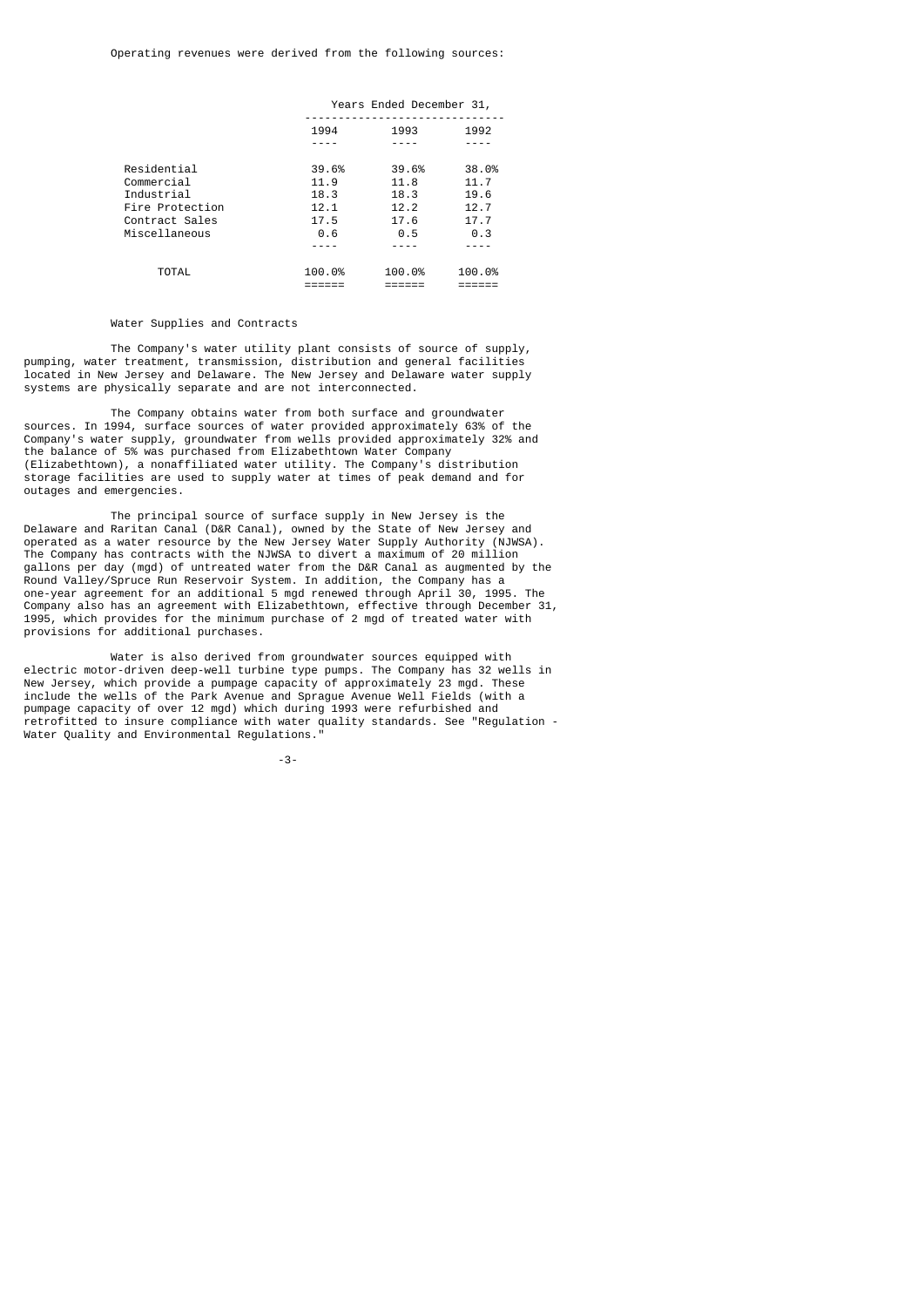|                    |                 | 1994 Max. Day<br>Pumpage |                   |                  |
|--------------------|-----------------|--------------------------|-------------------|------------------|
|                    | No. of<br>Wells | (millions of<br>qallons) | Capacity<br>(mgd) | Location         |
|                    |                 |                          |                   |                  |
| Park Avenue        | 15              | 11.1                     | 11.1              | South Plainfield |
| Tingley Lane North | 4               | 3.1                      | 3.1               | Edison           |
| Tingley Lane South | 5               | 2.6                      | 2.6               | Edison           |
| Spring Lake        | 4               | 1.8                      | 1.8               | South Plainfield |
| Spraque Avenue #1  | $\mathbf{1}$    | 1.4                      | 1.4               | South Plainfield |
| Spraque Avenue #2  |                 | 1.3                      | 1.3               | South Plainfield |
| Maple Avenue       |                 | 1.3                      | 1.3               | South Plainfield |
| Thermal Well       | $\mathbf{1}$    | 0.2                      | 0.2               | Edison           |
|                    |                 |                          |                   |                  |
|                    | 32              |                          |                   |                  |

==

 Water supply to Delaware customers is derived from Tidewater's 72 wells, which provided overall system delivery of 283 mg during 1994. Tidewater does not have a central treatment facility. Several of the water systems in Sussex County have an interconnected transmission system. Construction has begun on a project to link several water systems in New Castle County. Tidewater currently has applications before the Delaware regulatory authorities for the approval of additional wells. Treatment is by chlorination and, in some cases, pH correction and filtration.

 In the opinion of management, the Company has adequate sources of water supply and other facilities to meet current and anticipated future service requirements in New Jersey, and each of the Tidewater community water systems has adequate sources of water supply and other facilities to meet current and anticipated future service requirements within that water system area.

#### Competition

 The business of the Company is substantially free from direct competition with other public utilities, municipalities and other public agencies. Although Tidewater has been granted an exclusive franchise for each of its existing community water systems, its ability to expand service areas can be affected by the award by the Delaware Department of Natural Resources and Environmental Control (DNREC) of franchises to other regulated water purveyors.

## Regulation

 The Company is subject to regulation as to its rates, services and other matters by the States of New Jersey and Delaware with respect to utility service within those states and with respect to environmental and water quality matters. The Company is also subject to regulation as to environmental and water quality matters by the United States Environmental Protection Agency (EPA).

-4-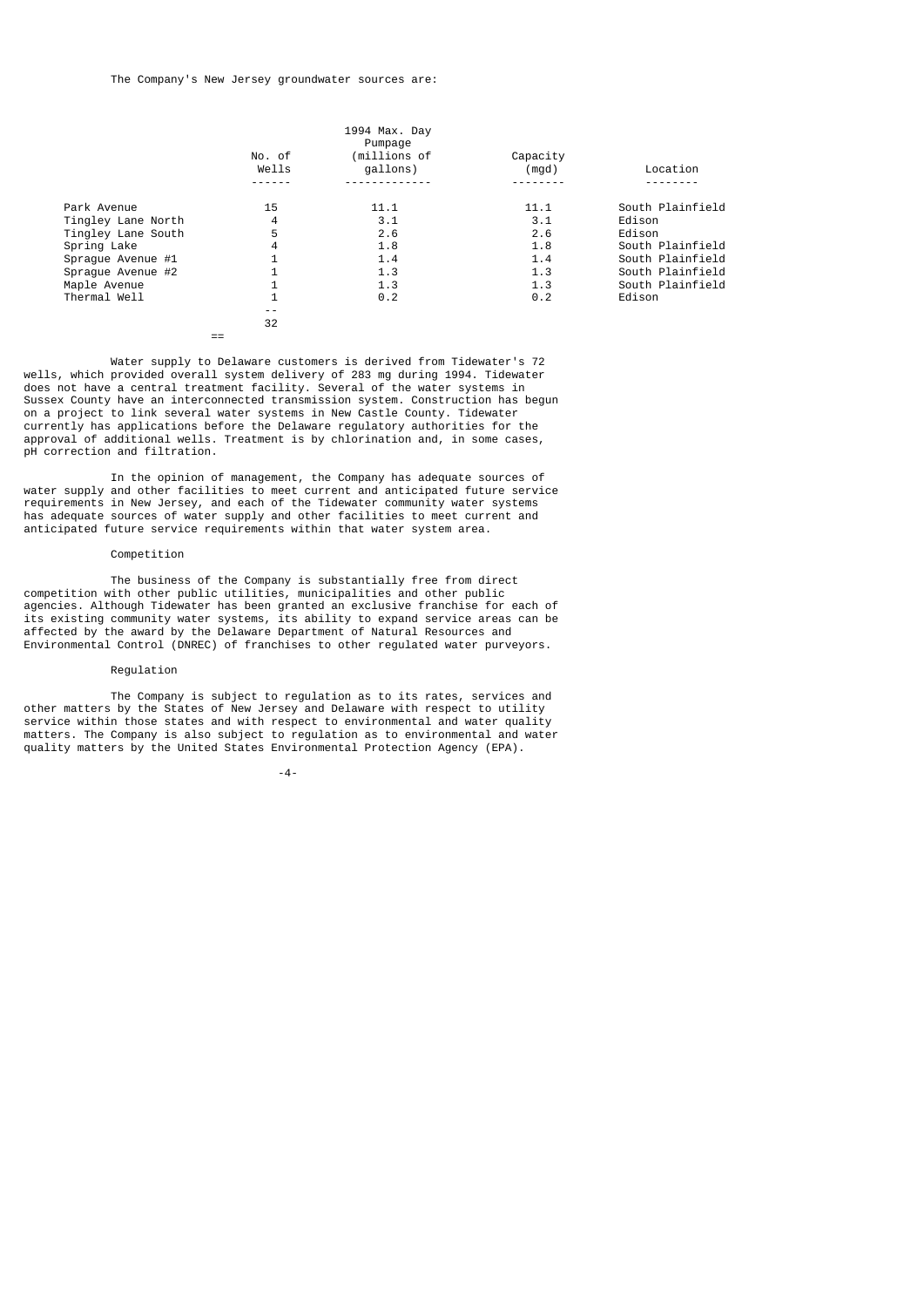#### Regulation of Rates and Services

 The Company is subject to regulation by the New Jersey Board of Public Utilities (BPU), and Tidewater is similarly subject to regulation by the Delaware Public Service Commission (PSC), which regulatory authorities have jurisdiction with respect to rates, service, accounting procedures, the issuance of securities and other matters of utility companies operating within the States of New Jersey and Delaware, respectively. The Company and Tidewater, for ratemaking purposes, account separately for operations in New Jersey and in Delaware so as to facilitate independent ratemaking by the BPU for New Jersey operations and the PSC for Delaware operations.

#### Water Quality and Environmental Regulations

 Both the EPA and the DEP regulate the Company's operation in New Jersey with respect to water supply, treatment and distribution systems and the quality of the water, as do the EPA and the DNREC with respect to operations in Delaware.

 Federal, Delaware and New Jersey regulations adopted over the past five years relating to water quality require expanded types of testing by the Company to insure that its water meets State and Federal water quality requirements. In addition, the environmental regulatory agencies are reviewing current regulations governing the limits of certain organic compounds found in the water as by-products of treatment. The Company, as with many other water companies, participates in industry-related research to identify the various types of technology that might reduce the level of organic, inorganic and synthetic compounds found in the water. The cost to water companies of complying with the proposed water quality standards depends in part on the limits set in the regulation and on the method selected to implement such reduction; however, the cost to the Company of complying with proposed regulations promulgated in light of some of the standards being discussed might, depending upon the treatment process selected, be as high as \$10 million, based upon current estimates. The Company has already begun studies to evaluate alternative treatment processes for upgrading its treatment plant. The regular testing by the Company of the water it supplies shows that the Company is in compliance with existing Federal, New Jersey and Delaware water quality requirements.

 As required by the Federal Safe Drinking Water Act (FSDWA), the EPA has established maximum contaminant levels (MCLs) for various substances found in drinking water. As authorized by similar state legislation, the DEP has set MCLs for certain substances which are more restrictive than the MCLs set by the EPA. In certain cases, the EPA and the DEP have also mandated that certain treatment procedures be followed in addition to satisfying MCLs established for specific contaminants. The DEP and the DNREC have assumed primacy for enforcing the FSDWA in New Jersey and Delaware, respectively, and, in that capacity, monitor the activities of the Company and review the results of water quality tests performed by the Company for adherence to applicable regulations.

 Other regulations applicable to water utilities generally, including the Company, include the Lead and Copper Rule (LCR), the MCLs established for various volatile organic compounds (VOCs), the Federal Surface Water Treatment Rule, and the Total Coliform Rule.

-5-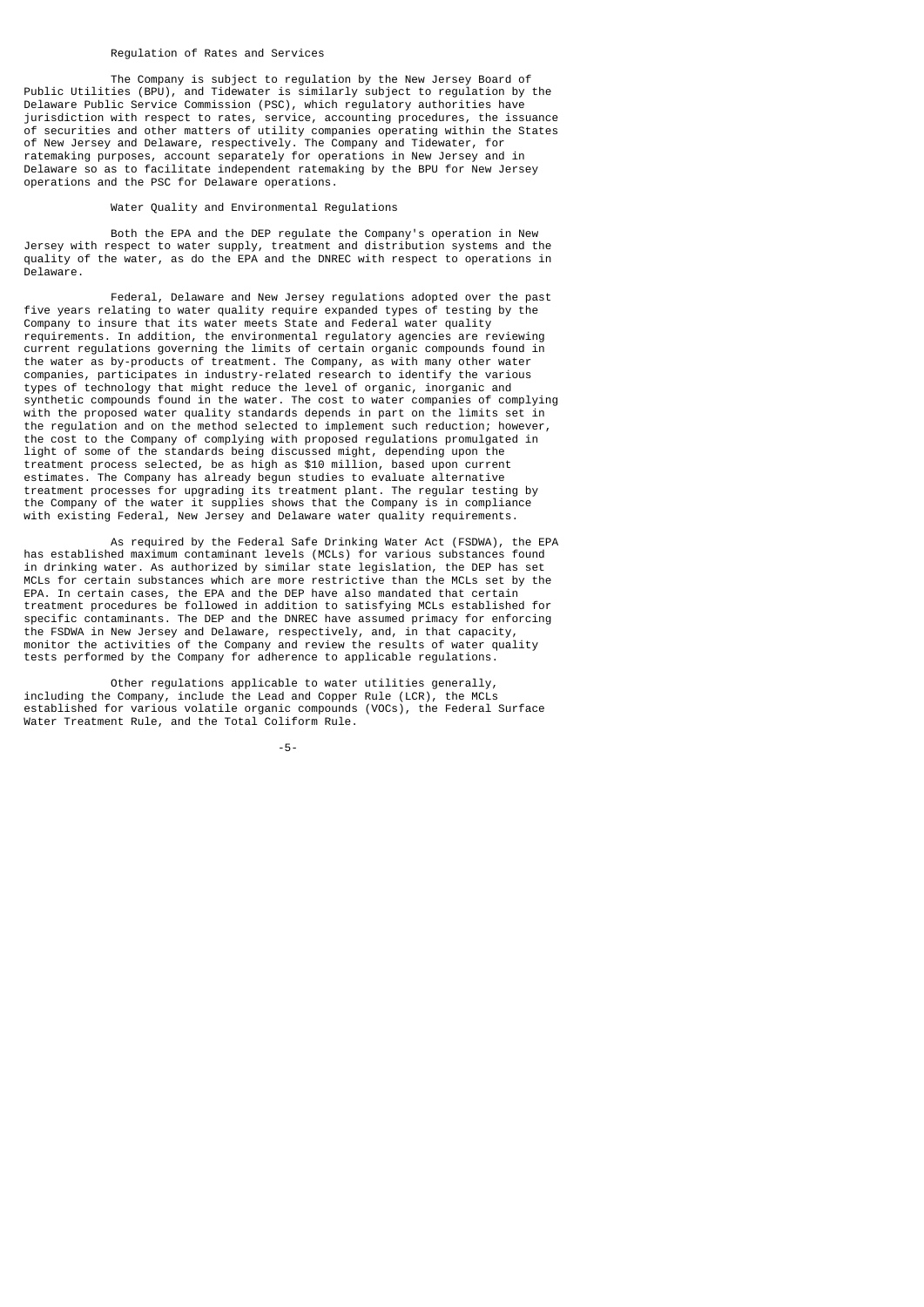The LCR requires the Company to test on a sample basis the quantity of lead and copper in drinking water at the customer's tap and, if certain contaminant levels (Action Levels) are exceeded, to notify customers, initiate a public information campaign advising customers how to minimize exposure to lead and copper, add corrosion inhibitors to water to minimize leaching of lead from piping, faucets and soldered joints into water consumed at the tap, and implement applicable source water treatment requirements. Tests taken within the Company's system yielded results well below the Action Levels.

 VOCs, including primarily petro-chemicals, may percolate into groundwater aquifers from surface sources. The Company has found VOCs in excess of the applicable MCLs in certain of its wells and has constructed air stripping facilities which remove such contaminants from the water by venting them into the atmosphere. In 1990 the air stripping facility was complete at the Spring Lake Well Field. Construction of a similar facility was completed in 1993 and is operational to treat water from the Park Avenue and Sprague Avenue Well Fields, along with a 2 mg storage reservoir. To the extent that contamination in excess of applicable MCLs occurs at wells lacking air stripping and related facilities, the Company will consider building such facilities if feasible and cost effective. VOCs have not been identified in the Delaware wells.

 Federal and State regulations and controls concerning water quality, pollution and the effluent from treatment facilities are still in the process of being developed, and it is not possible to predict the scope or enforceability of regulations or standards which may be established in the future, or the cost and effect of existing and potential regulations and legislation upon any of the existing and proposed facilities and operations of the Company. Further, recent and possible future developments with respect to the identification and measurement of various elements in water supplies and concern with respect to the impact of one or more of such elements on public health may in the future require the Company to replace or modify all or portions of their various water supplies, to develop replacement supplies and/or to implement new treatment techniques. In addition, the Company anticipates that threatened and actual contamination of water sources may become an increasing problem in the future. The Company has expended and may in the future be required to expend substantial amounts to prevent or remove said contamination or to develop alternative water supplies. Any such developments may increase operating costs and capital requirements. Since the rate regulation methodology of both the BPU and the PSC permits a utility to recover through rates prudently incurred expenses and investments in plant, based upon past BPU and PSC practice, the Company expects that all such expenditures and costs should ultimately be recoverable through rates for water service.

#### Employees

 As of December 31, 1994, the Company had a total of 134 employees in New Jersey, and Tidewater had a total of 17 employees in Delaware. None of these employees is represented by a union. Management considers its relations with its employees to be satisfactory. Wages and benefits are reviewed annually and are considered competitive within the industry.

#### Item 2. Properties

 The Company's water utility plant consists of source of supply, pumping, water treatment, transmission and distribution and general facilities.

-6-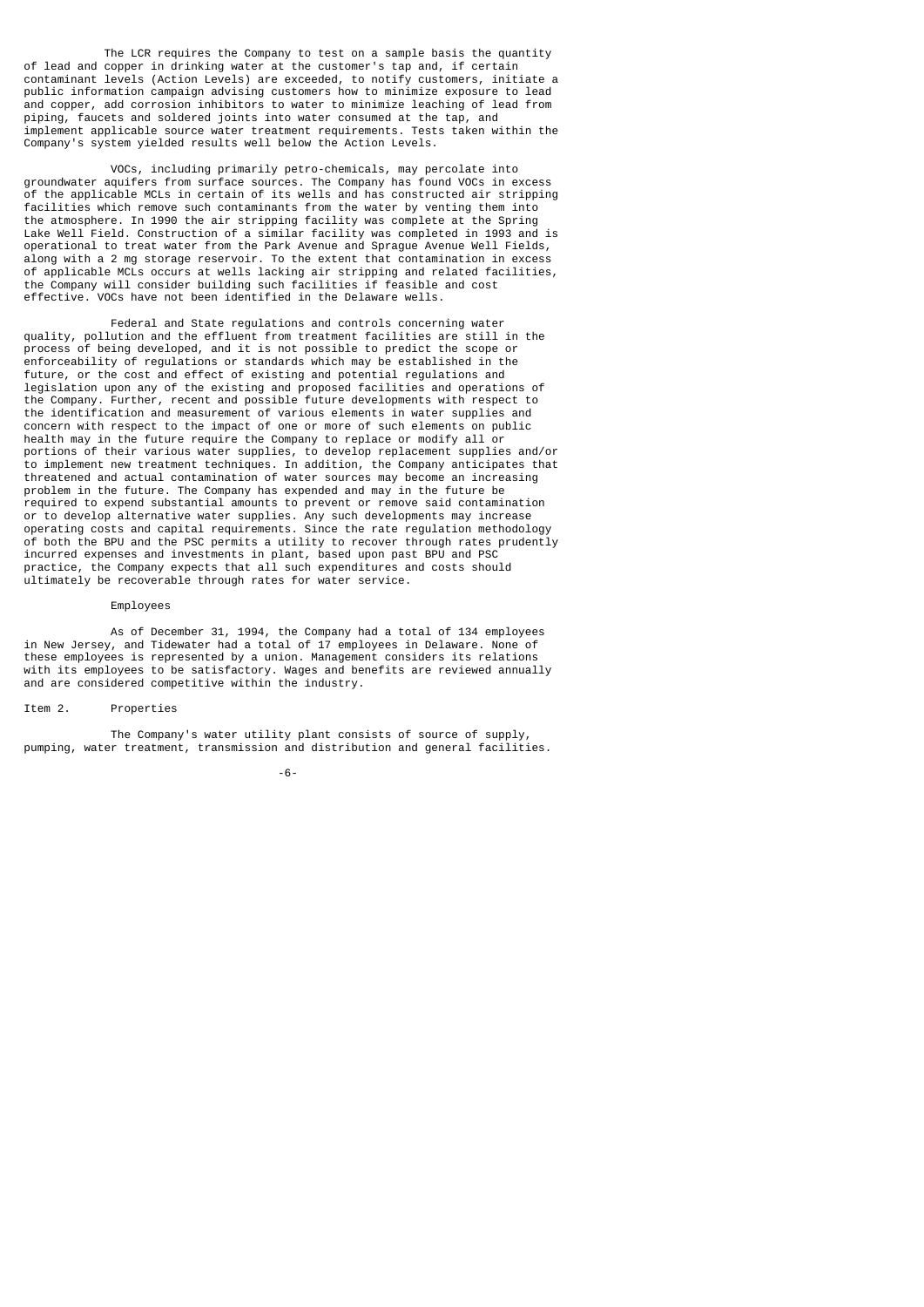The Company's principal source of supply is the D&R Canal owned by the State of New Jersey and operated as a water resource by the NJWSA.

 Water is withdrawn from the D&R Canal at New Brunswick and processed for distribution by the Company. Its facilities consist of an intake and pumping station located on State-owned land bordering the Canal, a water treatment plant in Edison Township (CJO Plant) on property owned by the Company, 4,901 feet of 54-inch reinforced concrete water main connecting the CJO Plant and the intake and pumping station, 23,168 feet of 48-inch reinforced concrete transmission main connecting the water treatment plant to the Company's distribution pipe network, and related storage, pumping, control, laboratory and other facilities. The CJO Plant was placed into service in 1969.

 The design capacity of the intake and pumping station in New Brunswick, New Jersey and the raw water main is 80 mgd. The four electric motor-driven vertical turbine pumps presently installed have an aggregate design capacity of 65 mgd. The station is designed to permit its pumping capacity to be increased to 80 mgd by the installation of additional pumping units without structural changes. The station has an emergency power supply provided by a diesel-driven generator which, in the event of a power failure, will automatically become the power source to provide uninterrupted water service.

 The CJO Plant includes chemical storage and chemical feed equipment, dual-rapid mixing basins, four reinforced concrete mechanical flocculation compartments, four underground reinforced concrete settling basins, eight rapid filters containing gravel, sand and anthracite for water treatment and a steel wash-water tank. The nominal design capacity of the CJO Plant is 30 mgd (45 mgd maximum capacity). Provision has been made to increase the nominal design capacity to 60 mgd (90 mgd maximum capacity) by the future construction of additional treatment facilities. The Company is currently studying treatment technologies prior to making a decision on the expansion of this facility.

 The main pumping station at the CJO Plant has a design capacity of 90 mgd. The four electric motor-driven vertical turbine pumps presently installed have an aggregate capacity of 65 mgd. The station is constructed so that an additional pumping unit can be installed without structural change.

 In addition to the main pumping station at the CJO Plant, there is a l5 mgd auxiliary pumping station located in a separate building. It has a dedicated substation and emergency power supply provided by a diesel-driven generator. It pumps from the l0 mg reservoir directly into the distribution system.

 The Company also owns property and other facilities located at the Robinson's Branch of the Rahway River. The storage facilities, consisting of an impounding reservoir, have been classified as nonutility plant. They are located in Clark Township, near the north central part of the territory served. The reservoir has a capacity of 232 mg and a tributary drainage area of approximately 25 square miles. There are no treatment facilities at this site.

-7-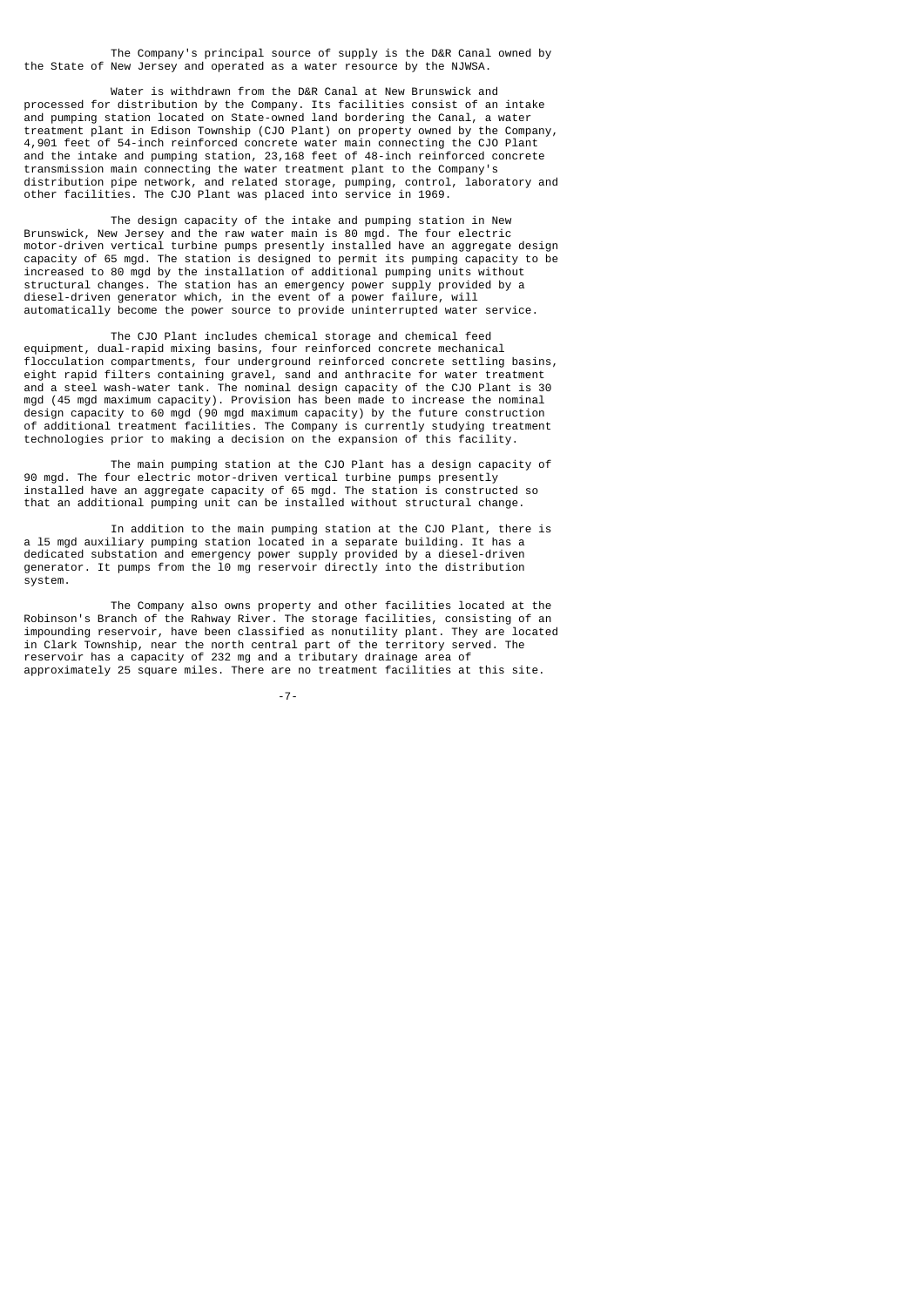The Company owns the properties on which its 32 wells are located. The Company owns its two-building headquarters complex at 1500 Ronson Road, Iselin, New Jersey, consisting of a 27,000 square foot, two-story office building and a 16,500 square foot maintenance facility. The Company's Delaware operations are managed from Tidewater's leased offices in Wilmington, Delaware. Tidewater expects to move into new leased offices during the second quarter of 1995. This property, which is owned by White Marsh, is a 1,600 square foot single story building located in Odessa, Delaware.

 The Company's storage facilities consist of a 10 mg reservoir at the CJO Plant, 5 mg and 2 mg reservoirs in Edison (Grandview), 5 mg reservoir in Carteret (Eborn) and 2 mg reservoir at the Park Avenue Well Field.

#### Item 3. Legal Proceedings

 A local entity and its owner have filed a negligence claim against the Company, for which the Company is insured, with a claim for punitive damages which may not be insured. Their action alleges financial losses arising out of improper water pressure and service. Without taking a position on the negligence claim, the Company does not believe that the claim for punitive damages will prevail. While the outcome of this case is not presently determinable, management believes that the final resolution will not have a significant effect on the Company's financial position or results of operations or cash flows. The Company had been named along with an officer in litigation where the plaintiff asserted that the Company's officer, acting in the course of his employment, defamed the plaintiff. A tentative settlement on this matter has been reached. Once finalized, the settlement will have no impact on the Company's financial position or results of operations or cash flows.

Item 4. Submission of Matters to a Vote of Security Holders

None.

PART II

Item 5. Market for the Registrant's Common Equity and Related Stockholder Matters

## Price Range of Common Stock

 The following table shows the range of closing prices for the Common Stock on the NASDAQ Stock Market for the calendar quarter indicated.

| 1994           | High      | Low     | Dividend      |
|----------------|-----------|---------|---------------|
| $- - - -$      | $- - - -$ | $- - -$ | .             |
| First Quarter  | \$21.25   | \$19.25 | $$0.26$ $1/4$ |
| Second Quarter | 20.00     | 16.00   | $0.26$ 1/4    |
| Third Quarter  | 18.25     | 15.75   | $0.26$ 1/4    |
| Fourth Quarter | 18.50     | 16.25   | 0.27          |

-8-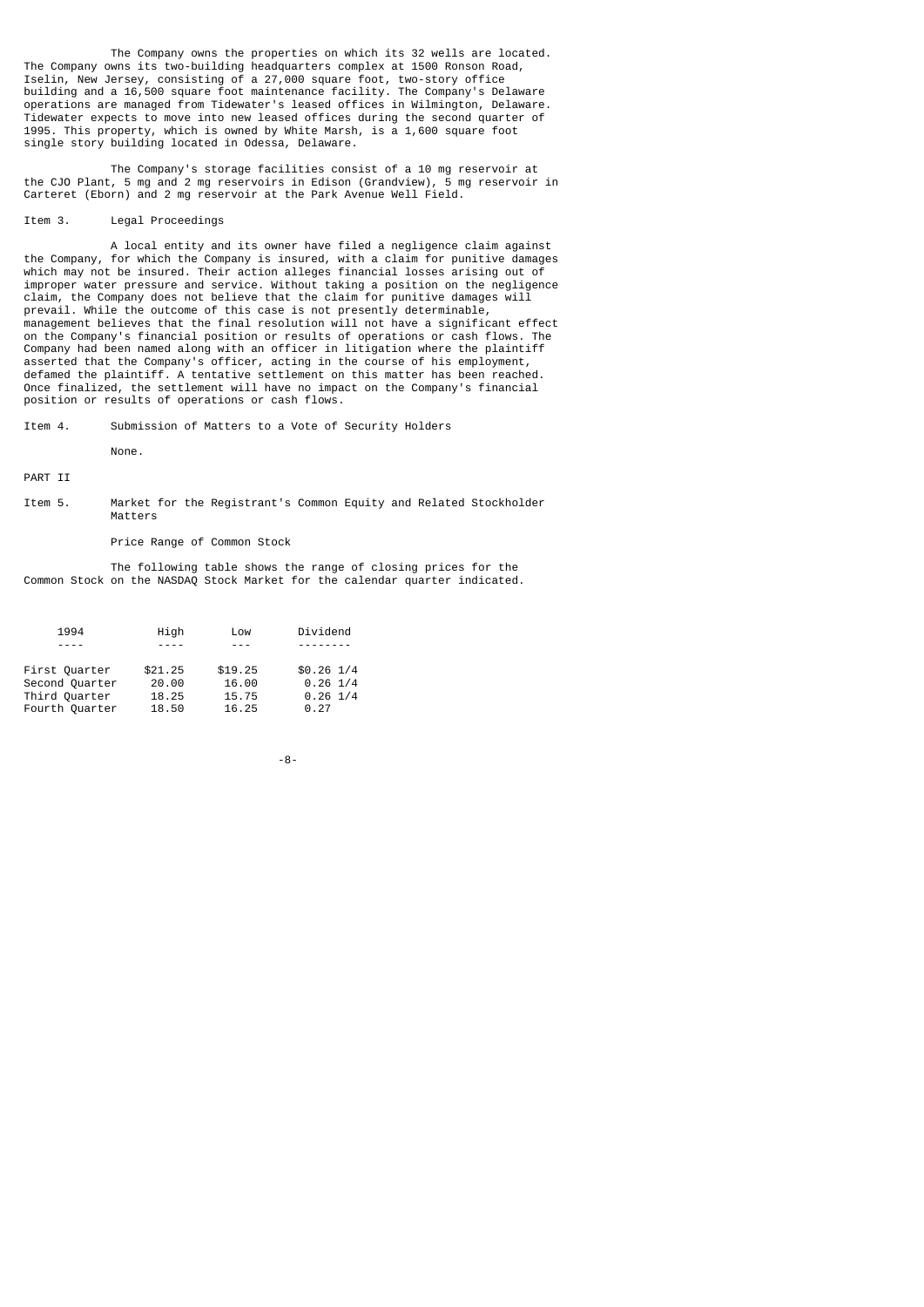| 1993           | High    | Low     | Dividend   |
|----------------|---------|---------|------------|
|                |         | ---     | -------    |
|                |         |         |            |
| First Quarter  | \$17.75 | \$16.75 | \$0.25     |
| Second Quarter | 18.00   | 16.75   | 0.25       |
| Third Quarter  | 22.00   | 20.75   | 0.25       |
| Fourth Quarter | 19.75   | 17.00   | $0.26$ 1/4 |

Approximate Number of Equity Security Holders As of December 31, 1994

| Title of Class                                        | Number of<br>Record Holders |
|-------------------------------------------------------|-----------------------------|
|                                                       |                             |
| Common Stock, No par Value                            | 2,244                       |
| Cumulative Preferred Stock, No par Value:             |                             |
| Series<br>\$7                                         | 33                          |
| \$4.75 Series                                         | $\mathbf{1}$                |
| Cumulative Convertible Preferred Stock, No par Value: |                             |
| Series<br>\$7                                         |                             |
|                                                       |                             |

## Dividends

 The Company has paid dividends on its Common Stock each year since 1912. Although it is the present intention of the Board of Directors of the Company to continue to pay regular quarterly cash dividends on its Common Stock, the payment of future dividends is contingent upon the future earnings of the Company, its financial condition and other factors deemed relevant by the Board of Directors at its discretion.

 The Common Stock of the Company is traded on the NASDAQ Stock Market under the symbol MSEX.

Item 6. Selected Financial Data

 This information is incorporated herein by reference to the attached Exhibit 13, 1994 Annual Report to Shareholders, Page 21.

Item 7. Management's Discussion and Analysis of Financial Condition and Results of Operations

 This information is incorporated herein by reference to the attached Exhibit 13, 1994 Annual Report to Shareholders, Pages 10 and 11.

Item 8. Financial Statements and Supplementary Data

 The consolidated financial statements and Independent Auditors' Report are incorporated herein by reference to the attached Exhibit 13, 1994 Annual Report to Shareholders, Pages 12 through 20. The supplementary data is included as indicated under Part IV, Item 14.

-9-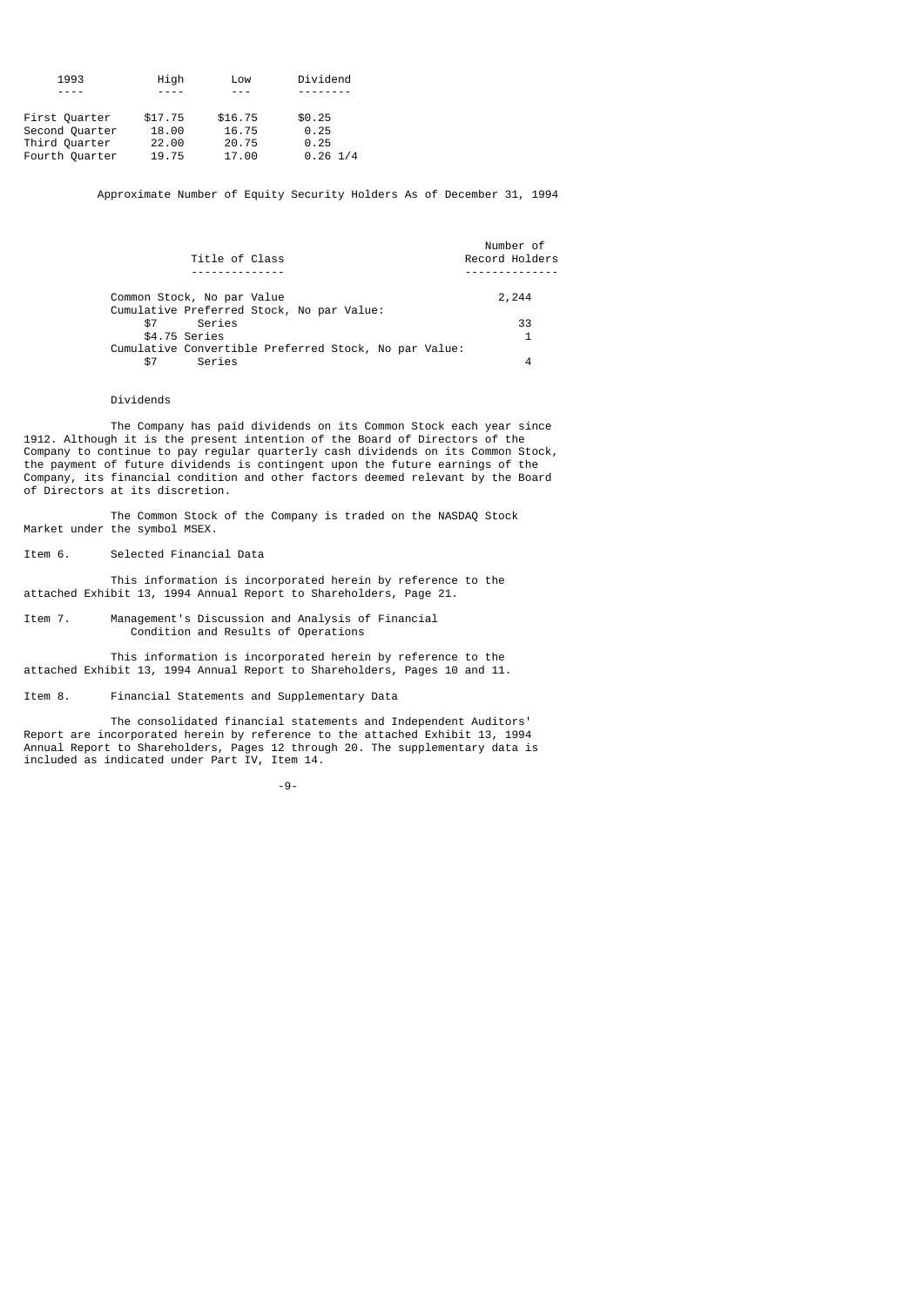#### Item 9. Changes in and Disagreements with Accountants on Accounting and Financial Disclosures

# None.

# PART III

## Item 10. Directors and Executive Officers of the Registrant

 The following information is provided with respect to each Director and Executive Officer of the Company.

|                       |     | Director | Term     |                                                                                |
|-----------------------|-----|----------|----------|--------------------------------------------------------------------------------|
| Name                  | Age | Since    | Expires  | Position                                                                       |
|                       |     |          |          |                                                                                |
| Walter J. Brady       | 53  | N/A      | N/A      | Vice President-Administration                                                  |
| Ernest C. Gere        | 62  | 1988     | 5/97     | Senior Vice President & Chief Financial<br>Officer                             |
| John P. Molnar        | 78  | 1975     | 12/31/94 | Director                                                                       |
| Stephen H. Mundy      | 61  | 1977     | 5/95     | Director                                                                       |
| Philip H. Reardon     | 58  | 1991     | 5/97     | Director                                                                       |
| Marion F. Reynolds    | 55  | N/A      | N/A      | Vice President, Secretary and Treasurer                                        |
| Richard A. Russo      | 49  | 12/1/94  | 5/95     | Vice President-Operations                                                      |
| Carolina M. Schneider | 76  | 1982     | 5/95     | Director                                                                       |
| William E. Scott      | 75  | 1978     | 5/96     | Director                                                                       |
| Jeffries Shein        | 54  | 1990     | 5/96     | Director                                                                       |
| Dennis G. Sullivan    | 53  | N/A      | N/A      | Vice President and General Counsel,<br>Assistant Secretary-Assistant Treasurer |
| J. Richard Tompkins   | 56  | 1981     | 5/96     | Chairman of the Board and President                                            |
| Joseph S. Yewaisis    | 55  | 1989     | 5/97     | Director                                                                       |

Walter J. Brady, who joined the Company in 1962, was elected Assistant Secretary-Assistant Treasurer in 1979, Assistant Vice President in 1982, Vice President-Human Resources in 1987, and Vice President-Administration in 1989. He had served in the capacity of Manager of Accounting from 1977 to 1985. He is a Director of White Marsh Environmental Systems, Inc., Pinelands Water Company and Pinelands Sewer Company.

Ernest C. Gere who had been Vice President & Controller of the Company since 1978 was promoted to Senior Vice President & Controller in 1986 and is responsible for rate cases, cash management, financings, and pension benefit plans. He was employed by the Company from 1964 to 1970 and from 1976 to present. On January 1, 1992 he assumed the designated title of Senior Vice President & Chief Financial Officer. He is Treasurer and Director of Tidewater Utilities, Inc., Vice President and Director of Pinelands Water Company and Pinelands Sewer Company.

-10-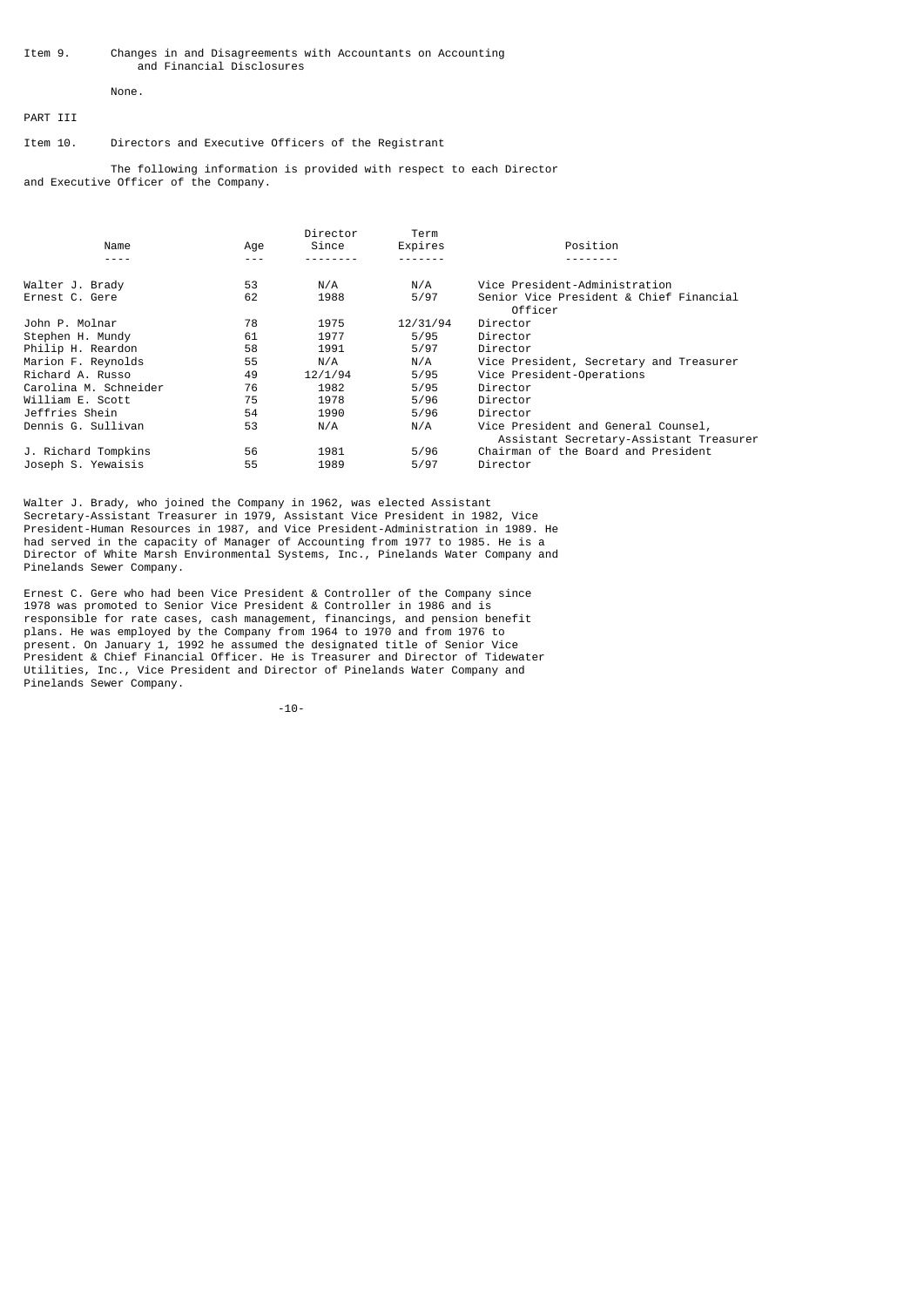John P. Molnar had been President of Molnar Electrical Contractors, Woodbridge, New Jersey for over five years. A portion of that business was sold to Hatzel & Buehler, electrical contractors. He was a consultant for Hatzel & Buehler and retired in 1982. He is a Director Emeritus of First Savings Bank/SLA of Perth Amboy, New Jersey. He was designated Director Emeritus of Middlesex Water Company as of January 1, 1995.

Stephen H. Mundy has been Vice President of A. Stanley Mundy Inc., public utility contractors, Virginia Beach, Virginia, since 1985 and was a Partner of A. Stanley Mundy & Co.

Philip H. Reardon has been President and Chief Executive Officer of Essex County Gas Company, Amesbury, Massachusetts since December 1992, and prior to that date was President and Chief Executive Officer of New Jersey Natural Gas Company, Wall, New Jersey since 1987. He is a Director of Essex County Gas Company and New England Gas Association.

Marion F. Reynolds who had been Secretary-Treasurer since 1987 was elected Vice President, Secretary and Treasurer in 1993. Prior to her election she had been employed by Public Service Electric and Gas Company, Newark, New Jersey since 1958, and was elected Assistant Corporate Secretary in 1976. She is Secretary of Tidewater Utilities, Inc., and Secretary/Treasurer of Pinelands Water Company and Pinelands Sewer Company.

Richard A. Russo was elected in 1989 as Vice President-Operations with overall responsibility for engineering, water production, water treatment, and distribution maintenance. He was formerly employed by Trenton Water Works as General Superintendent and Chief Engineer since 1979. He is President and Director of Tidewater Utilities, Inc., White Marsh Environmental Systems, Inc., Pinelands Water Company and Pinelands Sewer Company. He is also a Director of New Jersey M.A.T.T.E.R.S (Municipalities Acting Together Toward Economic Recovery Solution).

Carolina M. Schneider, until her retirement in 1987, was Secretary-Treasurer of the Company since 1948.

William E. Scott, until his retirement in 1985, was Senior Executive Vice President of Public Service Electric and Gas Company (PSE&G), Newark, New Jersey since 1984 and had been Executive Vice President-Finance of PSE&G for over five years. He is a Director of Premier Benefit Management, Inc., and a Trustee of Delta Dental Plan of New Jersey, Inc.

Jeffries Shein is a Partner in the firm of Jacobson, Goldfarb & Tanzman Associates, a large industrial and commercial brokerage firm in New Jersey. He is a Director of First Savings Bank/SLA of Perth Amboy, New Jersey.

Dennis G. Sullivan was hired in 1984 as Corporate Attorney, responsible for general corporate internal legal matters. He was elected Assistant Secretary-Assistant Treasurer in 1988 and Vice President and General Counsel in 1990. He was employed in a private law practice from 1981 to 1984 as a staff attorney. He is Assistant Secretary and Assistant Treasurer and a Director of Tidewater Utilities, Inc., Vice President, Secretary and Director of White Marsh Environmental Systems, Inc., and a Director of Pinelands Water Company and Pinelands Sewer Company.

-11-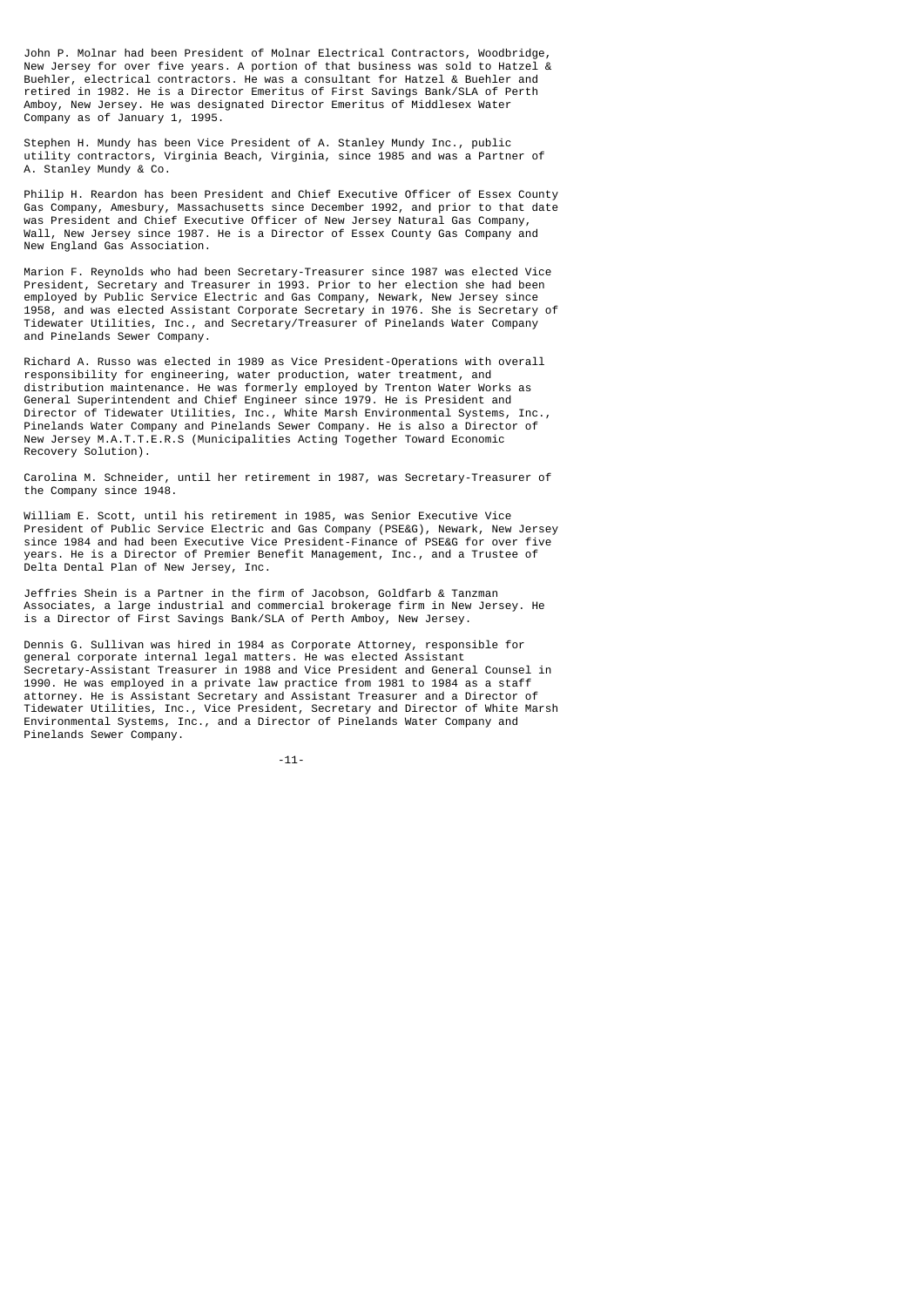J. Richard Tompkins was elected President of the Company in 1981 and was elected Chairman of the Board in 1990. In 1979 he was employed by Associated Utility Services, an independent utility consulting firm in New Jersey, as Vice President. From 1962 to 1979 he was employed by Buck, Seifert & Jost, Incorporated, consulting engineers in New Jersey and was appointed Vice President in 1973. He is Chairman and Director of Tidewater Utilities, Inc., White Marsh Environmental Systems, Inc., Pinelands Water Company and Pinelands Sewer Company. He is also a Director of Raritan Bay Healthcare Foundation.

Joseph S. Yewaisis is Chairman of the Board and President of First Savings Bank/SLA of Perth Amboy, New Jersey and a Director. He is also a Director of Americas' Community Bankers, Financial Institutions Retirement Fund and Raritan Bay Healthcare Foundation.

## Identification of Certain Significant Employees

 1. A. Bruce O'Connor, age 36, was hired in 1990 as Assistant Controller and is responsible for tax and accounting matters. He was employed by Deloitte & Touche, a certified public accounting firm, from 1984 to 1990. In 1992, he was promoted to the position of Controller. He is also Controller of Tidewater Utilities, Inc. and Treasurer of White Marsh Environmental Systems, Inc.

 2. Donald G. McCabe, age 59, was promoted to Director of Distribution in 1988. He is responsible for supervising maintenance of the Company's distribution system. He has been employed by the Company for 42 years in various positions and had been Manager of Distribution from 1977 to 1988.

 3. Richard M. Risoldi, age 38, was hired in 1989 as Director of Production and is responsible for operation and maintenance of water production facilities. He was formerly employed by Trenton Water Works as Chief of Water Quality since 1986, and prior to that, held various positions with the North Jersey District Water Supply Commission and Trenton Water Works for over five years. He is also Vice President of Pinelands Water Company and Pinelands Sewer Company.

## Item 11. Executive Compensation

 There is shown below information concerning the annual and long-term compensation for services in all capacities to the Company for the years 1994, 1993 and 1992 of those officers whose total annual salary amounted to \$100,000 or more.

-12-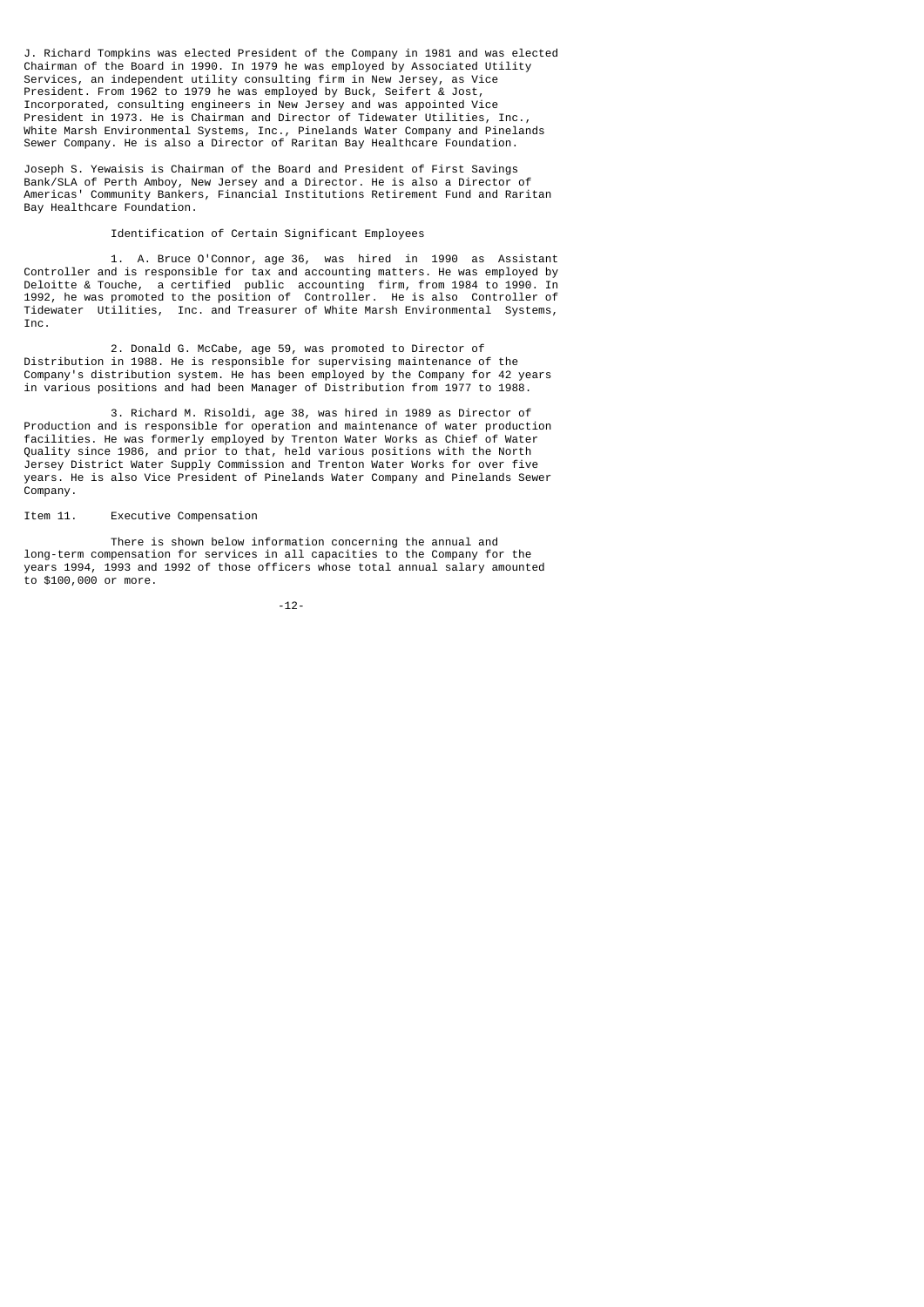SUMMARY COMPENSATION TABLE

|                         | <b>SUPIPIANT CUPIFENSATION TABLE</b> |          |              | Restricted | All          |
|-------------------------|--------------------------------------|----------|--------------|------------|--------------|
| Name and                |                                      |          | Other Annual | Stock      | Other Annual |
| Principal Position      | Year                                 | Salary   | Compensation | Awards     | Compensation |
|                         |                                      |          | (1)          | (2)        | (3)          |
|                         |                                      | \$       | \$           | \$         | \$           |
| J. Richard Tompkins     | 1994                                 | 208,350  | 7,491        | 22,855     | 7,280        |
| Chairman of the Board   | 1993                                 | 190, 150 | 6,771        | 18,075     | 6,720        |
| and President           | 1992                                 | 175,787  | 5,464        | 33, 375    | 6,141        |
| Ernest C. Gere          | 1994                                 | 128,323  | 7,073        | 13,060     | 4,480        |
| Senior Vice President & | 1993                                 | 119,350  | 6,042        | 9,038      | 4,235        |
| Chief Financial Officer | 1992                                 | 115,325  | 6,113        | 7,265      | 4,025        |
| Richard A. Russo        | 1994                                 | 121,504  | 3,236        | 13,060     | 4,249        |
| Vice President-         | 1993                                 | 110,350  | 2,676        | 12,653     | 3,850        |
| Operations              | 1992                                 | 97,131   | 2,362        | 13,350     | 3,317        |
| Walter J. Brady         | 1994                                 | 107,350  | 2,881        | 9,795      | 3,745        |
| Vice President-         | 1993                                 | 101,350  | 2,828        | 9,038      | 3,535        |
| Administration          | 1992                                 | 97,557   | 2,775        | 7,265      | 3,325        |

(1) Includes Auto Allowance and Group Life Insurance for all officers and Directors Fees for Messrs. Tompkins, Gere and Russo.

(2) The number and value of Restricted Stock held in escrow as of December 31, 1994 were as follows: Mr. Tompkins - 9,000/\$131,980; Mr. Gere - 4,100/\$59;413, Mr. Russo - 4,500/\$66,688; and Mr. Brady - 3,900/\$56,148. Generally, the restrictions lapse on these awards five years from the date of grant. The restrictions also lapse in the event of a change in control of the Company. All dividends on these shares are paid to the awardees. (3) Employer contribution to the Company's Savings and Investment Plan.

 COMPENSATION PURSUANT TO PENSION PLANS\* Annual Benefit based on Compensation and Years of Service

| Average<br>Annual | Years of Service |          |          |          |          |           |  |
|-------------------|------------------|----------|----------|----------|----------|-----------|--|
| Compensation      | 15               | 20       | 25       | 30       | 35       | 45        |  |
|                   |                  |          |          |          |          | $ -$      |  |
| \$80.000          | \$20,402         | \$27,202 | \$34,003 | \$40,803 | \$47,604 | \$57,604  |  |
| \$90.000          | \$23,252         | \$31,002 | \$38,753 | \$46,503 | \$54,254 | \$65,504  |  |
| \$100,000         | \$26,102         | \$34,802 | \$43,503 | \$52,203 | \$60,904 | \$73,404  |  |
| \$125,000         | \$33,227         | \$44,302 | \$55,378 | \$66,453 | \$77,529 | \$93,154  |  |
| \$150,000         | \$40,352         | \$53,802 | \$67,253 | \$80,703 | \$94,154 | \$112,904 |  |
|                   |                  |          |          |          |          |           |  |

\* Annual Compensation Capped at \$150,000.

-13-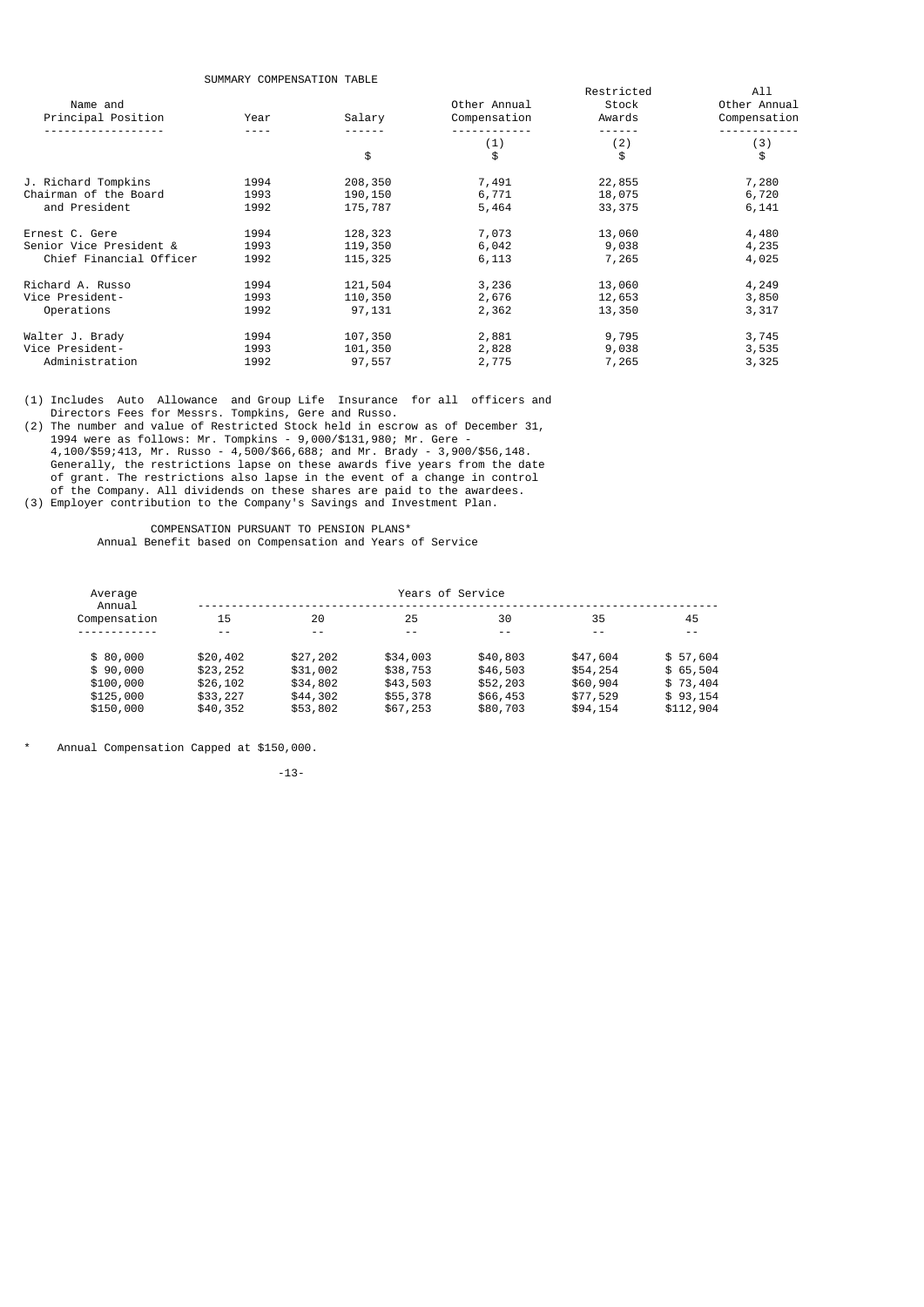All employees who receive pay for 1,000 hours during the year are included in the Plan. Under the noncontributory trusteed defined benefit plan current service costs are funded annually. The Company's annual contribution is determined on an actuarial basis. Benefits are measured from the member's entry date and accrue to normal retirement date or date of early retirement. Benefits are calculated, at normal retirement, at 1.25% of pay up to the Executive's benefit integration level, plus 1.9% of such excess pay, multiplied by service to normal retirement date, capped at 35 years of such excess pay, multiplied by service to normal retirement date of age 65. Average pay is the highest annual average of total pay during any 5 consecutive years within the 10 calendar-year period prior to normal retirement date. The benefit integration level is based on the 1994 Summary Compensation Table. The benefit amounts are not subject to any deduction for Social Security benefits or other offset amounts.

 During the year 1994, the Company made a contribution to the Pension Plan in the amount of \$275,000. The range of the permissible Plan contribution was \$253,000 to \$287,000. Remuneration covered under the Pension Plan includes base wages only and not Directors' fees.

 The estimated credited years of service based on normal retirement at age 65 includes 22 years, 21 years, 20 years and 44 years for Messrs. Tompkins, Gere, Russo and Brady, respectively.

 Supplemental Executive Retirement Plan - All executive officers are eligible to participate in the Deferred Compensation Plan known as the Supplemental Executive Retirement Plan at the direction of the Board of Directors.

 A participant who retires on his normal retirement date is entitled to an annual retirement benefit equal to 75% of his compensation reduced by his primary Social Security benefit and further reduced by any benefit payable from the Qualified Pension Plan. In certain cases further reductions are made for benefits from other employment.

 Vesting provisions start at 50% for 5 years of service and increases 10% for each year of service for a maximum of 100% vesting at 10 years of service. Annual retirement benefits are payable for 15 years either to the participant or his beneficiary.

 Retirement benefits may be in the form of single life annuity, joint and 50% survivors annuity, joint and 100% survivors annuity, single life annuity with a 10-year certain period and single life annuity with a 15-year certain period paid on an actuarial equivalent basis.

 The Company is not obligated to set aside or earmark any monies or other assets specifically for the purpose of funding the Plan. The benefits are in the form of an unfunded obligation of the Company. The Company has elected to purchase Corporate-owned life insurance as a means of satisfying its obligation under this Plan. The Company reserves the right to terminate any plan of life insurance at any time, however, a participant is entitled to any benefits he would have been entitled to under the Plan provisions. For the year 1994 the Company paid life insurance premiums totaling \$98,796, for Messrs. Tompkins, Gere, Russo and Brady, which provides a preretirement net death benefit of 1-1/2 times base salary at date of death.

-14-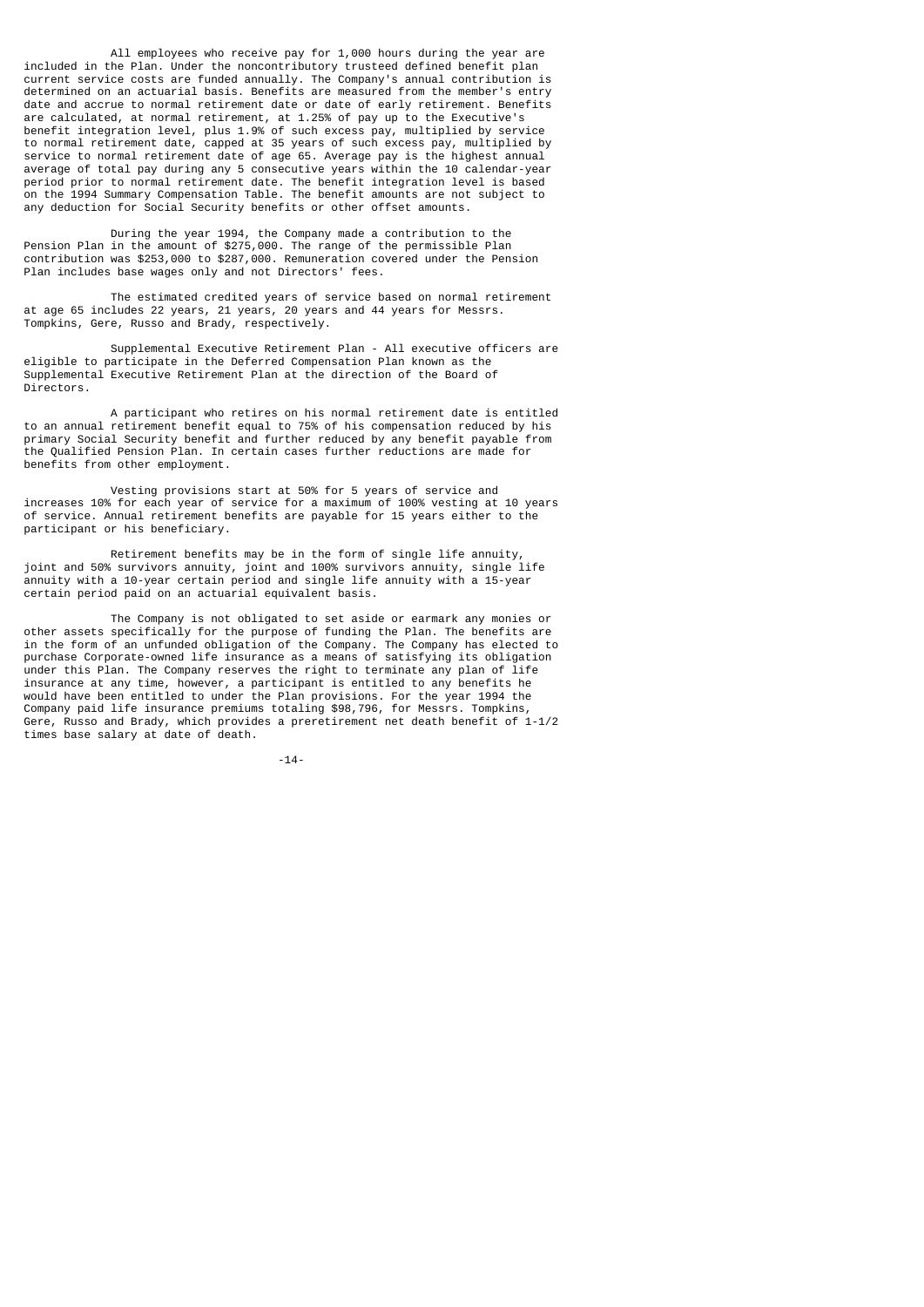Savings and Investment Plan - The Company matches 100% of that portion of the contribution which does not exceed 1% of basic pay plus an additional 50% of that portion from 2% to 6% of basic pay. Distributions under the Plan are made upon normal retirement, total and permanent disability or death and are subject to certain vesting provisions as to Company contributions.

## Compensation of Directors

 A director who is not an officer of the Company or its subsidiary is paid an annual retainer of \$5,400 and a fee of \$500 for attendance at Board of Directors (Board) meetings, a fee of \$250 for attendance at special meetings of the Board, and a fee of \$150 for attendance at special Board committee meetings by means of communications facilities, and a fee of \$300 for each committee meeting attended. Committee chairmen receive an additional \$200 for each committee meeting chaired. Directors who are officers of the Company are paid a fee of \$250 for each meeting of the Board attended.

Compensation Committee Interlocks and Insider Participation

 During 1994, the members of the Executive Development and Compensation Committee were William E. Scott, Stephen H. Mundy, Carolina M. Schneider and Jeffries Shein. During 1994, no member of the Executive Development and Compensation Committee was an officer or employee of the Company or its subsidiary. Ms. Carolina M. Schneider is a former officer of the Company. Mr. Stephen H. Mundy has a financial interest in a construction company that was awarded a contract in the amount of \$0.6 million in 1994.

Report of the Executive Development and Compensation Committee

 The compensation program for executive officers of the Company is administered by the Executive Development and Compensation Committee of the Board of Directors. The 1994 Committee was composed of four independent directors: Carolina M. Schneider, William E. Scott, Stephen H. Mundy and Jeffries Shein. The Committee is responsible for setting and administering the policies which govern annual compensation and Restricted Stock awards. Policies and plans developed by the Committee are approved by the full Board of Directors.

 The Committee's compensation policies and plans applicable to the executive officers seek to enhance the profitability of the Company and shareholder value, as well as control costs and maintain reasonable rates for the customers. The Committee's practices reflect policies that compensation should (1) attract and retain well-qualified executives, (2) support short- and long-term goals and objectives of the Company, (3) reward individuals for outstanding contributions to the Company's success, (4) be meaningfully related to the value created for shareholders, and (5) relate to maintenance of good customer relations and reasonable rates.

 The Committee meets with Mr. Tompkins to evaluate the performance of the other executive officers and meets in the absence of Mr. Tompkins to evaluate his performance. The Committee reports on all executive evaluations to the full Board of Directors.

-15-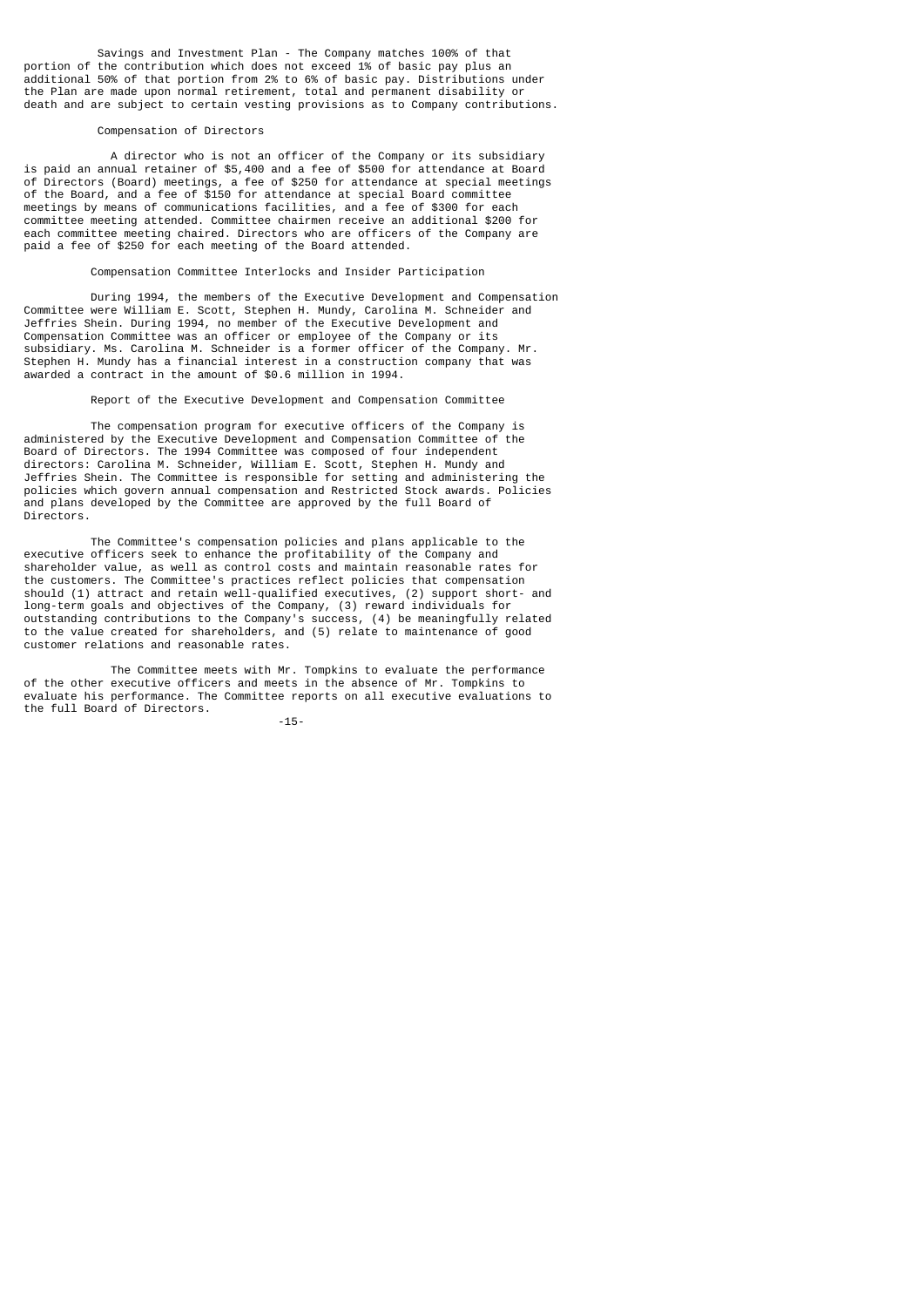Base salary levels are reviewed annually using compensation data produced by an outside compensation expert for similar positions and comparable companies. Base salaries for satisfactory performance are targeted at the median of the competitive market. Individual performance of the executive is determined and taken into account when setting salaries against the competitive market data. The Committee reviews, as well, the individual's efforts on cost control and his or her contributions to the results of the year. The Committee also reviews the Company's financial results compared with prior years and compared with other companies. It compares salaries with both water and general industry salaries.

 The factors and criteria upon which Mr. Tompkins' compensation was based generally include those discussed with respect to all the executive officers. Specifically, however, his salary is based on his overall performance and that of the Company. His salary was set at a rate which was approximately the median of the utility market and below that of the general industry. In addition, in evaluating the performance of the CEO, the Committee has taken particular note of management's success with respect to the growth of the Company.

 The Company maintains a restricted stock plan for the purpose of attracting and retaining certain key executives of the Company who have contributed, or are likely to contribute, significantly to the long-term performance and growth of the Company. This plan is designed to enhance financial performance, customer service and corporate efficiency through a performance-based stock award. Annual stock awards are based upon several factors including the participant's ability to contribute to the overall success of the Company.

 The level of awards and the value of the performance are reviewed annually by the Committee. The Committee submits reports on all executive evaluations and restricted stock awards to the full Board of Directors for approval.

 1995 Executive Development and Compensation Committee William E. Scott, Chairman Stephen H. Mundy Jeffries Shein

-16-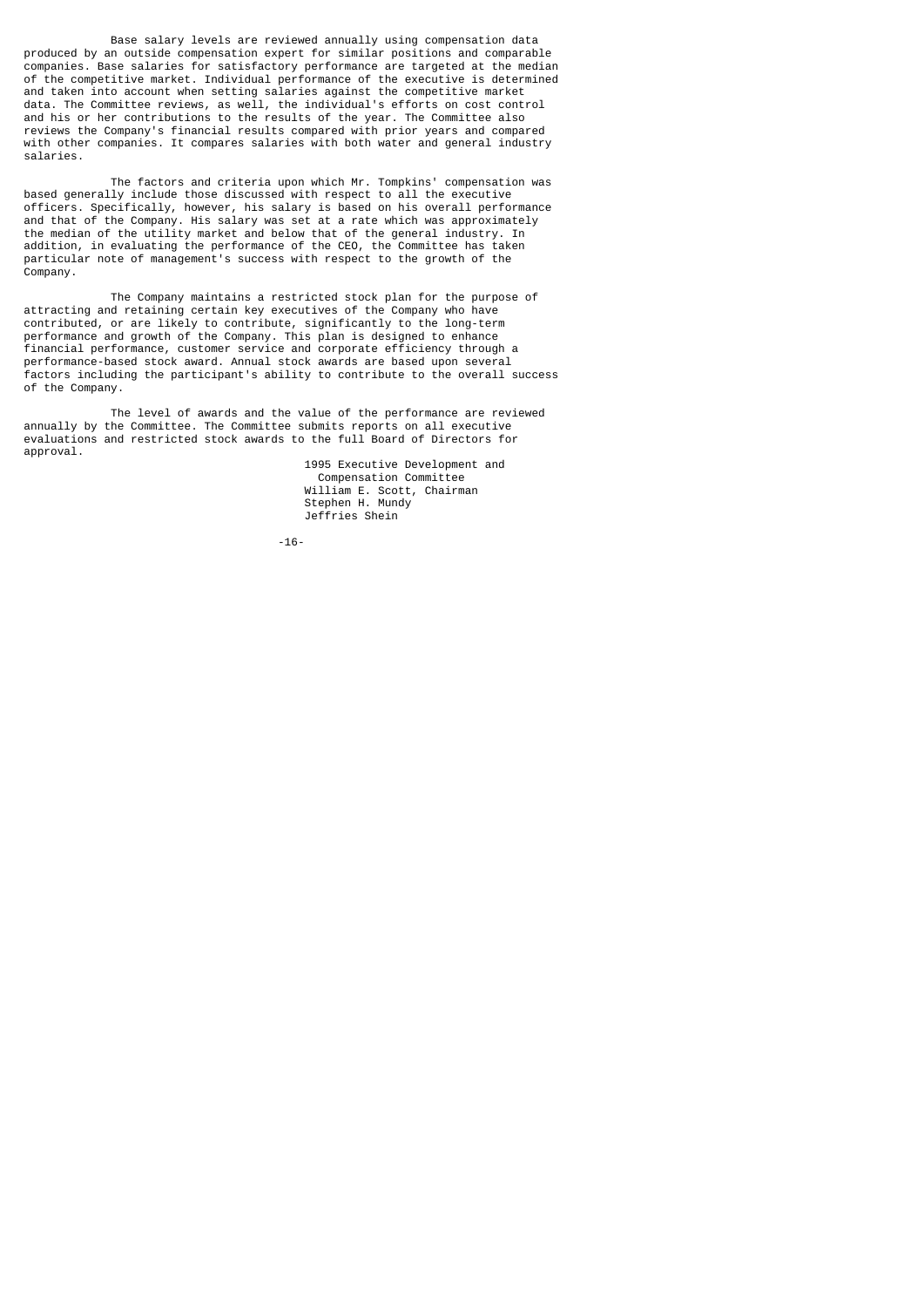## Performance Graph

 Set forth below is a line graph comparing the yearly change in the cumulative total return (which includes reinvestment of dividends) of a \$100 investment for the Company's Common Stock, the NASDAQ and a peer group of investor-owned water utilities for the period of five years commencing December 31, 1989. The peer group includes Aquarion Company, California Water Service Company, Connecticut Water Service, Inc., Consumers Water Company, E'town Corporation, IWC Resources Corporation, Philadelphia Suburban Corporation, SJW Corporation, Southern California Water Company, United Water Resources and the Company.

|            | 12/31/89 | 12/31/90 | 12/31/91 | 12/31/92 | 12/31/93 | 12/31/94 |
|------------|----------|----------|----------|----------|----------|----------|
|            |          |          |          |          |          |          |
| Middlesex  | \$100    | 96       | \$125    | \$164    | \$217    | \$176    |
| NASDAQ     | 100      | 85       | 136      | 159      | 181      | 177      |
| Peer Group | 100      | 93       | 121      | 136      | 155      | 144      |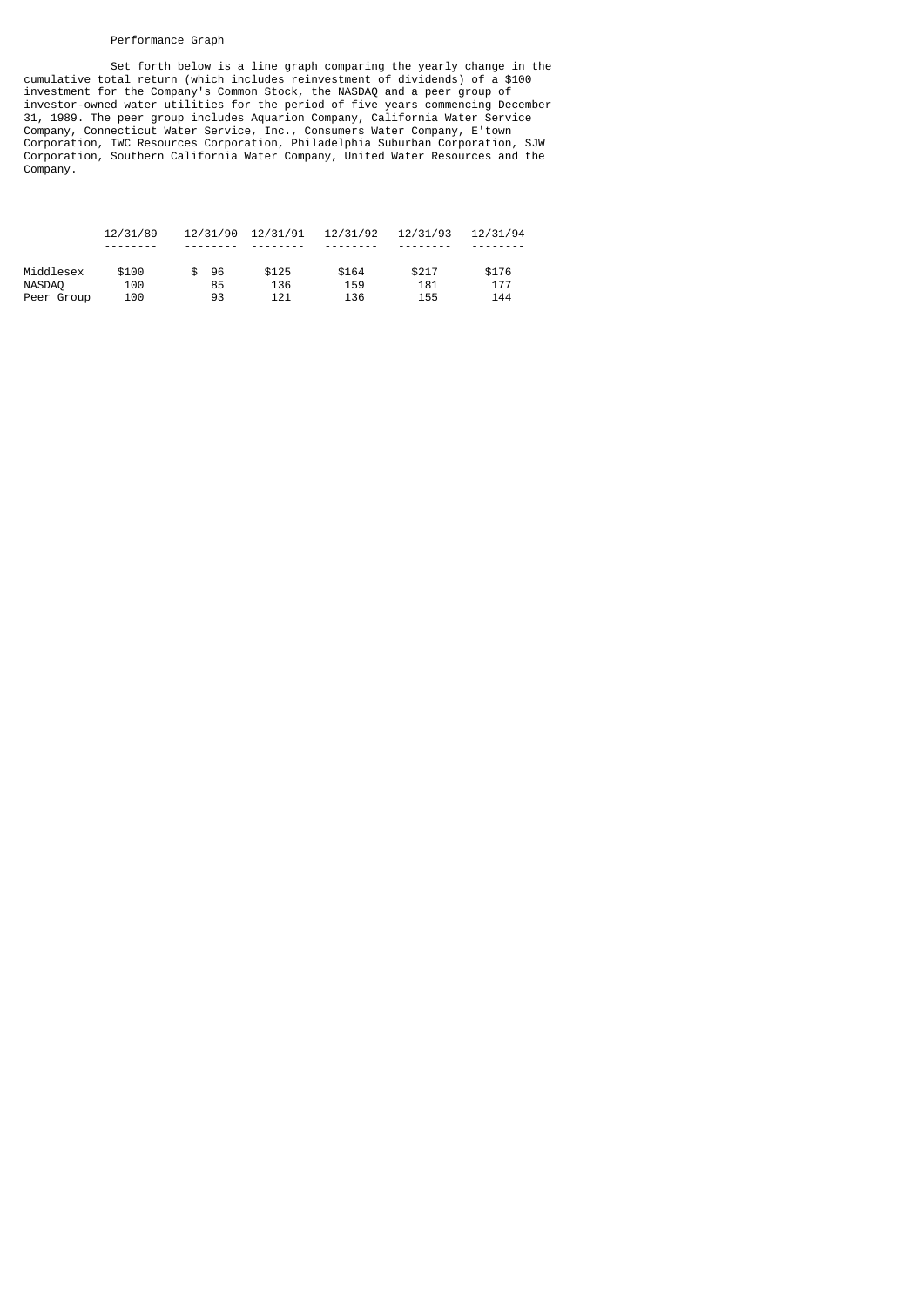## Item 12. Security Ownership of Certain Beneficial Owners and Management

 The following table sets forth information made known to the Company as of December 31, 1994 of any person or group to be a beneficial owner of more than five percent of the Company's Common Stock.

|                                                                                               | Number of Shares<br>Beneficially Owned    |                     |
|-----------------------------------------------------------------------------------------------|-------------------------------------------|---------------------|
| Name and Address                                                                              | and Nature of<br>Beneficial Ownership (1) | Percent<br>of Class |
|                                                                                               |                                           |                     |
| Verona Construction Company<br>Suite 1705<br>1201 Market Street<br>Wilmington, Delaware 19801 | 292,800                                   | 7.26                |

(1) Beneficial owner has sole power to vote and dispose of shares.

 The following information pertains to the Common Stock of the Company beneficially owned, directly or indirectly, by all Directors and Officers of the Company as a group, as of December 31, 1994.

|                       |                                                                                                                                                                                                                                          | Common Stock                                                                                                                                                                                                                                                                                                                                                                                 |
|-----------------------|------------------------------------------------------------------------------------------------------------------------------------------------------------------------------------------------------------------------------------------|----------------------------------------------------------------------------------------------------------------------------------------------------------------------------------------------------------------------------------------------------------------------------------------------------------------------------------------------------------------------------------------------|
|                       | of the contract of the contract of the contract of the contract of the contract of the contract of the contract of the contract of the contract of the contract of the contract of the contract of the contract of the contrac<br>Shares | Number Percent<br>0f<br>Class                                                                                                                                                                                                                                                                                                                                                                |
|                       |                                                                                                                                                                                                                                          |                                                                                                                                                                                                                                                                                                                                                                                              |
| Walter J. Brady       | 6,403                                                                                                                                                                                                                                    | .15                                                                                                                                                                                                                                                                                                                                                                                          |
| Ernest C. Gere        | 7,364                                                                                                                                                                                                                                    | .18                                                                                                                                                                                                                                                                                                                                                                                          |
| John P. Molnar        | 4,820                                                                                                                                                                                                                                    | .12                                                                                                                                                                                                                                                                                                                                                                                          |
| Stephen H. Mundy      | 30,137                                                                                                                                                                                                                                   | .75                                                                                                                                                                                                                                                                                                                                                                                          |
| Philip H. Reardon     | 3,299                                                                                                                                                                                                                                    | .08                                                                                                                                                                                                                                                                                                                                                                                          |
| Marion F. Reynolds    | 6,537                                                                                                                                                                                                                                    | .16                                                                                                                                                                                                                                                                                                                                                                                          |
| Richard A. Russo      | 6,424                                                                                                                                                                                                                                    | .16                                                                                                                                                                                                                                                                                                                                                                                          |
| Carolina M. Schneider | 7,108                                                                                                                                                                                                                                    | .18                                                                                                                                                                                                                                                                                                                                                                                          |
| William E. Scott      | 4,743                                                                                                                                                                                                                                    | .12                                                                                                                                                                                                                                                                                                                                                                                          |
| Jeffries Shein        | 48,639                                                                                                                                                                                                                                   | 1.21                                                                                                                                                                                                                                                                                                                                                                                         |
| Dennis G. Sullivan    | 5,613                                                                                                                                                                                                                                    | .13                                                                                                                                                                                                                                                                                                                                                                                          |
| J. Richard Tompkins   | 14,087                                                                                                                                                                                                                                   | .35                                                                                                                                                                                                                                                                                                                                                                                          |
| Joseph S. Yewaisis    | 1,431                                                                                                                                                                                                                                    | .04                                                                                                                                                                                                                                                                                                                                                                                          |
|                       |                                                                                                                                                                                                                                          | $\frac{1}{2} \frac{1}{2} \frac{1}{2} \frac{1}{2} \frac{1}{2} \frac{1}{2} \frac{1}{2} \frac{1}{2} \frac{1}{2} \frac{1}{2} \frac{1}{2} \frac{1}{2} \frac{1}{2} \frac{1}{2} \frac{1}{2} \frac{1}{2} \frac{1}{2} \frac{1}{2} \frac{1}{2} \frac{1}{2} \frac{1}{2} \frac{1}{2} \frac{1}{2} \frac{1}{2} \frac{1}{2} \frac{1}{2} \frac{1}{2} \frac{1}{2} \frac{1}{2} \frac{1}{2} \frac{1}{2} \frac{$ |
| Totals                | 146,605                                                                                                                                                                                                                                  | 3.63                                                                                                                                                                                                                                                                                                                                                                                         |
|                       | $=$ ======                                                                                                                                                                                                                               | $====$                                                                                                                                                                                                                                                                                                                                                                                       |

No Preferred Stock is beneficially owned, directly or indirectly by any Officer or Director.

Item 13. Certain Relationships and Related Transactions

 During 1994, 1993 and 1992, the Company had transactions with a construction company in which a Director has a financial interest. Major construction transactions were awarded on the basis of negotiated bids approved by the Board of Directors (with the interested

-18-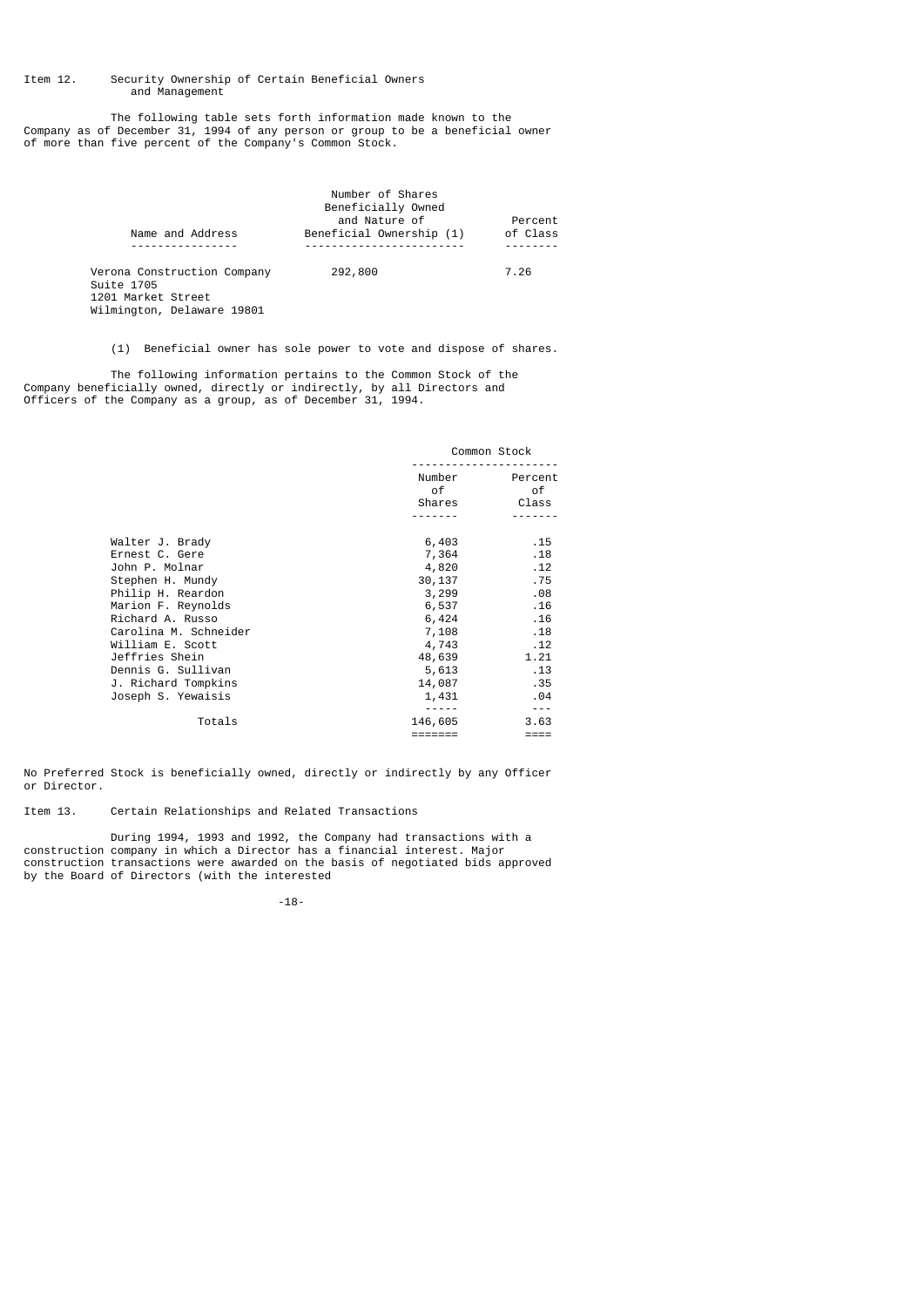Director abstaining) and amounted to \$0.6 million, \$0.6 million and \$0.3 million for the years 1994, 1993 and 1992, respectively. These amounts included less than \$0.1 million due the construction company at December 31, 1994, 1993 and 1992.

PART IV

Item 14. Exhibits, Financial Statement Schedules and Reports on Form 8-K

(a) 1. Financial Statements

The following information is incorporated herein by reference to the attached Exhibit 13, 1994 Annual Report to Shareholders, pages 10 through 21:

Management's Discussion and Analysis, Pages 10-11

Consolidated Balance Sheets at December 31, 1994 and 1993, Pages 12-13

Consolidated Statements of Income for each of the three years in the period ended December 31, 1994, Page 14

Consolidated Statements of Capital Stock and Long-term Debt at December 31, 1994 and 1993, Page 15

Consolidated Statements of Cash Flows for each of the three years in the period ended December 31, 1994, Page 16

Consolidated Statements of Retained Earnings for each of the three years in the period ended December 31, 1994, Page 17

Notes to Consolidated Financial Statements, Pages 17-20

Independent Auditors' Report, Page 20

(a) 2. Financial Statement Schedules

All Schedules are omitted because of the absence of the conditions under which they are required or because the required information is shown in the financial statements or notes thereto.

(a) 3. Exhibits

See Exhibit listing on Pages 21-23.

(b) Reports on Form 8-K

October 21, 1994. Item 5 - Other Events

-19-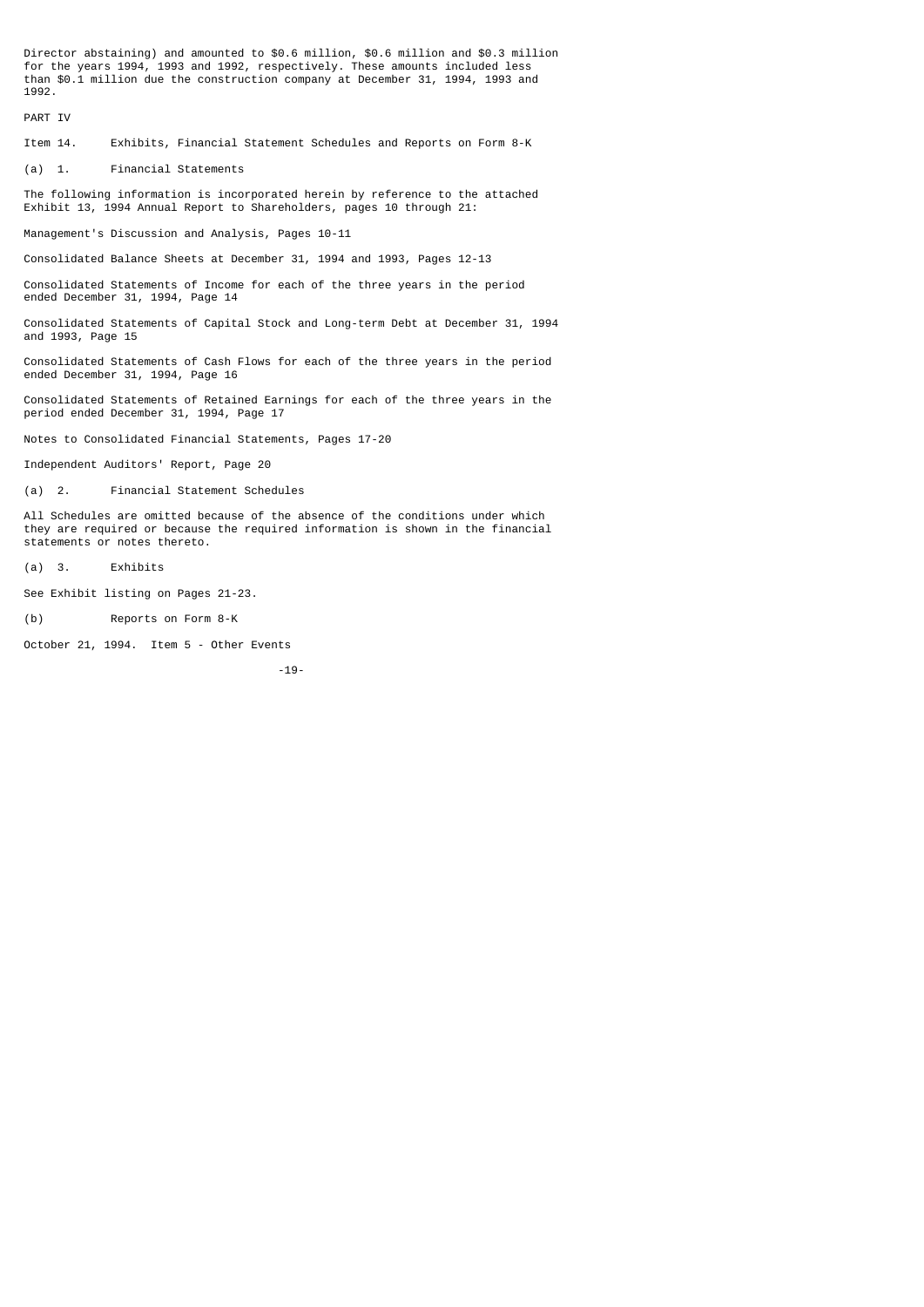## SIGNATURES

 Pursuant to the requirements of Section 13 or 15(d) of the Securities and Exchange Act of 1934, the registrant has duly caused this report to be signed on its behalf by the undersigned, thereunto duly authorized.

| Chairman of the Board and<br>/J. Richard Tompkins/ 3/23/95<br>President and Director<br>. |                                                         |              |  |
|-------------------------------------------------------------------------------------------|---------------------------------------------------------|--------------|--|
|                                                                                           | J. Richard Tompkins Date                                |              |  |
| Senior Vice President & Chief                                                             |                                                         |              |  |
| Financial Officer and Director                                                            | /Ernest C. Gere/ 3/23/95<br>--------------------------- | -------      |  |
|                                                                                           | Ernest C. Gere                                          | Date         |  |
| Vice President-Operations and                                                             |                                                         |              |  |
| Director                                                                                  | /Richard A. Russo/ 3/23/95                              |              |  |
|                                                                                           | Richard A. Russo <b>Date</b>                            |              |  |
| Director                                                                                  | /Stephen H. Mundy/                                      | 3/23/95      |  |
|                                                                                           | Stephen H. Mundy Date                                   |              |  |
| Director                                                                                  | /Phillip H. Reardon/ 3/23/95<br>                        |              |  |
|                                                                                           | Phillip H. Reardon Date                                 |              |  |
| Director                                                                                  | /Carolina M. Schneider/ 3/23/95                         |              |  |
|                                                                                           | Carolina M. Schneider Date                              |              |  |
| Director                                                                                  | /William E. Scott/ 3/23/95                              | .            |  |
|                                                                                           | William E. Scott                                        | Date         |  |
| Director                                                                                  | /Jeffries Shein/                                        | 3/23/95<br>. |  |
|                                                                                           | Jeffries Shein                                          | Date         |  |
| Director                                                                                  | /Joseph S. Yewaisis/ 3/23/95<br>                        |              |  |
|                                                                                           | Joseph S. Yewaisis Date                                 |              |  |

-20-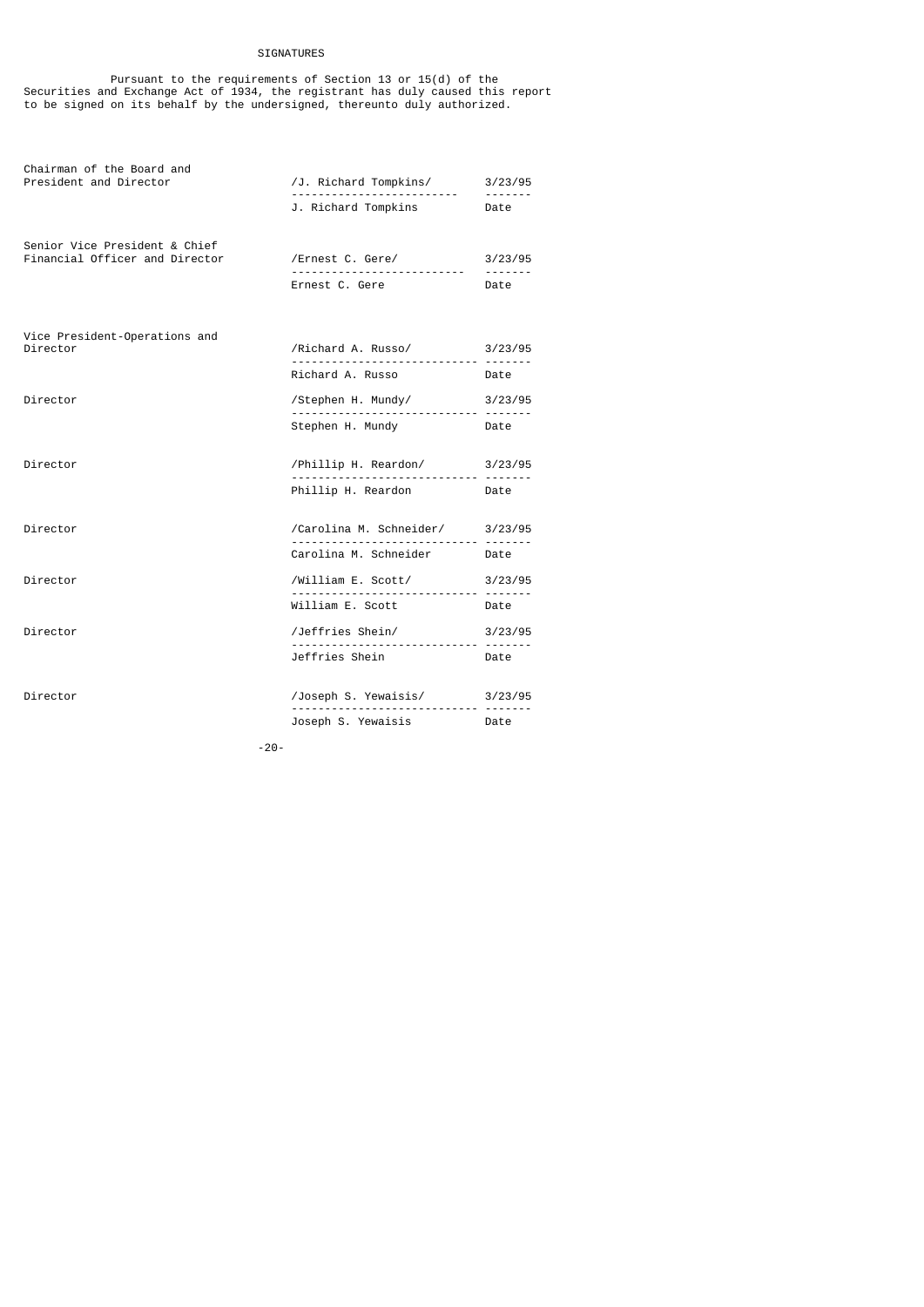## EXHIBIT INDEX

Exhibits designated with an asterisk (\*) are filed herewith. The exhibits not so designated have heretofore been filed with the Commission and are incorporated herein by reference to the documents indicated in the previous filing columns following the description of such exhibits.

|                |                                                                                                                                                                                                                                                               | Previous Filing's        |                            |  |  |  |
|----------------|---------------------------------------------------------------------------------------------------------------------------------------------------------------------------------------------------------------------------------------------------------------|--------------------------|----------------------------|--|--|--|
| Exhibit<br>No. | Document Description                                                                                                                                                                                                                                          | Registration<br>No.<br>. | Exhibit<br>No.             |  |  |  |
| 3.1            | Certificate of Incorporation of the Company,<br>as amended, filed as Exhibit 3.1 of 1993<br>Form 10-K.                                                                                                                                                        |                          |                            |  |  |  |
| 3.2            | Bylaws of the Company, as amended.                                                                                                                                                                                                                            | 33-54922                 | 3.2                        |  |  |  |
| 4.1            | Form of Common Stock Certificate.                                                                                                                                                                                                                             | 2-55058                  | 2(a)                       |  |  |  |
| 4.2            | Registration Statement, Form S-3, under<br>Securities Act of 1933 filed February 3,<br>1987 relating to the Dividend Reinvestment<br>and Common Stock Purchase Plan.                                                                                          | 33-11717                 |                            |  |  |  |
| 4.3            | Post Effective Amendments No. 3 and No. 4,<br>Form S-3, under Securities Act of 1933 filed<br>May 28, 1993 relating to the Dividend Reinvestment<br>and Common Stock Purchase Plan.                                                                           | 33-11717                 |                            |  |  |  |
| 10.1           | Agreement, dated December 4, 1990, between<br>the Company and Elizabethtown Water Company.                                                                                                                                                                    | 33-54922                 | 10.1                       |  |  |  |
| 10.2           | Copy of Mortgage, dated April 1, 1927, between the Company and<br>Union County Trust Company, as Trustee, as supplemented by<br>Supplemental Indentures, dated as of October 1, 1939, April 1,<br>1946, April 1, 1949, February 1, 1955 and December 1, 1959. | $2 - 15795$              | $4(a) - 4(f)$              |  |  |  |
| 10.3           | Copy of Supplemental Indenture, dated as<br>of January 15, 1963, between the Company<br>and Union County Trust Company, as Trustee.                                                                                                                           | $2 - 21470$              | 4(b)                       |  |  |  |
| 10.4           | Copy of Supplemental Indentures, dated as of July 1, 1964, June 1,<br>1965, February 1, 1968, December 1, 1968, December 1, 1970,<br>December 1, 1972 and June 15, 1991, between the Company and<br>Union County Trust Company, as Trustee                    | 33-54922                 | $10.4 - 10.9$<br>and 10.16 |  |  |  |

-21-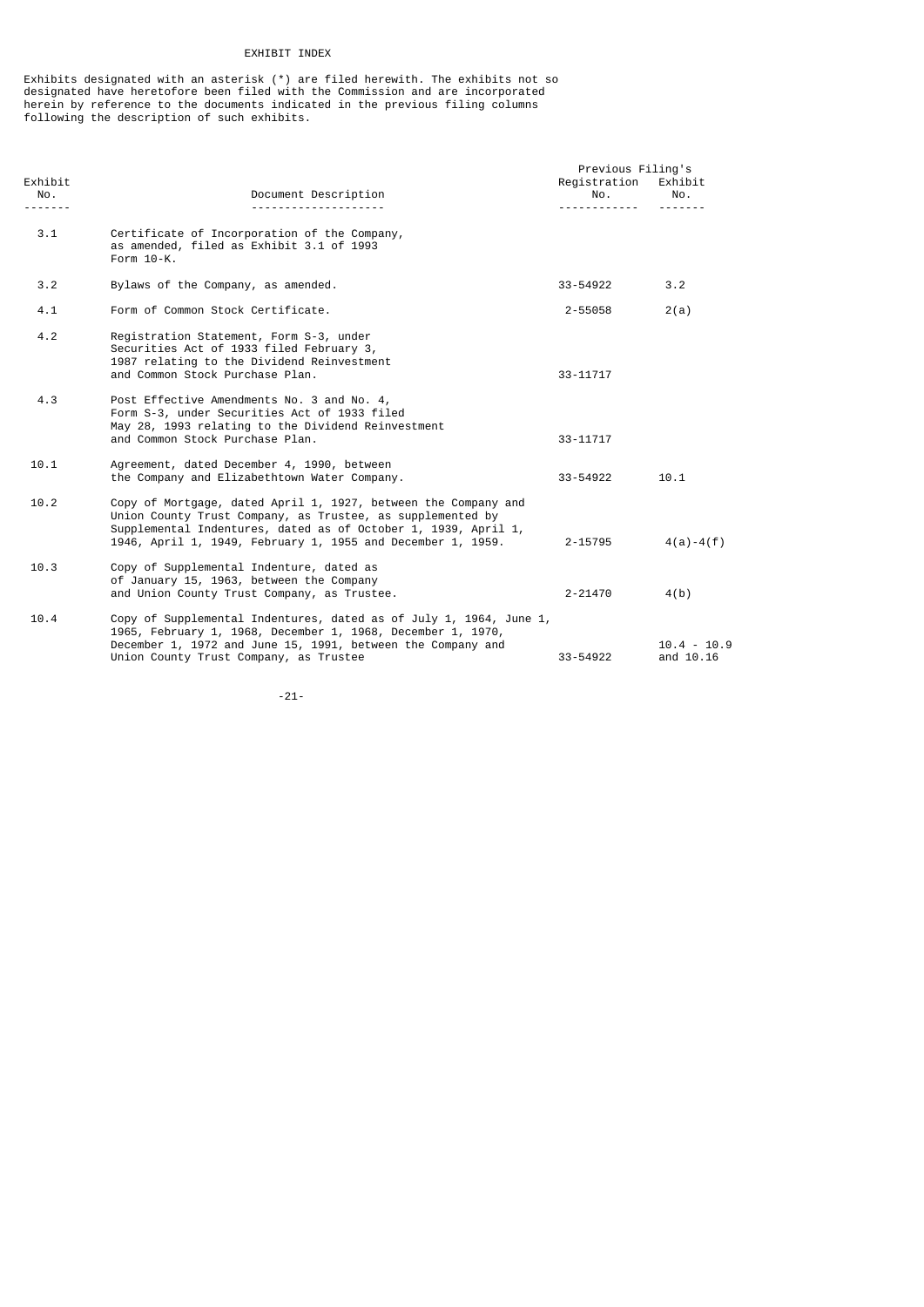| Exhibit                                                                                                                                                                                                                                                                                                                                                                                                                                                                                       |                                                                                                                                                                                                                                               | Previous Filing's<br>Registration | Exhibit         |
|-----------------------------------------------------------------------------------------------------------------------------------------------------------------------------------------------------------------------------------------------------------------------------------------------------------------------------------------------------------------------------------------------------------------------------------------------------------------------------------------------|-----------------------------------------------------------------------------------------------------------------------------------------------------------------------------------------------------------------------------------------------|-----------------------------------|-----------------|
| NO.<br>$\begin{array}{cccccccccccccc} \multicolumn{2}{c}{} & \multicolumn{2}{c}{} & \multicolumn{2}{c}{} & \multicolumn{2}{c}{} & \multicolumn{2}{c}{} & \multicolumn{2}{c}{} & \multicolumn{2}{c}{} & \multicolumn{2}{c}{} & \multicolumn{2}{c}{} & \multicolumn{2}{c}{} & \multicolumn{2}{c}{} & \multicolumn{2}{c}{} & \multicolumn{2}{c}{} & \multicolumn{2}{c}{} & \multicolumn{2}{c}{} & \multicolumn{2}{c}{} & \multicolumn{2}{c}{} & \multicolumn{2}{c}{} & \multicolumn{2}{c}{} & \$ | Document Description<br>.                                                                                                                                                                                                                     | No.                               | No.<br><u>.</u> |
| 10.5                                                                                                                                                                                                                                                                                                                                                                                                                                                                                          | Copy of Supplemental Indenture, dated as of<br>April 1, 1979, between the Company and United<br>Counties Trust Company, as successor Trustee.                                                                                                 | $2 - 64770$                       | 5.9             |
| 10.6                                                                                                                                                                                                                                                                                                                                                                                                                                                                                          | Copy of Supplemental Indenture, dated as of<br>April 1, 1983, between the Company and United<br>Counties Trust Company, as successor Trustee.                                                                                                 | 2-94106                           | 10.12           |
| 10.7                                                                                                                                                                                                                                                                                                                                                                                                                                                                                          | Copy of Supplemental Indenture, dated as of<br>August 15, 1988, between the Company and United<br>Counties Trust Company, as Trustee.                                                                                                         | 33-31476                          | 4.3             |
| 10.8                                                                                                                                                                                                                                                                                                                                                                                                                                                                                          | Copy of Trust Indenture, dated as of June 15,<br>1991, between the New Jersey Economic Development<br>Authority and Midlantic National Bank, as Trustee.                                                                                      | 33-54922                          | 10.17           |
| 10.9                                                                                                                                                                                                                                                                                                                                                                                                                                                                                          | Copy of Supply Agreement, dated as of November<br>17, 1986, between the Company and the Old Bridge<br>Municipal Utilities Authority.                                                                                                          | 33-31476                          | 10.12           |
| 10.10                                                                                                                                                                                                                                                                                                                                                                                                                                                                                         | Copy of Supply Agreement, dated as of July 14,<br>1987, between the Company and the Marlboro<br>Township Municipal Utilities Authority, as amended.                                                                                           | 33-31476                          | 10.13           |
| 10.11                                                                                                                                                                                                                                                                                                                                                                                                                                                                                         | Copy of Supply Agreement, dated as of February 11, 1988, with<br>modifications dated February 25, 1992 and April 20, 1994 between<br>the Company and the Borough of Sayreville filed as Exhibit No.<br>10.11 of 1994 First Quarter Form 10-Q. |                                   |                 |
| 10.12                                                                                                                                                                                                                                                                                                                                                                                                                                                                                         | Copy of Water Purchase Contract and Supple-<br>mental Agreement, dated as of May 12, 1993,<br>between the Company and the New Jersey<br>Water Supply Authority filed as Exhibit No. 10.12 of<br>1993 Form 10-K.                               |                                   |                 |
| 10.13                                                                                                                                                                                                                                                                                                                                                                                                                                                                                         | Copy of Treating and Pumping Agreement, dated<br>April 9, 1984, between the Company and the<br>Township of East Brunswick.                                                                                                                    | 33-31476                          | 10.17           |
| 10.14                                                                                                                                                                                                                                                                                                                                                                                                                                                                                         | Copy of Supply Agreement, dated June 4, 1990,<br>between the Company and Edison Township.                                                                                                                                                     | 33-54922                          | 10.24           |

-22-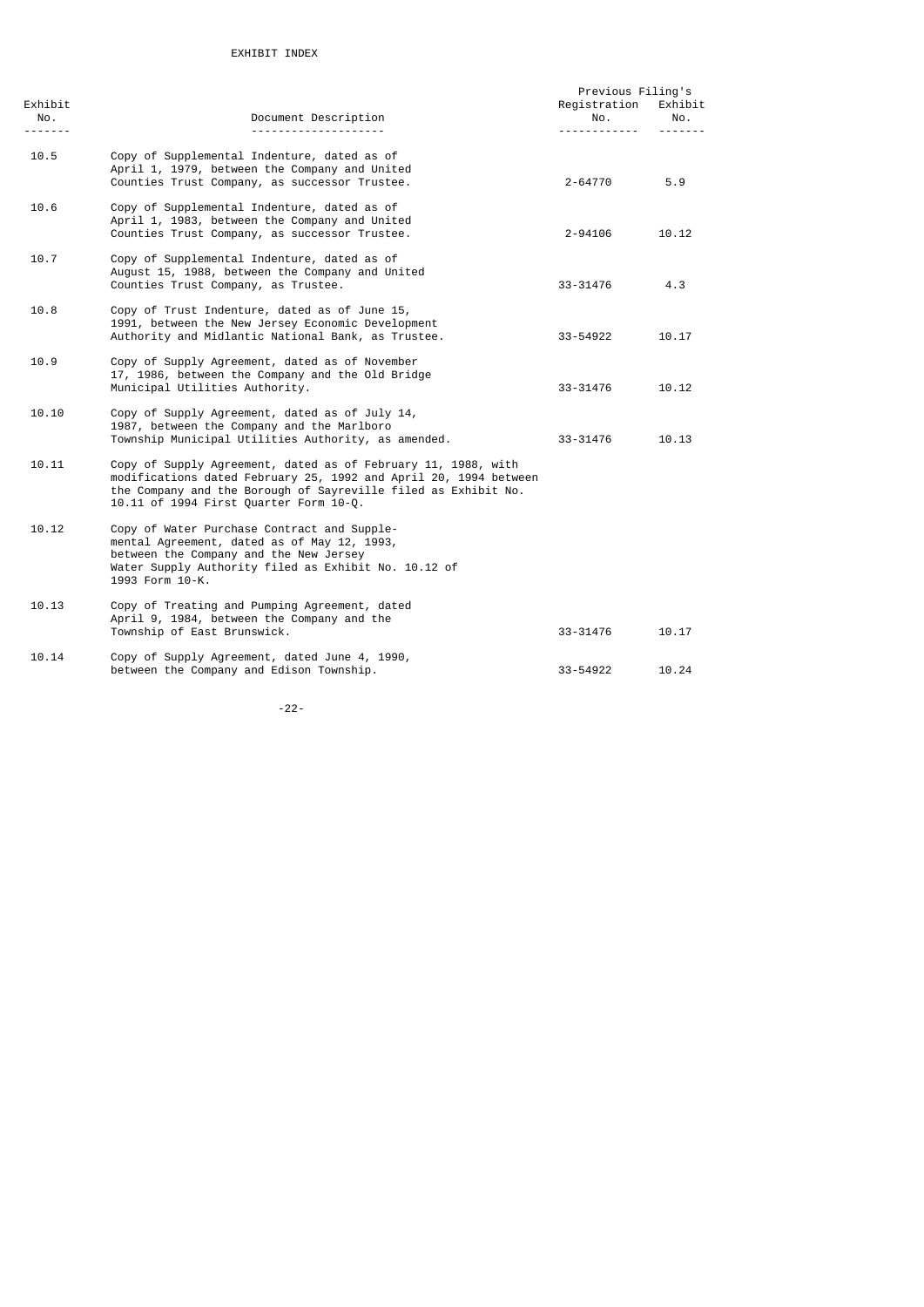| Exhibit<br>No.<br><u>.</u> | Document Description<br>--------------------                                                                                                                                                                                                                                                                             | Previous Filing's<br>Registration<br>No.<br><u>.</u> | Exhibit<br>No.<br><u>.</u> |
|----------------------------|--------------------------------------------------------------------------------------------------------------------------------------------------------------------------------------------------------------------------------------------------------------------------------------------------------------------------|------------------------------------------------------|----------------------------|
| 10.15                      | Copy of Supply Agreement, dated as of December 5,<br>1991, between the Company and the Borough of<br>Highland Park.                                                                                                                                                                                                      | 33-54922                                             | 10.25                      |
| 10.16                      | Copy of Pipeline Lease Agreement, dated as of<br>January 9, 1987, between the Company and the<br>City of Perth Amboy.                                                                                                                                                                                                    | 33-31476                                             | 10.20                      |
| 10.17                      | Copy of Supplemental Executive Retirement<br>Plan, effective January 1, 1984, as amended.                                                                                                                                                                                                                                | 33-31476                                             | 10.21                      |
| 10.18                      | Copy of 1989 Restricted Stock Plan, filed as Appendix A to the<br>Company's Definitive Proxy Statement, dated April 19, 1989, and<br>filed April 5, 1989.                                                                                                                                                                | 33-31476                                             | 10.22                      |
| 10.19                      | Amendment to Supplemental Executive Retirement<br>Plan, dated May 23, 1990, filed as Exhibit No. 10.23<br>of 1991 Form 10-K.                                                                                                                                                                                             |                                                      |                            |
| 10.20                      | Copy of Transmission Agreement, dated October 16,<br>1992, between the Company and the Township of<br>East Brunswick.                                                                                                                                                                                                    | 33-54922                                             | 10.23                      |
| 10.21                      | Copy of Agreement and Plan of Merger, dated<br>January 7, 1992, between the Company, Midwater<br>Utilities, Inc. and Tidewater Utilities, Inc.                                                                                                                                                                           | 33-54922                                             | 10.29                      |
| 10.22                      | Copy of Supplemental Indentures, dated March 1, 1993 (Series P-1),<br>September 1, 1993 (Series S & T) and January 1, 1994 (Series U &<br>V), between the Company and United Counties Trust Company, as<br>Trustee, filed as Exhibit No. 10.22 of 1993 Form 10-K.                                                        |                                                      |                            |
| 10.23                      | Copy of Trust Indentures, dated September 1, 1993 (Series S & T)<br>and January 1, 1994 (Series V), between the New Jersey Economic<br>Development Authority and First Fidelity Bank (Series S & T), as<br>Trustee, and Midlantic National Bank (Series V), as Trustee, filed<br>as Exhibit No. 10.23 of 1993 Form 10-K. |                                                      |                            |
| $*13$                      | Annual Report to Shareholders for the year<br>ended December 31, 1994: pages 10 through 21.                                                                                                                                                                                                                              |                                                      |                            |
| $*23$                      | Independent Auditors' Consent.                                                                                                                                                                                                                                                                                           |                                                      |                            |

\*27 Financial Data Schedule

-23-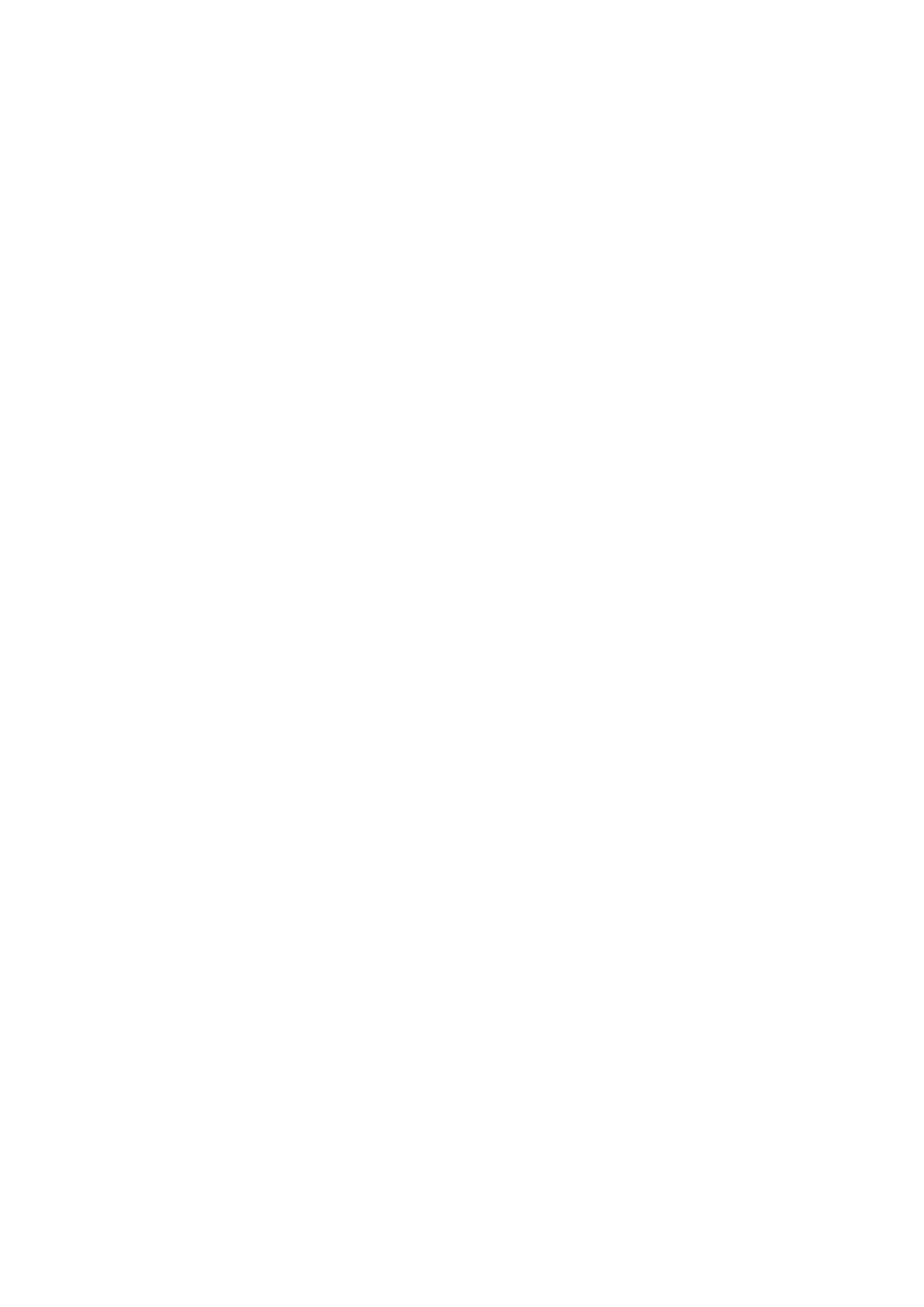MANAGEMENT'S DISCUSSION AND ANALYSIS

#### LIQUIDITY AND CAPITAL RESOURCES

Construction Program - The Company's expenditures on property, plant and equipment during 1994 totaled \$6.0 million and consisted of the following: \$3.0 million for routine capital additions, which include transmission and distribution mains, hydrants, service lines, meters, and general equipment; \$1.3 million for Park Avenue Well Field improvements; and \$1.7 million for water systems development in Delaware. These expenditures were financed by some utilization of the December 31, 1993 cash balance, internally-generated funds from operations, Series R Bond proceeds, and the sale of common stock through the Dividend Reinvestment Plan.

During 1995, 1996 and 1997, the Company has projected capital expenditures of \$6.1 million, \$8.3 million and \$13.2 million, respectively. For 1995, \$5.0 million is for routine capital expenditures; \$0.5 million for the South River Basin regional supply; \$0.2 million for treatment of well supplies; and \$0.4 million for miscellaneous items. For 1996 and 1997 combined, \$9.7 million is for routine capital expenditures; \$10.0 million for treatment plant modifications and improvements; \$0.5 million for Section A pipeline; \$0.9 million for Robinson's Branch Reservoir; and \$0.4 million for miscellaneous items.

Sources of Capital - To finance the 1995 Capital Program, the Company will utilize internally-generated cash and cash balances on hand at December 31, 1994. The 1996 and 1997 Capital Programs, although not firm at this time, will require some form of external financing.

RESULTS OF OPERATIONS 1994 COMPARED TO 1993

Operating revenues increased \$0.6 million or 1.7% over the previous year. Of that amount, \$1.0 million is due to the 1993 rate increase, and \$0.4 million is due to a decrease in consumption for all classes of customers.

Operations and maintenance expenses increased by \$0.2 million or 1.3% over 1993. The principal components of the increase were for administrative and general expenses and purchased water.

Depreciation increased \$0.3 million or 11.5% due to a higher depreciation base and a higher depreciation rate of 2.17% granted as part of the 1993 rate increase. Taxes, other than income taxes, increased \$0.1 million or 2.3% due largely to higher revenue-related taxes. Federal income taxes decreased \$0.3 million due to lower taxable income. Other income decreased \$0.3 million due to lower earnings on investments, less funds available for investments and no Allowance for Funds Used During Construction (AFUDC). The decrease in preferred stock dividends reflects the redemption of the \$8.25 and \$6.00 Redeemable Series and partial redemption of the \$7.00 Nonredeemable Series.

Net income remained stable despite the less than 2% increase in revenues. This was accomplished by continued monitoring of operating expenses, lower taxes and interest charges and higher earnings from Tidewater operations.

RESULTS OF OPERATIONS 1993 COMPARED TO 1992

Operating revenues increased \$4.6 million or 15% over the previous year. Of that amount, \$1.9 million is due to the 1993 rate increase, \$1.6 million is due to consumption increase and \$1.1 million is due to the inclusion of Tidewater Utilities, Inc. (Tidewater) revenues for a full 12 months. Operating results for 1992 included revenue from Tidewater subsequent to the acquisition date of October 20, 1992.

Operations and maintenance expenses increased by \$1.9 million or 12.9% over 1992. The principal components of the increase were for purchased water, \$0.2 million; power and pumping expenses, \$0.4 million; transmission and distribution expenses, \$0.2 million; and administrative and general expenses, \$0.4 million. The balance of \$0.7 million is due to the inclusion of Tidewater expenses for the full year.

Depreciation increased \$0.4 million or 21% due to a higher depreciation base and a higher depreciation rate of 2.17% granted as part of the 1993 rate increase. Taxes, other than income taxes, increased \$0.6 million or 13% due largely to higher revenue-related taxes. Federal income taxes increased \$0.7 million due to higher taxable income. Other income decreased \$0.2 million or 44% due to lower rates on investments and less funds available for investments. Interest charges decreased \$0.2 million or 8% due largely to a decrease in the overall interest rate as a result of mortgage bond redemptions. The increase of \$0.1 million in preferred stock dividends reflects a full year's declaration of dividends on the \$7.00 Convertible Series.

 $10$ 

--------------------------------------------------------------------------------

Net income increased \$1.0 million reflecting higher revenues over increased expenses and taxes due to the 1993 rate increase, continued monitoring of operating expenses, favorable weather, lower interest charges and Tidewater earnings.

The Company adopted Statement of Financial Accounting Standards (SFAS) No. 109, Accounting for Income Taxes, effective January 1, 1993. The primary effect on the Company, which is on the presentation of its financial position, was to increase the net deferred income tax liability by \$4.9 million. An offsetting regulatory asset of the same amount was recorded since management believes that it is probable the increase in the deferred income tax liability will be recovered in future rates. The adoption of this statement did not have an effect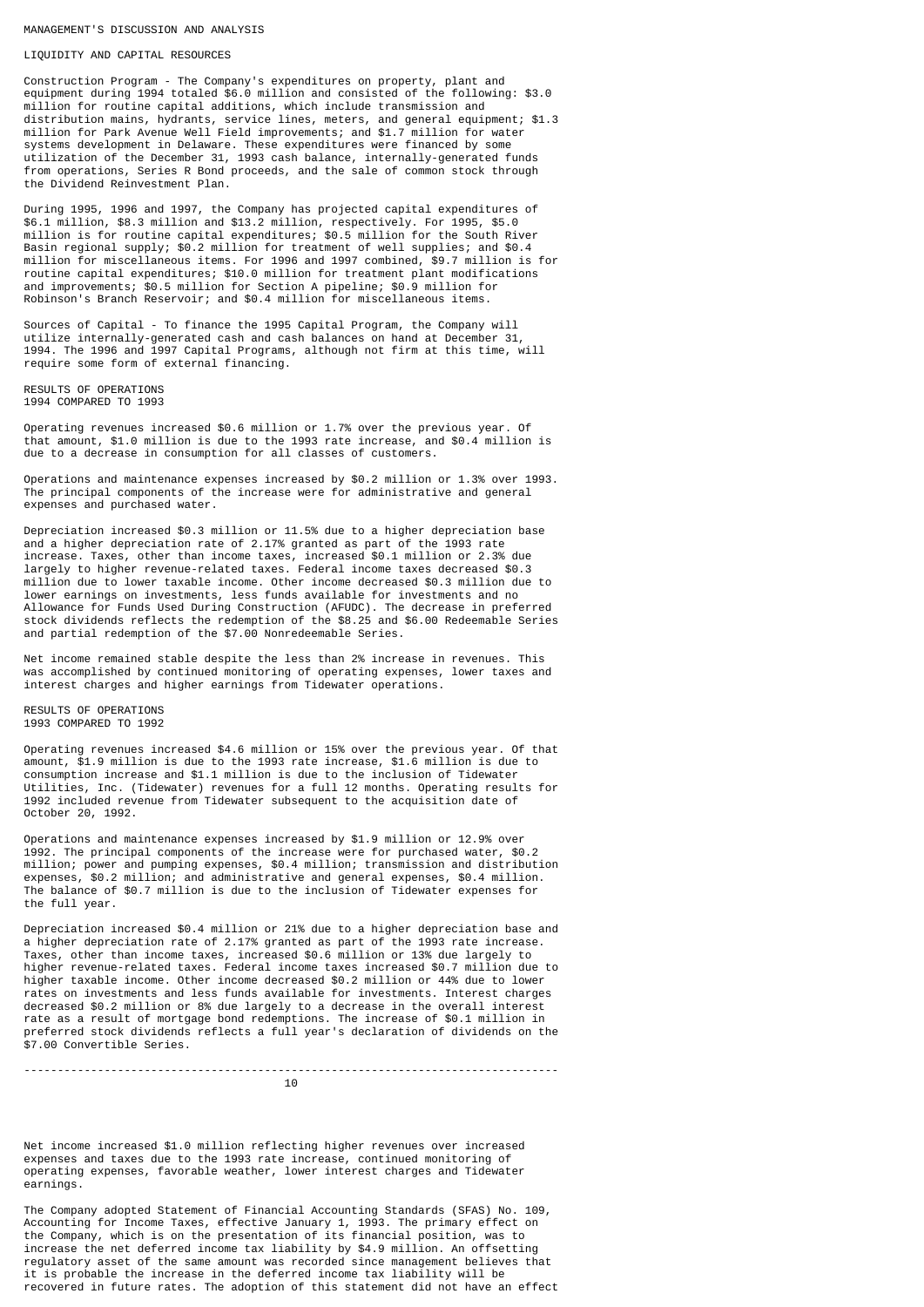on the Consolidated Statements of Income. (See Note 3 to Consolidated Financial Statements.)

The Company also adopted SFAS No. 106, Employers' Accounting for Postretirement Benefits Other Than Pensions, on January 1, 1993. This statement requires accrual of costs associated with postretirement health care and life insurance benefits for all employees, including retirees. These costs are currently allowed in rates on a pay-as-you-go basis. The Company's adoption of this standard increased annual expenses by \$0.6 million, which is being deferred and includes the amortization, over 20 years, of a transition obligation of \$4.7 million. The Company will file for rate relief for these costs during its next base rate case filing. All costs recorded in accordance with SFAS No. 106 that are prudently incurred are expected to be afforded regulatory recognition. (See Note 4 to Consolidated Financial Statements.)

#### OUTLOOK FOR 1995

Revenues and expenses are projected to produce only small increases based on some growth and inflationary projections under 5%. Except for the filing of a Purchased Water Adjustment Clause (PWAC), no increase in revenues is projected from rate filings. Cash balances and internally-generated funds will be used to finance the 1995 Capital Program. Therefore, no new borrowings or financings are expected in 1995, which will keep interest expense level. Health care costs in 1994 have declined and are not expected to increase significantly during 1995. Results of operations from Tidewater are expected to have a positive effect on earnings in 1995.

## REPORT OF MANAGEMENT

The consolidated financial statements and other financial information included in this annual report have been prepared by and are the responsibility of Management. The statements have been prepared in conformity with generally accepted accounting principles considered appropriate under the circumstances and include amounts based on necessary judgment and estimates deemed appropriate.

The Company maintains a system of internal accounting controls designed to provide reasonable assurance that assets are protected from improper use and loss and to provide reliable financial information.

The consolidated financial statements of the Company have been audited by its independent auditors, Deloitte & Touche LLP, and their report is included herein.

The Board of Directors, through its Audit Committee consisting solely of outside Directors, is responsible for overseeing and reviewing the Company's financial reporting and accounting practices. The Audit Committee meets periodically with the independent auditors to review the scope of their work and discuss any changes and developments that may impact the Company.

|  | J. RICHARD TOMPKINS                 | ERNEST C. GERE                                  |
|--|-------------------------------------|-------------------------------------------------|
|  | J. Richard Tompkins                 | Ernest C. Gere                                  |
|  | Chairman of the Board and President | Senior Vice President & Chief Financial Officer |

February 13, 1995

--------------------------------------------------------------------------------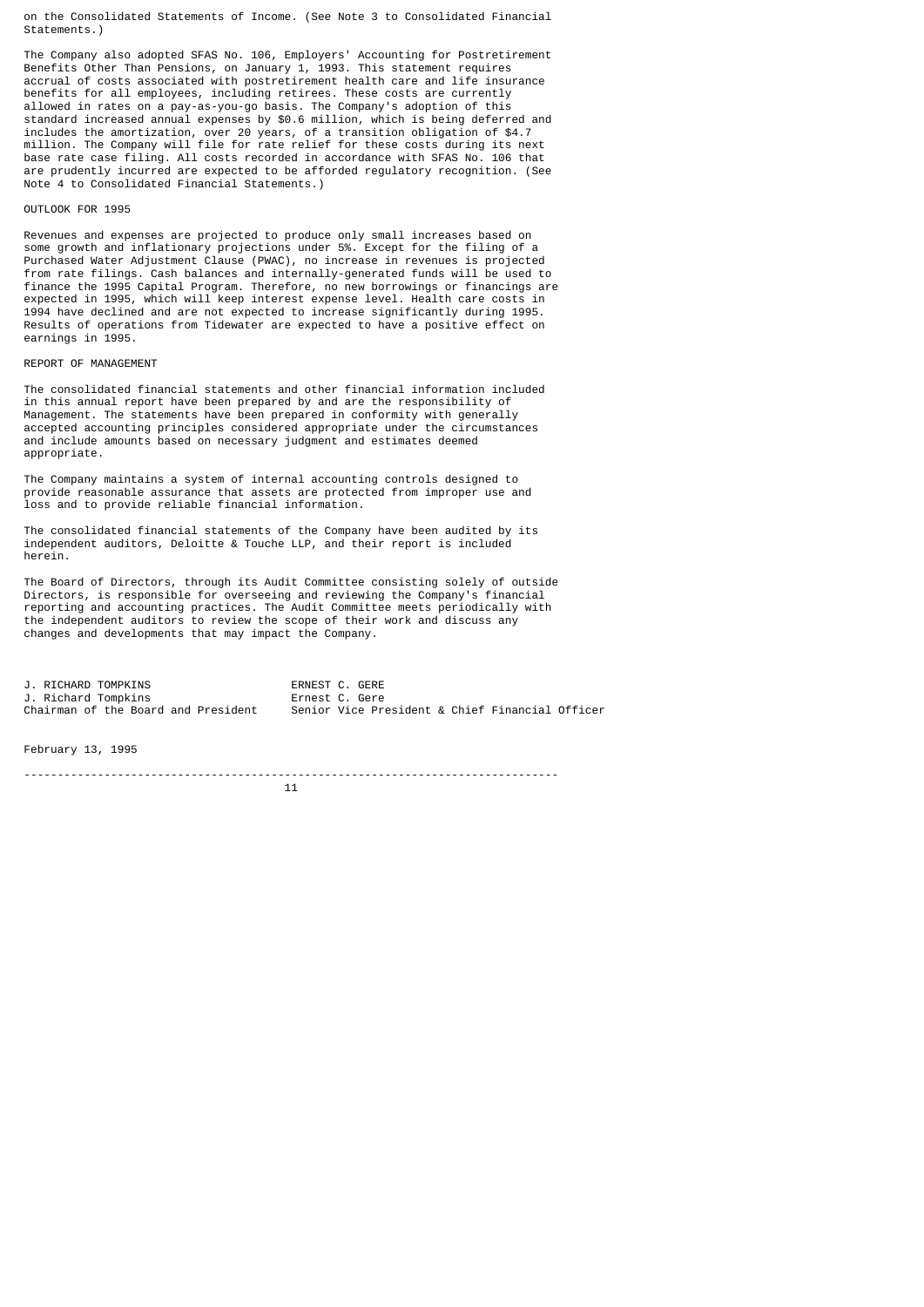|                                    |                                                                                                                                                                                                               | DECEMBER 31,                                                                        |  |                                                                          |  |
|------------------------------------|---------------------------------------------------------------------------------------------------------------------------------------------------------------------------------------------------------------|-------------------------------------------------------------------------------------|--|--------------------------------------------------------------------------|--|
|                                    |                                                                                                                                                                                                               | 1994                                                                                |  | 1993                                                                     |  |
| UTILITY PLANT<br>$(NOTE 5)$ :      | Water Production<br>Transmission and Distribution<br>General<br>Construction Work in Progress                                                                                                                 | \$<br>25,612,023 \$<br>93, 334, 300<br>11, 202, 947<br>262,249                      |  | 23,637,834<br>90,472,850<br>10,860,783<br>97,580<br>-----------          |  |
|                                    | <b>TOTAL</b><br>Less Accumulated Depreciation                                                                                                                                                                 | 130, 411, 519<br>21,668,506                                                         |  | 125,069,047<br>19,676,595                                                |  |
|                                    | UTILITY PLANT - NET                                                                                                                                                                                           | 108,743,013                                                                         |  | 105, 392, 452                                                            |  |
|                                    | NONUTILITY PROPERTY - NET                                                                                                                                                                                     | 400,209                                                                             |  | 154,096                                                                  |  |
| <b>CURRENT ASSETS:</b>             | Cash and Cash Equivalents<br>Marketable Securities<br>Temporary Cash Investments - Restricted (Note 6)<br>Accounts Receivable<br>Unbilled Revenues<br>Materials and Supplies (at average cost)<br>Prepayments | 3,854,186<br>933, 298<br>289,552<br>4,236,800<br>2, 143, 795<br>991, 116<br>503,808 |  | 1, 146, 245<br>2,923,205<br>3,542,507<br>2,246,615<br>967,007<br>434,312 |  |
|                                    | TOTAL CURRENT ASSETS                                                                                                                                                                                          | 12,952,555                                                                          |  | 11, 259, 891                                                             |  |
| <b>DEFERRED</b><br><b>CHARGES:</b> | Unamortized Debt Expense<br>Preliminary Survey and Investigation Charges<br>Regulatory Assets (Notes 3 and 4)<br>Rate Case Expenses<br>Other (Note 2)                                                         | 3,082,420<br>653,328<br>5,818,530<br>$\sim$ $\sim$<br>762,703                       |  | 2,033,472<br>665,147<br>5,508,876<br>92,381<br>569,908                   |  |
|                                    | TOTAL DEFERRED CHARGES                                                                                                                                                                                        | 10,316,981                                                                          |  | 8,869,784                                                                |  |
|                                    | TOTAL                                                                                                                                                                                                         | \$<br>132, 412, 758 \$                                                              |  | 125,676,223                                                              |  |
|                                    | See Notes to Consolidated Financial Statements.                                                                                                                                                               |                                                                                     |  |                                                                          |  |

--------------------------------------------------------------------------------  $12$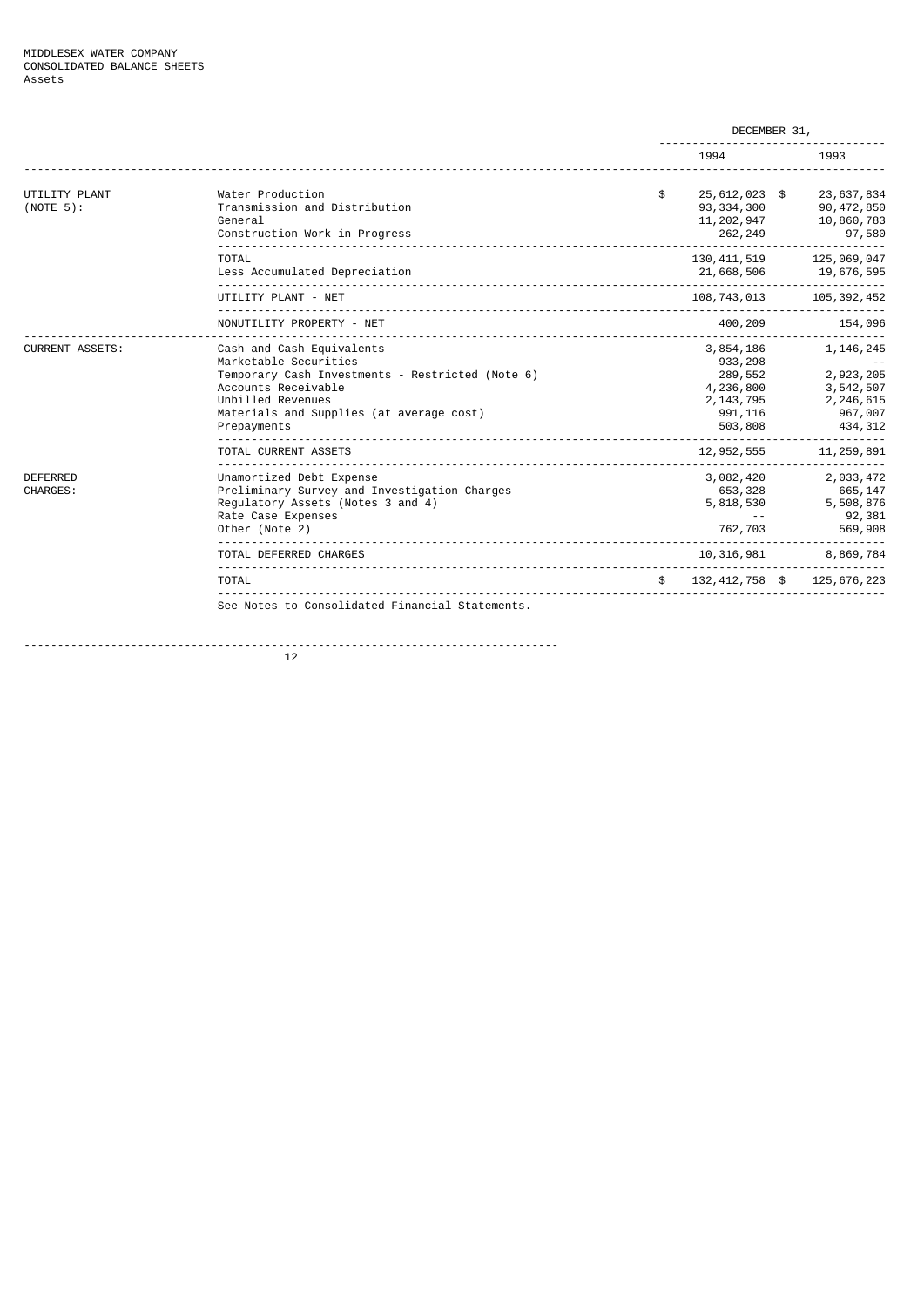|                                                              |                                                                                                                                                                             | DECEMBER 31, |                                                                              |  |                                                                                              |
|--------------------------------------------------------------|-----------------------------------------------------------------------------------------------------------------------------------------------------------------------------|--------------|------------------------------------------------------------------------------|--|----------------------------------------------------------------------------------------------|
|                                                              |                                                                                                                                                                             |              | 1994                                                                         |  | 1993                                                                                         |
| CAPITALIZATION<br>(SEE ACCOMPANYING<br><b>STATEMENTS AND</b> | Common Stock<br>Retained Earnings                                                                                                                                           | \$           | 27, 151, 673 \$<br>17,699,422                                                |  | 26, 223, 214<br>16,615,466<br>---------                                                      |
| $NOTE 9$ :                                                   | TOTAL COMMON EQUITY                                                                                                                                                         |              | 44,851,095                                                                   |  | 42,838,680                                                                                   |
|                                                              | Cumulative Preferred Stock<br>Long-term Debt                                                                                                                                |              | 2,790,105<br>49,500,000                                                      |  | 3,951,500<br>24,500,000                                                                      |
|                                                              | TOTAL CAPITALIZATION                                                                                                                                                        |              | 97, 141, 200                                                                 |  | 71,290,180                                                                                   |
| <b>CURRENT</b><br>LIABILITIES:                               | Current Portion of Long-term Debt<br>Sinking Fund Payments<br>Accounts Payable<br>Notes Payable (Note 6)<br>Customer Deposits<br>Taxes Accrued<br>Interest Accrued<br>Other |              | 1,616,945<br>$\sim$ $\sim$<br>308,174<br>4,444,372<br>1, 134, 223<br>877,283 |  | 12,500,000<br>66,000<br>1,472,022<br>9,000,000<br>284,731<br>4,366,922<br>942,495<br>727,741 |
|                                                              | TOTAL CURRENT LIABILITIES                                                                                                                                                   |              | 8,380,997                                                                    |  | 29, 359, 911                                                                                 |
|                                                              | COMMITMENTS AND CONTINGENT LIABILITIES (NOTE 5)                                                                                                                             |              |                                                                              |  |                                                                                              |
| <b>DEFERRED</b><br>CREDITS:                                  | Customer Advances for Construction<br>Accumulated Deferred Investment Tax Credits (Note 3)<br>Accumulated Deferred Federal Income Taxes (Note 3)<br>Other                   |              | 9,199,363<br>2,452,096<br>9,767,241<br>1,312,961                             |  | 8,701,738<br>2,523,776<br>9,078,687<br>943,610                                               |
|                                                              | TOTAL DEFERRED CREDITS                                                                                                                                                      |              | 22,731,661                                                                   |  | 21, 247, 811                                                                                 |
|                                                              | CONTRIBUTIONS IN AID OF CONSTRUCTION<br>_______________________________                                                                                                     |              | 4,158,900                                                                    |  | 3,778,321                                                                                    |
|                                                              | TOTAL                                                                                                                                                                       |              | 132,412,758 \$                                                               |  | 125,676,223                                                                                  |
|                                                              | See Notes to Consolidated Financial Statements.                                                                                                                             |              |                                                                              |  |                                                                                              |

-------------------------------------------------------------------------------- 13 and 13 and 13 and 13 and 13 and 13 and 13 and 13 and 13 and 13 and 13 and 13 and 13 and 13 and 13 and 13 an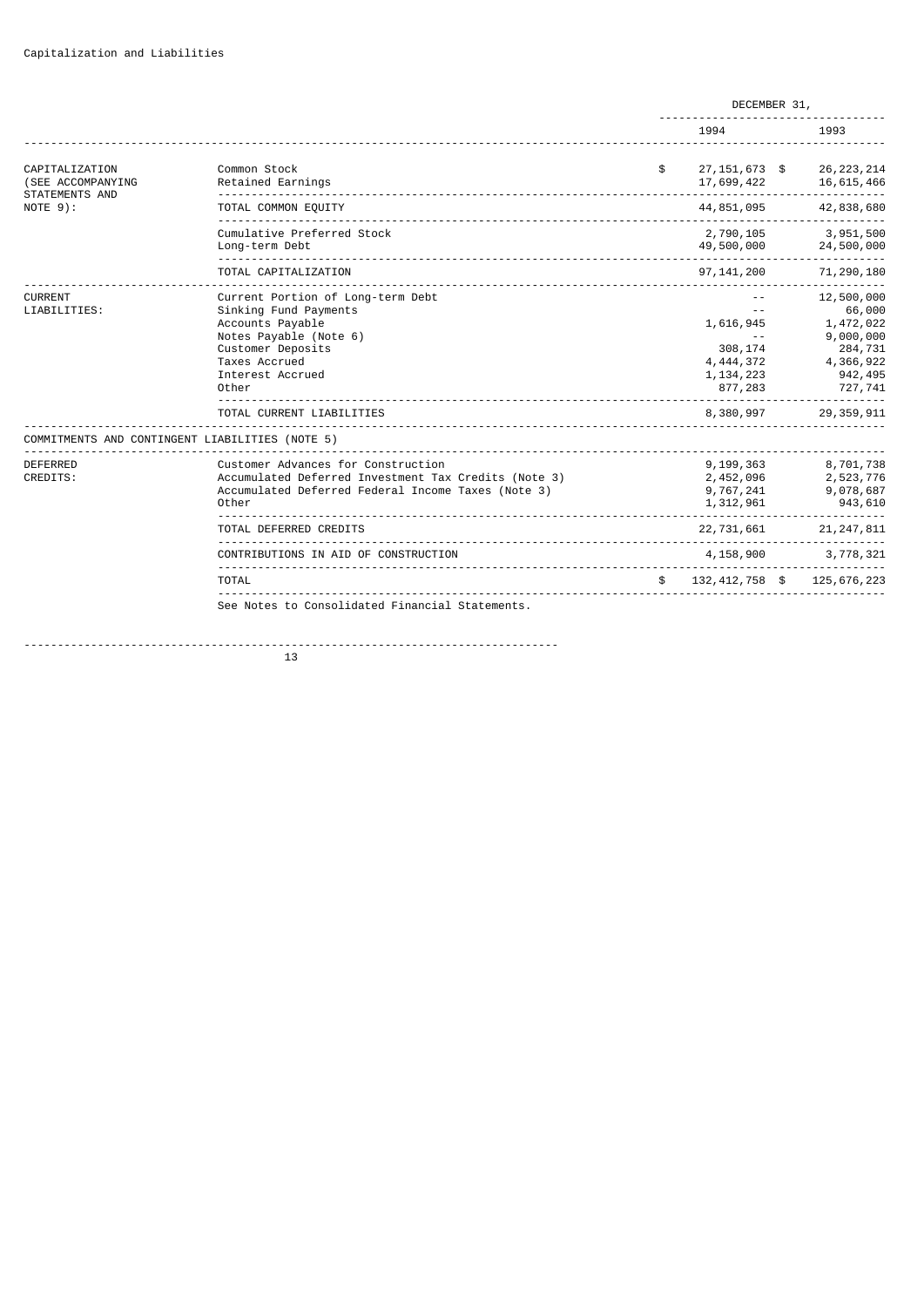|                                                   | YEARS ENDED DECEMBER 31, |                           |                         |  |  |
|---------------------------------------------------|--------------------------|---------------------------|-------------------------|--|--|
|                                                   | 1994                     | 1993                      | 1992                    |  |  |
| OPERATING REVENUES (NOTE 2)                       | \$<br>36, 122, 475       | \$35,478,810              | \$30,860,626            |  |  |
| OPERATING EXPENSES:                               |                          |                           |                         |  |  |
| Operations:                                       |                          |                           |                         |  |  |
| Water Purchased (Note 5)<br>Other                 | 2,769,265<br>12,478,859  | 2,749,514<br>12, 373, 656 | 2,545,164<br>10,746,472 |  |  |
| Maintenance                                       | 1,549,970                | 1,460,476                 | 1,389,191               |  |  |
| Depreciation                                      | 2,649,657                | 2,375,910                 | 1,960,731               |  |  |
| Taxes, other than Income Taxes                    | 5, 343, 563              | 5,222,320                 | 4,620,455               |  |  |
| Federal Income Taxes (Note 3)                     | 2,766,361                | 3,072,303                 | 2,350,715               |  |  |
| TOTAL OPERATING EXPENSES                          | 27, 557, 675             | 27, 254, 179              | 23, 612, 728            |  |  |
| OPERATING INCOME                                  | 8,564,800                | 8, 224, 631               | 7,247,898               |  |  |
| OTHER INCOME/(EXPENSE):                           |                          |                           |                         |  |  |
| Allowance for Funds Used During                   |                          |                           |                         |  |  |
| Construction - Equity                             |                          | 166,724                   | 125, 212                |  |  |
| Other - Net                                       | (25, 731)                | 102,748                   | 356,583                 |  |  |
| TOTAL OTHER INCOME/(EXPENSE)                      | (25, 731)                | 269,472                   | 481,795                 |  |  |
| INCOME BEFORE INTEREST CHARGES                    | 8,539,069                | 8, 494, 103               | 7,729,693               |  |  |
| INTEREST CHARGES:                                 |                          |                           |                         |  |  |
| Interest on Long-term Debt                        | 2,882,731                | 2,772,227                 | 3,250,291               |  |  |
| Allowance for Funds Used During                   |                          |                           |                         |  |  |
| Construction - Debt                               |                          | (108, 398)                | (81, 409)               |  |  |
| Amortization of Debt Expense                      | 118,657                  | 144,043                   | 56,403                  |  |  |
| Other Interest Expense                            | 42,309                   | 206,605                   | 42, 205                 |  |  |
| TOTAL INTEREST CHARGES                            | 3,043,697                | 3,014,477                 | 3, 267, 490             |  |  |
| NET INCOME                                        | 5, 495, 372              | 5, 479, 626               | 4, 462, 203             |  |  |
| PREFERRED STOCK DIVIDEND REQUIREMENTS             | 188,357                  | 255,722                   | 185,935                 |  |  |
| EARNINGS APPLICABLE TO COMMON STOCK               | \$<br>5,307,015          | \$5,223,904               | \$4, 276, 268           |  |  |
| EARNINGS AND DIVIDENDS PER SHARE OF COMMON STOCK: |                          |                           |                         |  |  |
| Earnings                                          | \$<br>1.33               | 1.33<br>\$                | \$<br>1.20              |  |  |
| Dividends Paid                                    | \$<br>1.053/4            | 1.011/4<br>\$             | \$<br>0.97              |  |  |
| Average Number of Shares Outstanding              | 4,003,393                | 3,924,363                 | 3,568,499               |  |  |
|                                                   |                          |                           |                         |  |  |

See Notes to Consolidated Financial Statements.

--------------------------------------------------------------------------------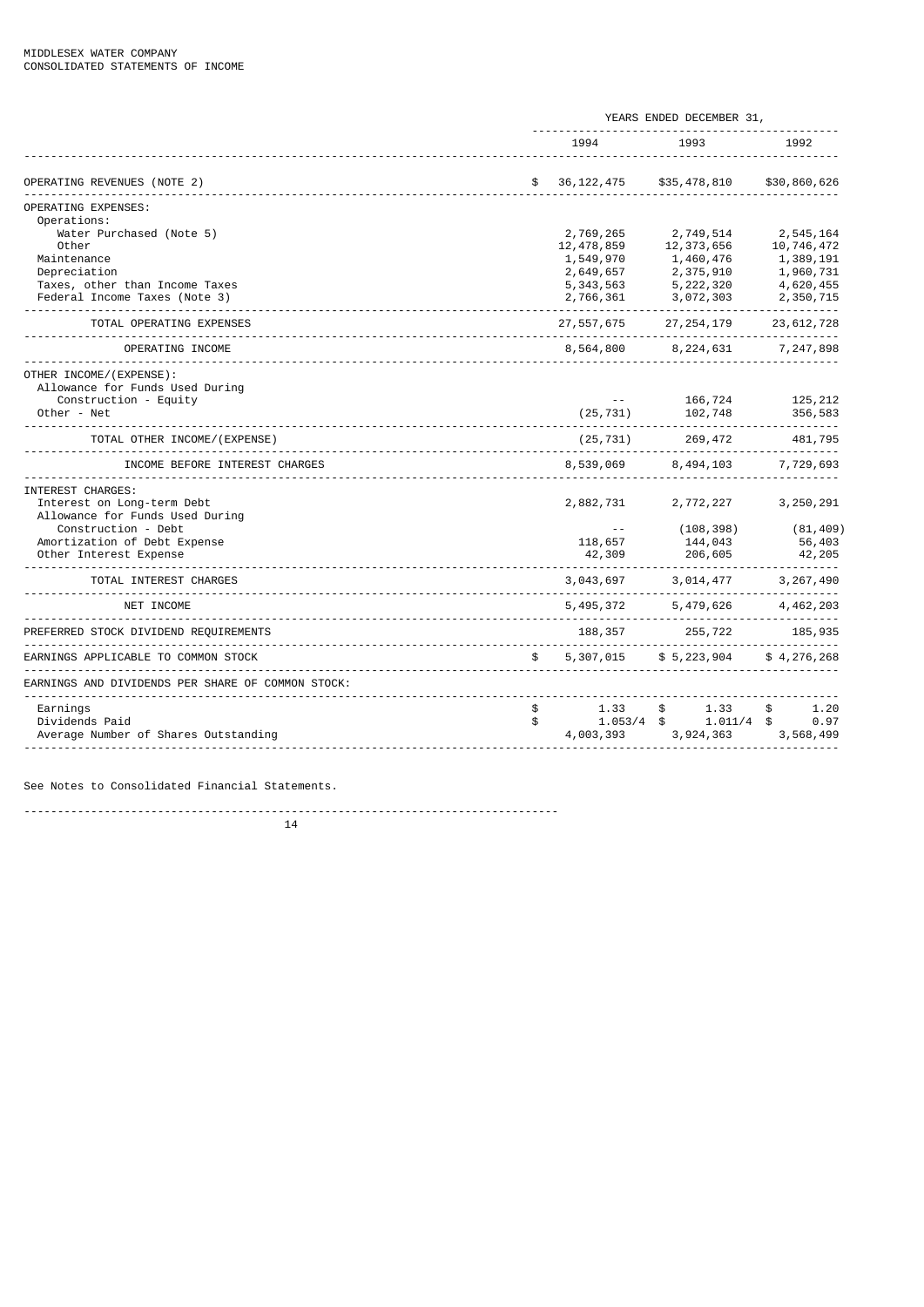|                                                                                                                                                                                                          | DECEMBER 31,             |               |                                                      |  |  |
|----------------------------------------------------------------------------------------------------------------------------------------------------------------------------------------------------------|--------------------------|---------------|------------------------------------------------------|--|--|
|                                                                                                                                                                                                          | 1994                     |               | 1993                                                 |  |  |
| Common Stock, No Par Value (Notes 4 and 9)<br>Shares Authorized - 6,000,000                                                                                                                              |                          |               |                                                      |  |  |
| Shares Outstanding - 1994 - 4,030,834<br>1993 - 3,979,387<br>Restricted Stock Plan                                                                                                                       | \$<br>27, 412, 913       | $\frac{1}{2}$ | 26, 486, 569<br>$(261, 240)$ $(263, 355)$            |  |  |
| TOTAL COMMON STOCK                                                                                                                                                                                       |                          |               | $$27,151,673$$ \$ 26,223,214                         |  |  |
| Cumulative Preference Stock, No Par Value<br>Shares Authorized - 100,000<br>Shares Outstanding - None<br>Cumulative Preferred Stock, No Par Value (Note 9)<br>Shares Authorized - 70,656<br>Convertible: |                          |               |                                                      |  |  |
| Shares Outstanding, \$7.00 Series - 14,901<br>Nonredeemable:                                                                                                                                             | \$                       |               | 1,564,605 \$ 1,543,500                               |  |  |
| Shares Outstanding, \$7.00 Series - 1994 - 2,255<br>$1993 - 2,500$                                                                                                                                       | 225,500                  |               | 250,000                                              |  |  |
| Shares Outstanding, \$4.75 Series -<br>10,000<br>Redeemable:                                                                                                                                             |                          | 1,000,000     | 1,000,000                                            |  |  |
| Shares Outstanding, \$6.00 Series - 1994 - None<br>1993 - 7,500                                                                                                                                          |                          |               | 750,000                                              |  |  |
| Shares Outstanding, \$8.25 Series - 1994 - None<br>1993 - 4,080                                                                                                                                          |                          |               | 408,000                                              |  |  |
| TOTAL CUMULATIVE PREFERRED STOCK                                                                                                                                                                         |                          |               | \$2,790,105 \$3,951,500                              |  |  |
| Long-term Debt (Note 9):<br>First Mortgage Bonds:                                                                                                                                                        |                          |               |                                                      |  |  |
| 6.75%, Series K, due February 1, 1996<br>8.00%, Series Q, due August 1, 2018                                                                                                                             | \$                       | \$            | 2,500,000<br>10,000,000                              |  |  |
| 7.25%, Series R, due July 1, 2021                                                                                                                                                                        |                          |               |                                                      |  |  |
| 5.20%, Series S, due October 1, 2022                                                                                                                                                                     |                          |               | $6,000,000$ $6,000,000$<br>$12,000,000$ $12,000,000$ |  |  |
| 5.25%, Series T, due October 1, 2023                                                                                                                                                                     |                          |               | 6,500,000 6,500,000                                  |  |  |
| 6.40%, Series U, due February 1, 2009<br>5.25%, Series V, due February 1, 2029                                                                                                                           | 15,000,000<br>10,000,000 |               |                                                      |  |  |
|                                                                                                                                                                                                          |                          |               |                                                      |  |  |
| SUBTOTAL LONG-TERM DEBT                                                                                                                                                                                  |                          |               | 49,500,000 37,000,000                                |  |  |
| Less: Current Portion of Long-term Debt                                                                                                                                                                  |                          |               | 12,500,000                                           |  |  |
| TOTAL LONG-TERM DEBT                                                                                                                                                                                     |                          |               | $$49,500,000$$ \$ 24,500,000                         |  |  |

See Notes to Consolidated Financial Statements.

--------------------------------------------------------------------------------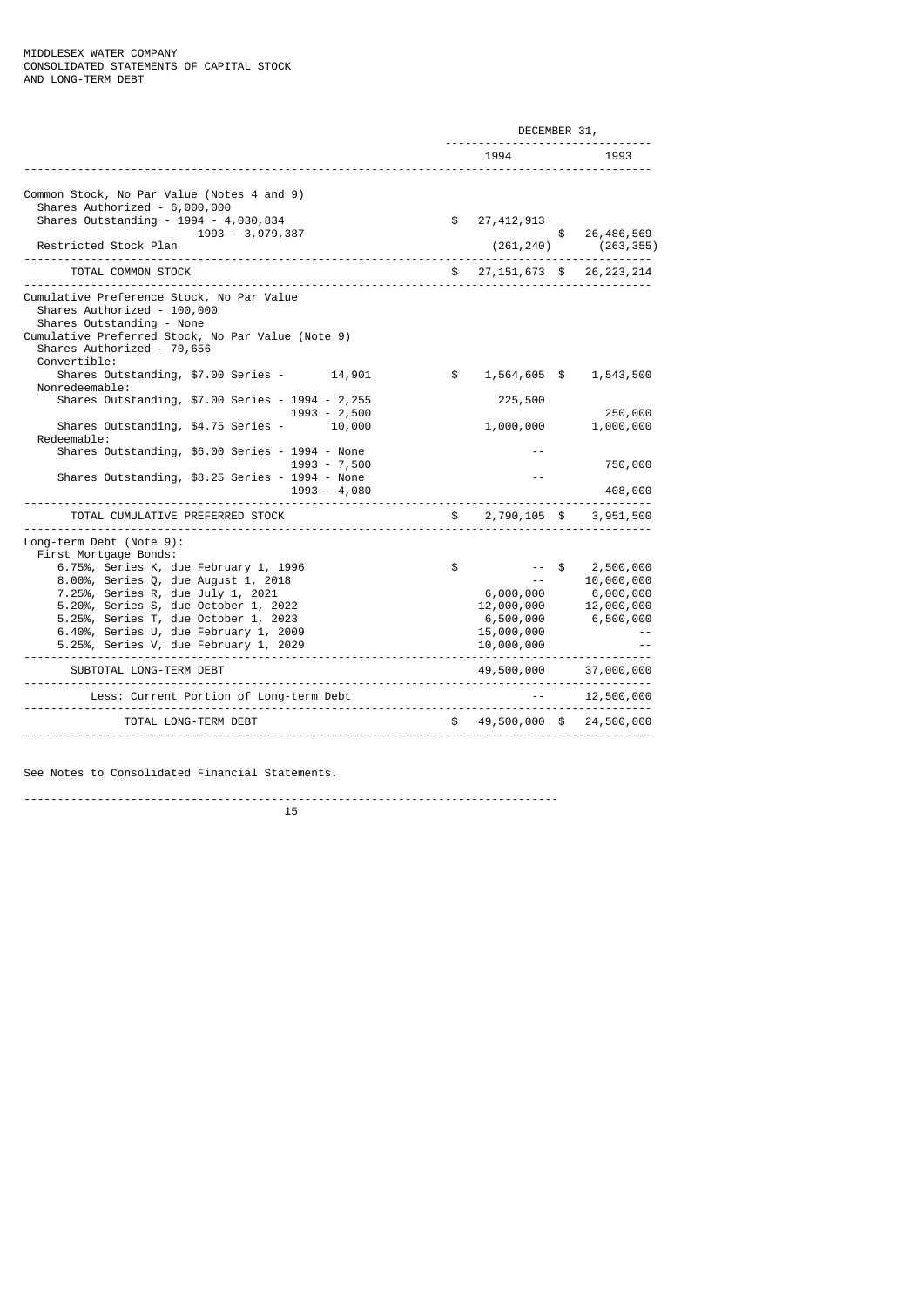|               | 1994           |                                                                                                                                  | 1993                                                                                                                                                                                                                     |                                                                                                                  | 1992                                                                                                                                                                                                                                                                                                                                                                         |
|---------------|----------------|----------------------------------------------------------------------------------------------------------------------------------|--------------------------------------------------------------------------------------------------------------------------------------------------------------------------------------------------------------------------|------------------------------------------------------------------------------------------------------------------|------------------------------------------------------------------------------------------------------------------------------------------------------------------------------------------------------------------------------------------------------------------------------------------------------------------------------------------------------------------------------|
|               |                |                                                                                                                                  |                                                                                                                                                                                                                          |                                                                                                                  |                                                                                                                                                                                                                                                                                                                                                                              |
|               |                |                                                                                                                                  |                                                                                                                                                                                                                          |                                                                                                                  |                                                                                                                                                                                                                                                                                                                                                                              |
|               |                |                                                                                                                                  |                                                                                                                                                                                                                          |                                                                                                                  |                                                                                                                                                                                                                                                                                                                                                                              |
| \$            | $5,495,372$ \$ |                                                                                                                                  | $5,479,626$ \$                                                                                                                                                                                                           |                                                                                                                  | 4,462,203                                                                                                                                                                                                                                                                                                                                                                    |
|               |                |                                                                                                                                  |                                                                                                                                                                                                                          |                                                                                                                  |                                                                                                                                                                                                                                                                                                                                                                              |
|               |                |                                                                                                                                  |                                                                                                                                                                                                                          |                                                                                                                  |                                                                                                                                                                                                                                                                                                                                                                              |
|               |                |                                                                                                                                  |                                                                                                                                                                                                                          |                                                                                                                  | 1,960,731                                                                                                                                                                                                                                                                                                                                                                    |
|               |                |                                                                                                                                  |                                                                                                                                                                                                                          |                                                                                                                  | 242,843                                                                                                                                                                                                                                                                                                                                                                      |
|               |                |                                                                                                                                  |                                                                                                                                                                                                                          |                                                                                                                  | 800,867                                                                                                                                                                                                                                                                                                                                                                      |
|               |                |                                                                                                                                  |                                                                                                                                                                                                                          |                                                                                                                  | (66, 394)<br>(206, 621)                                                                                                                                                                                                                                                                                                                                                      |
|               |                |                                                                                                                                  |                                                                                                                                                                                                                          |                                                                                                                  |                                                                                                                                                                                                                                                                                                                                                                              |
|               |                |                                                                                                                                  |                                                                                                                                                                                                                          |                                                                                                                  | 363,572                                                                                                                                                                                                                                                                                                                                                                      |
|               |                |                                                                                                                                  |                                                                                                                                                                                                                          |                                                                                                                  | 90,406                                                                                                                                                                                                                                                                                                                                                                       |
|               |                |                                                                                                                                  |                                                                                                                                                                                                                          |                                                                                                                  | 612,752                                                                                                                                                                                                                                                                                                                                                                      |
|               |                |                                                                                                                                  |                                                                                                                                                                                                                          |                                                                                                                  | (482, 462)                                                                                                                                                                                                                                                                                                                                                                   |
|               |                |                                                                                                                                  |                                                                                                                                                                                                                          |                                                                                                                  | 106,200                                                                                                                                                                                                                                                                                                                                                                      |
|               |                |                                                                                                                                  |                                                                                                                                                                                                                          |                                                                                                                  | (104, 109)                                                                                                                                                                                                                                                                                                                                                                   |
|               |                |                                                                                                                                  |                                                                                                                                                                                                                          |                                                                                                                  | (2, 515)                                                                                                                                                                                                                                                                                                                                                                     |
|               |                |                                                                                                                                  |                                                                                                                                                                                                                          |                                                                                                                  |                                                                                                                                                                                                                                                                                                                                                                              |
|               | 8,841,516      |                                                                                                                                  | 7,025,645                                                                                                                                                                                                                |                                                                                                                  | 7,777,473                                                                                                                                                                                                                                                                                                                                                                    |
|               |                |                                                                                                                                  |                                                                                                                                                                                                                          |                                                                                                                  |                                                                                                                                                                                                                                                                                                                                                                              |
|               |                |                                                                                                                                  |                                                                                                                                                                                                                          |                                                                                                                  | (10, 970, 329)                                                                                                                                                                                                                                                                                                                                                               |
|               |                |                                                                                                                                  |                                                                                                                                                                                                                          |                                                                                                                  | 586,301                                                                                                                                                                                                                                                                                                                                                                      |
|               |                |                                                                                                                                  | $\sim 10^{-11}$                                                                                                                                                                                                          |                                                                                                                  | $\sim$ $\sim$                                                                                                                                                                                                                                                                                                                                                                |
|               |                |                                                                                                                                  |                                                                                                                                                                                                                          |                                                                                                                  | 115,550                                                                                                                                                                                                                                                                                                                                                                      |
|               |                |                                                                                                                                  |                                                                                                                                                                                                                          |                                                                                                                  | 43,341                                                                                                                                                                                                                                                                                                                                                                       |
|               |                |                                                                                                                                  |                                                                                                                                                                                                                          |                                                                                                                  | (10, 225, 137)                                                                                                                                                                                                                                                                                                                                                               |
|               |                |                                                                                                                                  |                                                                                                                                                                                                                          |                                                                                                                  |                                                                                                                                                                                                                                                                                                                                                                              |
|               |                |                                                                                                                                  |                                                                                                                                                                                                                          |                                                                                                                  | (2,800,000)                                                                                                                                                                                                                                                                                                                                                                  |
|               | 25,000,000     |                                                                                                                                  | 18,500,000                                                                                                                                                                                                               |                                                                                                                  |                                                                                                                                                                                                                                                                                                                                                                              |
|               | 2,633,653      |                                                                                                                                  | 896,173                                                                                                                                                                                                                  |                                                                                                                  | 667,969                                                                                                                                                                                                                                                                                                                                                                      |
|               | 928,459        |                                                                                                                                  | 1,610,266                                                                                                                                                                                                                |                                                                                                                  | 6,207,970                                                                                                                                                                                                                                                                                                                                                                    |
|               |                |                                                                                                                                  |                                                                                                                                                                                                                          |                                                                                                                  |                                                                                                                                                                                                                                                                                                                                                                              |
|               | $\sim$ $\sim$  |                                                                                                                                  |                                                                                                                                                                                                                          |                                                                                                                  | (96, 189)                                                                                                                                                                                                                                                                                                                                                                    |
|               |                |                                                                                                                                  |                                                                                                                                                                                                                          |                                                                                                                  | (155, 788)                                                                                                                                                                                                                                                                                                                                                                   |
|               | (4, 231, 410)  |                                                                                                                                  |                                                                                                                                                                                                                          |                                                                                                                  | (3, 446, 474)                                                                                                                                                                                                                                                                                                                                                                |
|               | 878,204        |                                                                                                                                  | 1,205,394                                                                                                                                                                                                                |                                                                                                                  | 472,777                                                                                                                                                                                                                                                                                                                                                                      |
|               |                |                                                                                                                                  |                                                                                                                                                                                                                          |                                                                                                                  | (66,000)                                                                                                                                                                                                                                                                                                                                                                     |
|               |                |                                                                                                                                  | 7,950,000                                                                                                                                                                                                                |                                                                                                                  | 1,050,000                                                                                                                                                                                                                                                                                                                                                                    |
|               |                |                                                                                                                                  |                                                                                                                                                                                                                          |                                                                                                                  | 1,834,265                                                                                                                                                                                                                                                                                                                                                                    |
|               |                |                                                                                                                                  | 383,107                                                                                                                                                                                                                  |                                                                                                                  | . <u>.</u><br>(613, 399)                                                                                                                                                                                                                                                                                                                                                     |
|               |                |                                                                                                                                  |                                                                                                                                                                                                                          |                                                                                                                  | 1,376,537                                                                                                                                                                                                                                                                                                                                                                    |
| $\mathfrak s$ |                |                                                                                                                                  |                                                                                                                                                                                                                          |                                                                                                                  |                                                                                                                                                                                                                                                                                                                                                                              |
|               |                |                                                                                                                                  |                                                                                                                                                                                                                          |                                                                                                                  |                                                                                                                                                                                                                                                                                                                                                                              |
|               |                |                                                                                                                                  |                                                                                                                                                                                                                          |                                                                                                                  |                                                                                                                                                                                                                                                                                                                                                                              |
|               |                |                                                                                                                                  |                                                                                                                                                                                                                          |                                                                                                                  |                                                                                                                                                                                                                                                                                                                                                                              |
| \$            |                |                                                                                                                                  |                                                                                                                                                                                                                          |                                                                                                                  | 2,991,325                                                                                                                                                                                                                                                                                                                                                                    |
| \$            |                |                                                                                                                                  |                                                                                                                                                                                                                          |                                                                                                                  | 2, 132, 530                                                                                                                                                                                                                                                                                                                                                                  |
|               |                | 2,649,657<br>383,750<br>639,381<br>$\sim$ $\sim$<br>(694, 293)<br>(24, 109)<br>144,923<br>77,450<br>191,728<br>102,820<br>11,819 | (71, 680)<br>(53, 483)<br>(5, 979, 113)<br>(933, 298)<br>(345, 778)<br>(7, 246, 370)<br>(12, 500, 000)<br>(1, 167, 605)<br>(180, 006)<br>(1, 248, 500)<br>(9,000,000)<br>1, 112, 795<br>$2,722,327$ \$<br>$2,453,936$ \$ | 2,375,910<br>483,878<br>5,882<br>(609, 161)<br>610,448<br>209,890<br>$\sim$ $\sim$ .<br>2,707,941<br>1, 146, 245 | (69, 919)<br>(275, 122)<br>(691, 296)<br>(49, 290)<br>(190, 808)<br>(254, 393)<br>(6, 910, 274)<br>(103, 664)<br>(374,369)<br>(7, 388, 307)<br>(24, 050, 000)<br>(1,009,839)<br>(30, 934)<br>(287, 461)<br>(3, 971, 830)<br>(66,000)<br>745,769<br>----------------------------------<br>.<br>763,138<br>3,854,186 \$ 1,146,245 \$ 763,138<br>2,874,586 \$<br>$3,028,767$ \$ |

See Notes to Consolidated Financial Statements.

--------------------------------------------------------------------------------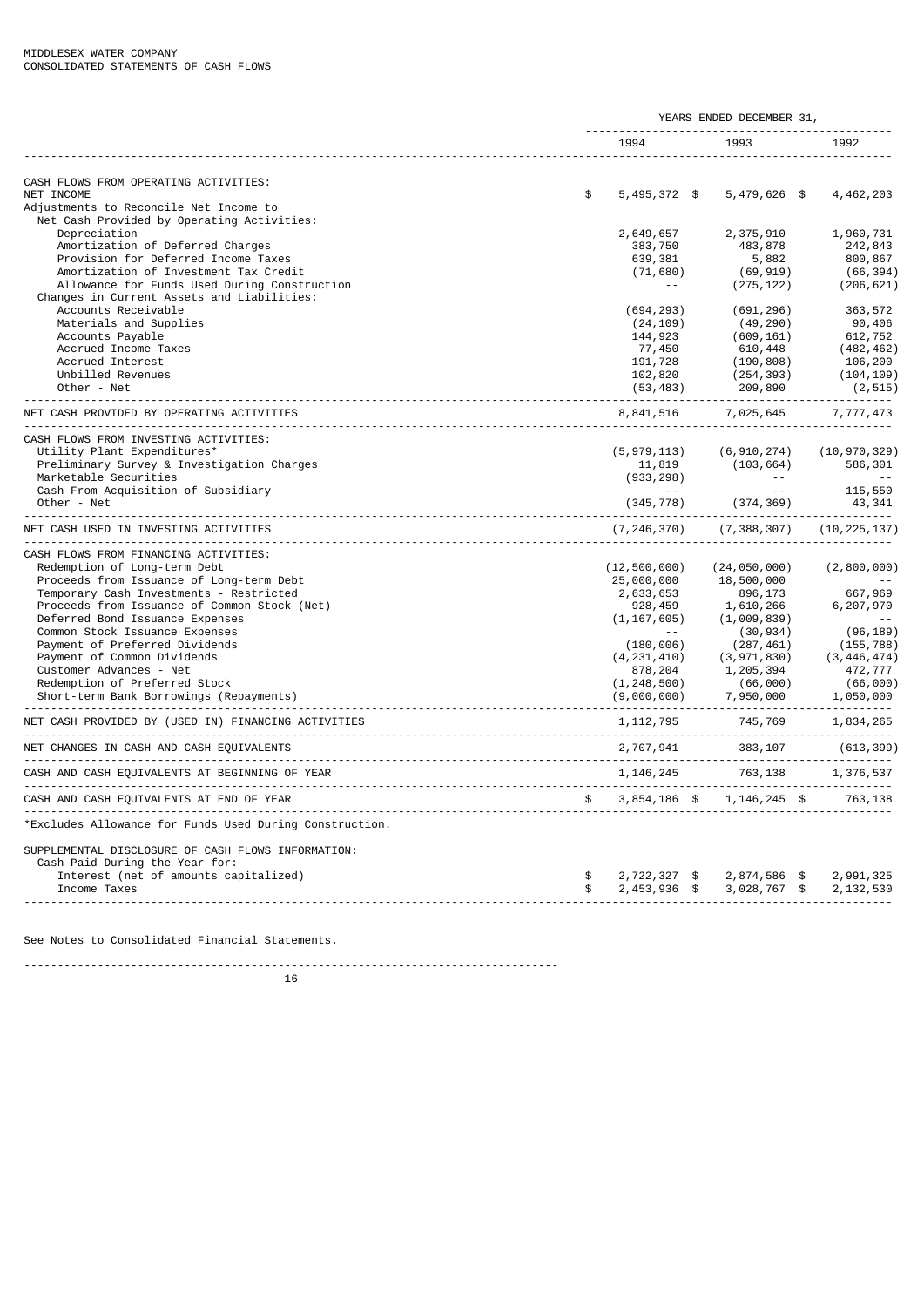|                                                                                               | YEARS ENDED DECEMBER 31,         |  |                                |  |                                  |
|-----------------------------------------------------------------------------------------------|----------------------------------|--|--------------------------------|--|----------------------------------|
|                                                                                               | 1994                             |  | 1993                           |  | 1992                             |
| BALANCE AT BEGINNING OF YEAR<br>NET INCOME                                                    | \$<br>16,615,466 \$<br>5,495,372 |  | 15,426,065 \$<br>5,479,626     |  | 14,662,313<br>4,462,203          |
| <b>TOTAL</b>                                                                                  | 22,110,838                       |  | 20,905,691                     |  | 19, 124, 516                     |
| CASH DIVIDENDS:<br>Cumulative Preferred Stock<br>Common Stock<br><b>COMMON STOCK EXPENSES</b> | 180,006<br>4,231,410             |  | 287,461<br>3,971,830<br>30,934 |  | 155,788<br>3, 446, 474<br>96,189 |
| TOTAL DEDUCTIONS                                                                              | 4, 411, 416                      |  | 4,290,225                      |  | 3,698,451                        |
| BALANCE AT END OF YEAR                                                                        | \$<br>17,699,422 \$              |  | 16,615,466 \$                  |  | 15,426,065                       |
| See Notes to Consolidated Financial Statements.                                               |                                  |  |                                |  |                                  |

#### NOTES TO CONSOLIDATED FINANCIAL STATEMENTS

NOTE 1 - SUMMARY OF SIGNIFICANT ACCOUNTING POLICIES

(a) Organization - Middlesex Water Company (Middlesex or the Company) is the parent company of Tidewater Utilities, Inc. (Tidewater). White Marsh Environmental Systems, Inc., a corporation formed during the second quarter of 1994, is a wholly-owned subsidiary of Tidewater. The financial statements for Middlesex and its wholly-owned subsidiaries are reported on a consolidated basis. All intercompany accounts and transactions have been eliminated.

\_\_\_\_\_\_\_\_\_\_\_\_\_\_\_\_\_\_\_\_\_\_\_\_\_\_\_\_\_\_\_\_\_\_\_\_\_\_\_\_\_\_\_\_\_\_\_\_\_\_\_\_\_\_\_\_\_\_\_\_\_\_\_\_\_\_\_\_\_\_\_\_\_\_\_\_\_\_\_\_

(b) System of Accounts - Middlesex and Tidewater maintain their accounts in accordance with the Uniform System of Accounts prescribed by the Board of Public Utilities of the State of New Jersey (BPU) and the Public Service Commission of Delaware (PSC), respectively.

(c) Utility Plant - Utility Plant is stated at original cost as defined for regulatory purposes. Property accounts are charged with the cost of betterments and major replacements of property. Cost includes direct material, labor and indirect charges for pension benefits and payroll taxes. Middlesex capitalizes an Allowance for Funds Used During Construction on individual projects in excess of \$0.2 million at a rate of 9%. Depreciation is computed by Middlesex on a straight-line basis at a composite annual rate of 2.17%, which increased from 2.01% on May 1, 1993, in accordance with the rate decision as determined by the BPU. The Accumulated Provision for Depreciation is charged with the cost of property retired, together with removal costs less salvage. The cost of labor, materials, supervision and other expenses incurred in making repairs and minor replacements and in maintaining the properties is charged to the appropriate expense accounts.

(d) Marketable Securities - Short-term investments in U.S. Treasury Bills not otherwise reported as cash equivalents are recorded at cost, which approximates market value.

(e) Accounts Receivable - Provision for allowance for doubtful accounts at December 31, 1994, 1993 and 1992 and the corresponding expense and deduction for those years is each less than \$0.1 million.

(f) Revenues - Revenues are recorded as service is rendered and include estimates for amounts unbilled at the end of the period for water used subsequent to the last billing cycle.

(g) Deferred Charges - Unamortized Debt Expense is amortized over the lives of the related issues. As authorized by the BPU, main cleaning and lining costs are being amortized over a 14-year period; depreciation study, the alternate treatment pilot study and acquisition costs over 36 months and rate case expenses over 18 months.

(h) Income Taxes - The Company adopted SFAS No. 109, Accounting for Income Taxes, on a prospective basis effective January 1, 1993. (See Note 3.) Middlesex and Tidewater file a consolidated Federal income tax return and income taxes are allocated based on the separate return method. Investment tax credits have been deferred and are being amortized over the estimated useful life of the related property.

(i) Statements of Cash Flows - For purposes of reporting cash flows, the Company considers all highly liquid investments with original maturity dates of three months or less to be cash equivalents. Cash and cash equivalents represent bank balances, commercial paper, money market funds, and U.S. Treasury Bills maturing in less than 90 days.

(j) Certain prior year amounts have been reclassified to conform to the current year reporting.

## NOTE 2 - RATES AND REVENUES

On April 30, 1993 the BPU approved a stipulation agreed to by the parties to the Company's rate case which was filed in September 1992. The stipulation allowed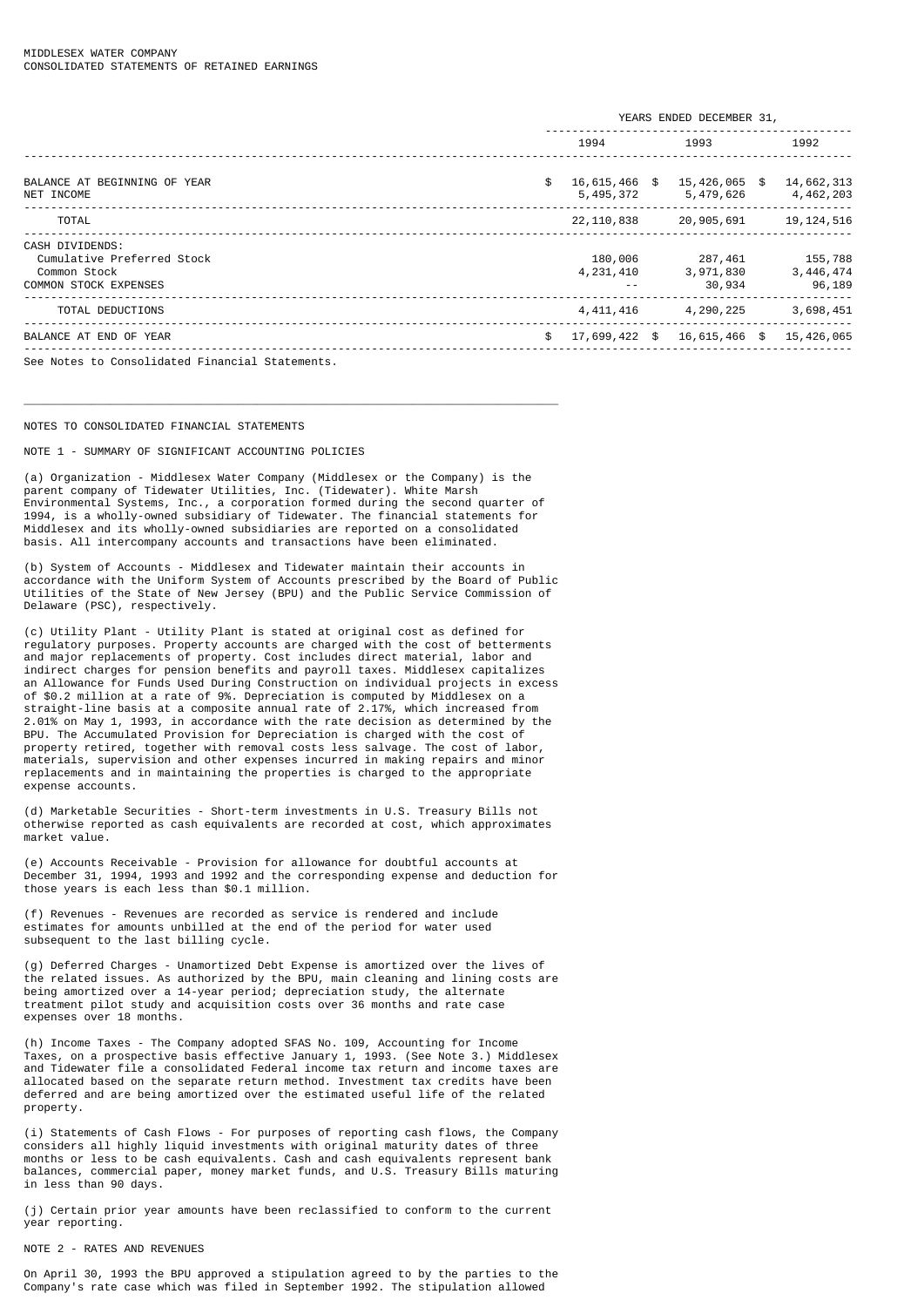for an overall rate increase of 9.33% or \$2.8 million, which was implemented on May 1, 1993, based upon several elements, including an 11.5% return on equity, an increased depreciation rate of 2.17% and the addition of two significant construction projects to Utility Plant in the amount of \$13.4 million.

On June 23, 1994, the Company received approval from the BPU to implement a Purchased Water Adjustment Clause (PWAC). A PWAC is a regulatory vehicle that allows New Jersey water utilities to pass along to, or credit, customers' changes in the cost of purchasing water, without the need for filing a full base rate case. This was the first PWAC petition filed by the Company under the regulations adopted during 1991. The PWAC will afford the Company the opportunity to recover approximately \$0.1 million of increased costs. In addition, on February 2, 1995, the Company filed a petition with the BPU seeking recovery of increased purchased water costs of an additional \$0.1 million.

Included in Deferred Charges-Other is \$0.2 million of deferred costs at December 31, 1994 which Middlesex is recovering through rates over periods ranging from 1.3 to 14 years. The BPU has excluded these costs from rate base and, therefore, Middlesex is not earning a return on these costs during the recovery period.

-------------------------------------------------------------------------------- 17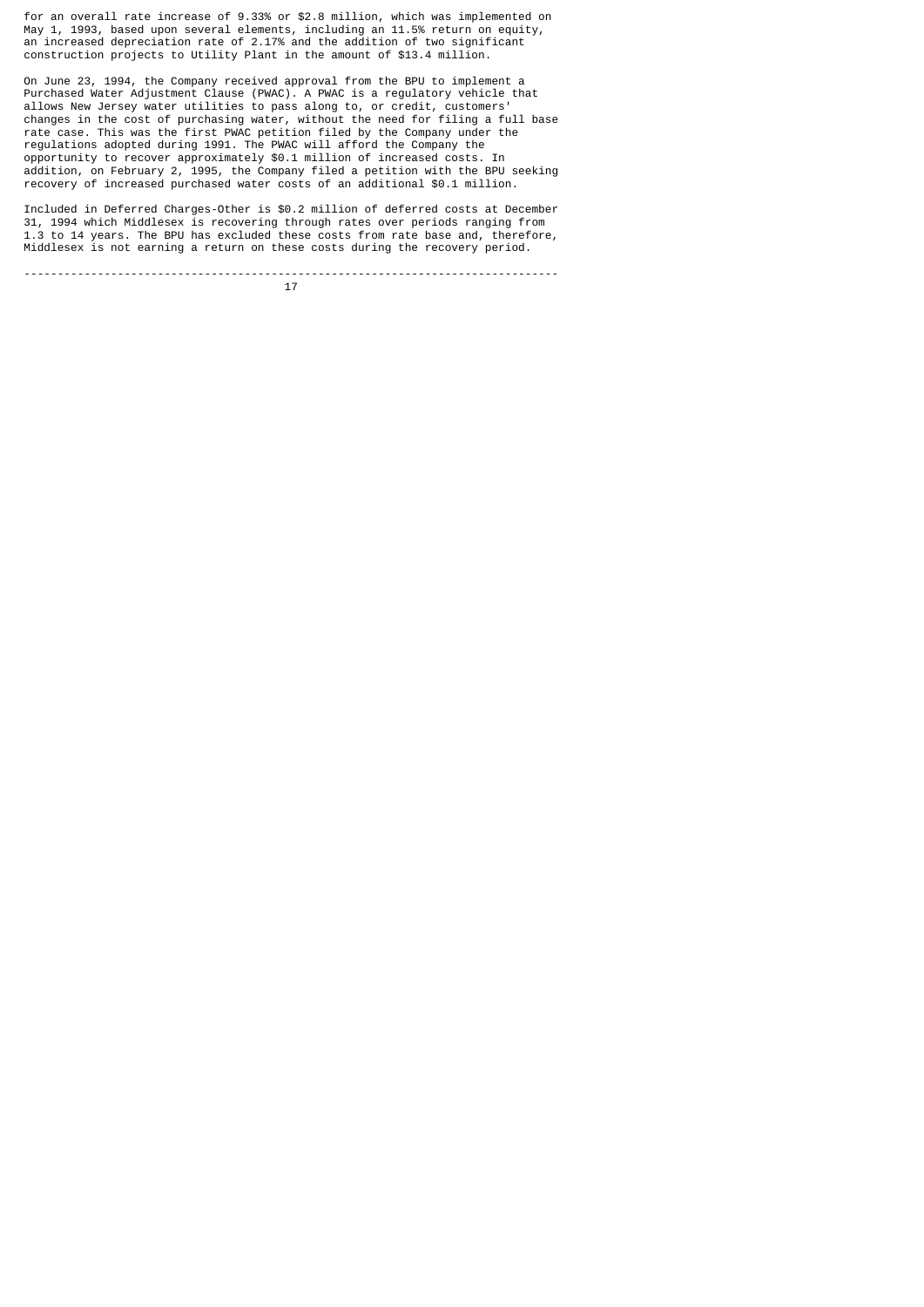Federal income tax expense differs from the amount computed by applying the statutory rate on book income subject to tax for the following reasons:

|                                                                                                                  | YEARS ENDED DECEMBER 31,<br>(THOUSANDS OF DOLLARS) |      |             |  |                |
|------------------------------------------------------------------------------------------------------------------|----------------------------------------------------|------|-------------|--|----------------|
|                                                                                                                  | 1994                                               | 1993 | 1992        |  |                |
| Net Income<br>Federal Income Tax Expense (as below)                                                              | \$<br>$5,495$ \$ $5,480$ \$<br>2,766 3,072         |      |             |  | 4,462<br>2,351 |
| Book Income Subject to Tax                                                                                       | $$8,261$ \$ 8,552 \$                               |      |             |  | 6,813          |
| Income Tax at Statutory Rate of $34\%$ \$ 2,809 \$ 2,908 \$<br>Tax Effect of:<br>Allowance for Funds Used During |                                                    |      |             |  | 2,316          |
| Construction<br>Other                                                                                            | (43)                                               |      | (94)<br>258 |  | (70)<br>105    |
| Total Federal Income Tax Expense                                                                                 | $$2,766$ \$ 3,072 \$                               |      |             |  | 2,351          |

Federal income tax expense is comprised of the following:

| Federal Income Tax - Current     |      |    | $$2,219$ \$ 3,124 \$ 1,587 |      |  |  |  |
|----------------------------------|------|----|----------------------------|------|--|--|--|
| Deferred Taxes (as below)        | 619  | 17 |                            |      |  |  |  |
| Investment Tax Credit            | (72) |    | (69)                       | (66) |  |  |  |
| Total Federal Income Tax Expense |      |    | $$2,766$ \$ 3,072 \$ 2,351 |      |  |  |  |
|                                  |      |    |                            |      |  |  |  |

The provisions for deferred Federal income tax result from the following timing differences:

| Customer Advances<br>Accelerated Depreciation<br>Revenue Taxes<br>Bond Redemptions<br>Other | \$        | $(123)$ \$<br>617<br>(403)<br>477<br>51 | $(217)$ \$<br>730<br>(400)<br>(96) | (161)<br>682<br>406<br>$ -$<br>(97) |
|---------------------------------------------------------------------------------------------|-----------|-----------------------------------------|------------------------------------|-------------------------------------|
| Deferred Federal Income Tax Expense                                                         | <b>.S</b> | 619 \$                                  | 17 S                               | 830                                 |

The statutory review period for income tax returns for the years prior to 1991 have been closed.

The Company adopted SFAS No. 109, Accounting for Income Taxes, effective January 1, 1993. Adoption of this statement requires that deferred income taxes be set up for all temporary differences regardless of the regulatory ratemaking treatment. However, if it is probable that these additional taxes will be passed on to ratepayers, an offsetting regulatory asset or liability is to be recorded by the Company. Management believes that it is probable that the consolidated deferred income tax liability of approximately \$4.9 million resulting from the adoption of SFAS No. 109 will be recovered in future rates and, therefore, a regulatory asset has been set up to offset the increased liability. The adoption of SFAS No. 109 does not have an effect on the Consolidated Statements of Income.

Deferred income taxes reflect the net tax effect of temporary differences between the carrying amounts of assets and liabilities for financial purposes and the amounts used for income tax purposes. The Company's net deferred tax liability as of December 31, 1994 was \$9.8 million. This amount is comprised of a deferred tax liability related to accelerated depreciation and differences between book and tax basis of property totaling \$13.6 million, offset by \$3.7 million of prepaid taxes pertaining to customer advances for construction and other deferred tax assets of \$0.1 million.

NOTE 4 - EMPLOYEE BENEFIT PLANS

The Company has a noncontributory defined benefit pension plan which covers substantially all employees with more than 1,000 hours of service. The Company makes annual contributions to the plan consistent with the funding requirements of Federal laws and regulations.

Pension expense for 1994, 1993 and 1992 was \$218,000, \$240,000 and \$193,000, respectively.

Plan assets consist primarily of corporate equities, cash equivalents, and stock and bond funds. The following table sets forth the plan's funded status and amounts recognized in the Company's balance sheets.

> YEARS ENDED DECEMBER 31, (THOUSANDS OF DOLLARS)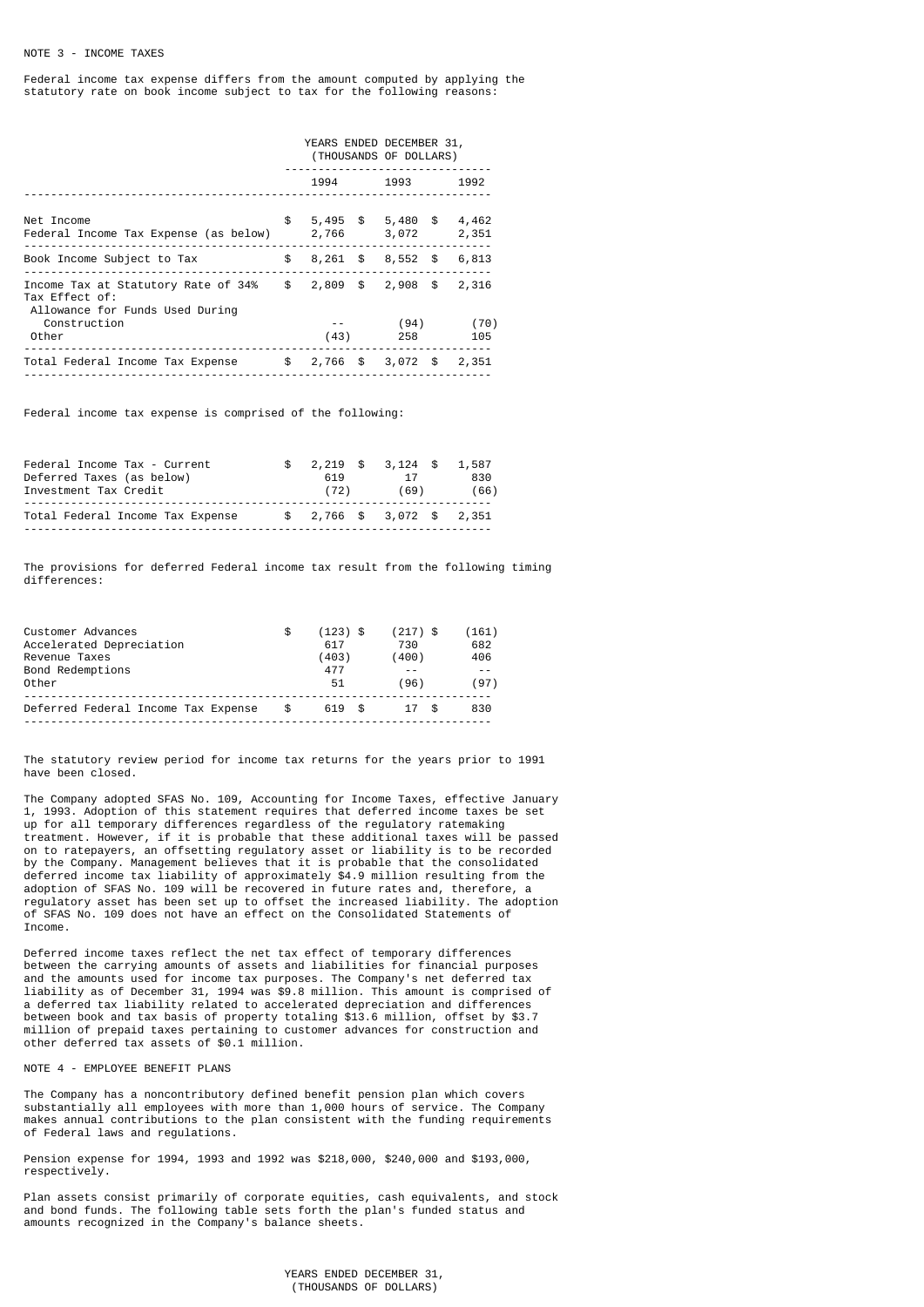|                                                  | 1994       |      | 1993        |
|--------------------------------------------------|------------|------|-------------|
|                                                  |            |      |             |
| Actuarial present value of plan<br>benefits:     |            |      |             |
| Vested benefits                                  | \$(7, 021) |      | \$ (6, 729) |
| Nonvested benefits<br>Impact of estimated future | (43)       |      | (22)        |
| compensation charges                             | (2, 479)   |      | (2, 315)    |
| Projected plan benefits                          | (9, 543)   |      | (9,066)     |
| Plan assets at fair value                        | 9,443      |      | 9,959       |
| Plan assets in excess of projected               |            |      |             |
| plan benefits                                    | (100)      |      | 893         |
| Unrecognized net obligation                      | 100        |      | 114         |
| Unrecognized net gain                            | (77)       |      | (1, 141)    |
| Accrued pension cost recognized in               |            |      |             |
| the balance sheet                                | \$<br>(77) | - \$ | (134)       |
|                                                  |            |      |             |

Net pension cost includes the following components:

|                     |     | 295          |
|---------------------|-----|--------------|
| 698<br>(788)<br>(1) |     | 665<br>(728) |
| \$<br>218           |     | 240          |
| \$                  | 309 |              |

The assumptions used in determining the actuarial present value of the projected obligation at December 31, 1994 and December 31, 1993 were a discount rate of 8.0% and a compensation increase of 5.5%. The expected long-term rate of return on plan assets used in determining net periodic cost was 8.0%.

Effective January 1, 1993, the Company adopted SFAS No. 106, Employers' Accounting for Postretirement Benefits Other Than Pensions. SFAS No. 106 requires employers to accrue the estimated cost of retiree benefit payments during the years the employee provides services.

The Company previously expensed the cost of these benefits, which are principally health care, as premiums were incurred. SFAS No. 106 allows recognition of the cumulative effect of the liability in the year of the adoption or the amortization of the obligation over a period of up to twenty years. Middlesex elected to recognize this obligation of \$4.7 million over a period of twenty years.

Middlesex provides certain health care and life insurance benefits for substantially all of its retired employees. In 1994, 1993 and 1992, the Company recognized \$176,000, \$168,000 and \$245,000, respectively, as an expense for postretirement health care and life insurance benefits. The plan's funded status is as follows:

|                                                                                                                             | YEARS ENDED DECEMBER 31,<br>(THOUSANDS OF DOLLARS) |                     |    |                     |  |  |
|-----------------------------------------------------------------------------------------------------------------------------|----------------------------------------------------|---------------------|----|---------------------|--|--|
|                                                                                                                             |                                                    | 1994                |    | 1993                |  |  |
| Retirees<br>Fully eligible plan participants<br>Other active plan participants                                              | \$                                                 | 1,461<br>582<br>815 | \$ | 1,516<br>505<br>708 |  |  |
| Accumulated postretirement benefit<br>obligation                                                                            |                                                    | 2,858               |    | 2,729               |  |  |
| Plan assets at fair value<br>Unrecognized net gain<br>Unrecognized prior service cost<br>Unrecognized transition obligation |                                                    | 2,242<br>(4, 232)   |    | 2,346<br>(4, 467)   |  |  |
| Accrued postretirement benefit<br>obligation                                                                                | \$                                                 | 868                 | \$ | 608                 |  |  |

Net postretirement benefit cost consisted of the following components:

|                                                   |    | YEARS ENDED DECEMBER 31,<br>(THOUSANDS OF DOLLARS) |     |      |  |  |  |  |
|---------------------------------------------------|----|----------------------------------------------------|-----|------|--|--|--|--|
|                                                   |    | 1994                                               |     | 1993 |  |  |  |  |
| Service cost - benefits earned<br>during the year | £. | 87                                                 | \$. | 165  |  |  |  |  |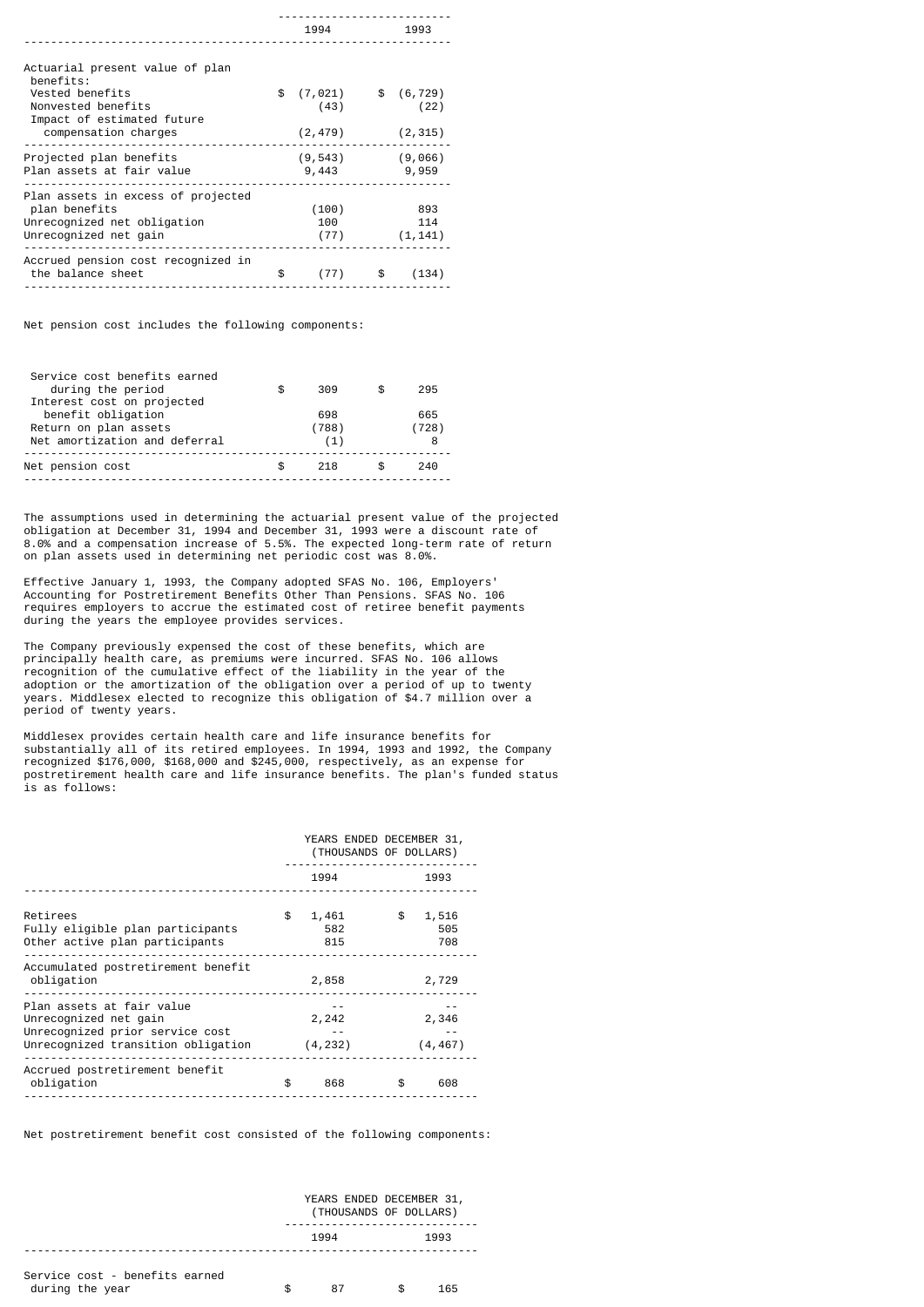| Interest cost on accumulated<br>postretirement benefit obligation<br>Amortization of net gain<br>Amortization of transition | 218<br>(104) | 376          |  |
|-----------------------------------------------------------------------------------------------------------------------------|--------------|--------------|--|
| obligation<br>Requlatory deferral                                                                                           | 235<br>(260) | 235<br>(608) |  |
| Net postretirement benefit cost                                                                                             | \$<br>176    | \$<br>168    |  |
|                                                                                                                             |              |              |  |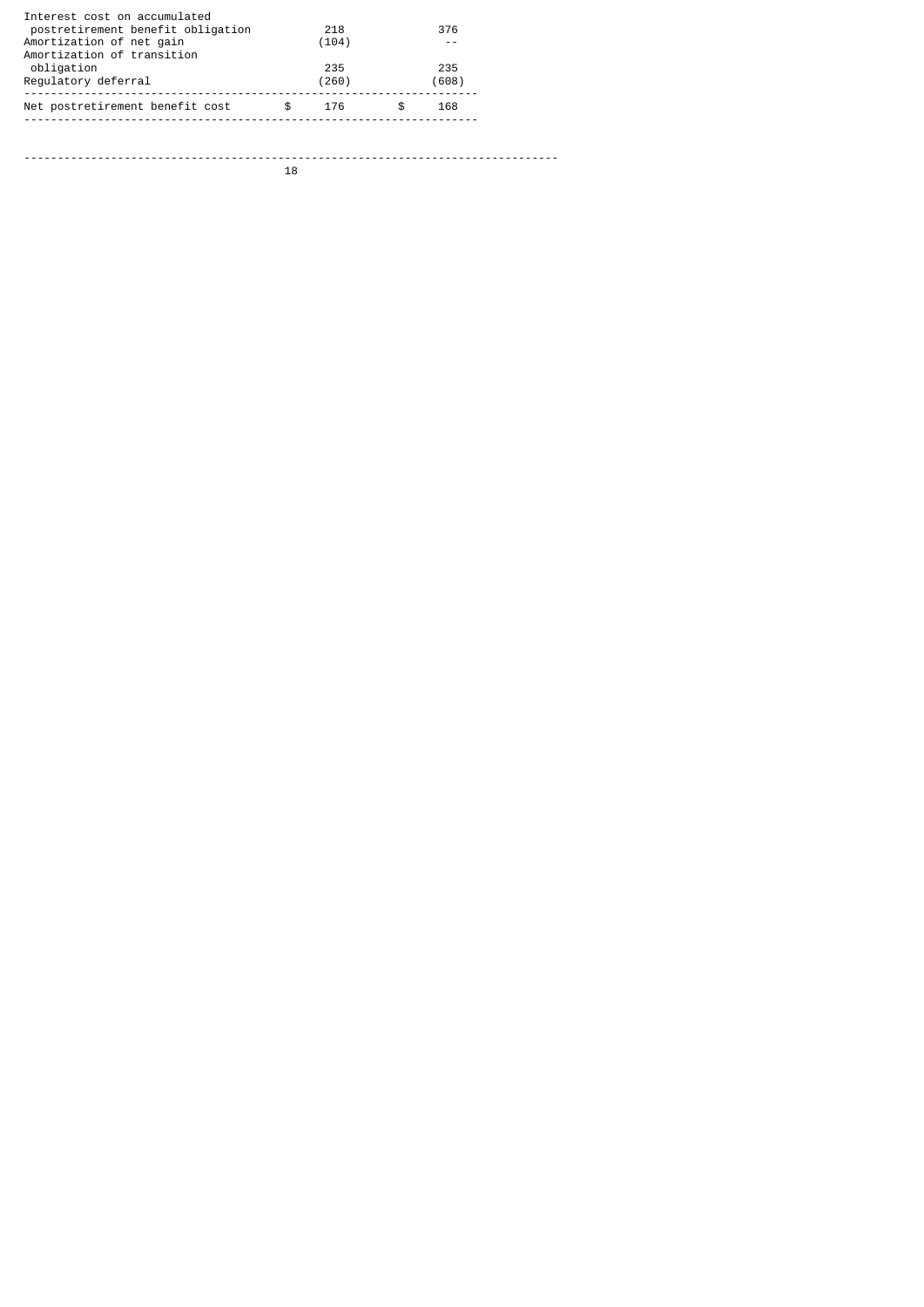The assumed health care cost trend rate used in measuring the accumulated postretirement benefit obligation for 1994 was 9% decreasing linearly each successive year until it reaches 5% in 1998, after which it remains constant. A one-percentage-point increase in the assumed health care cost trend rate would increase the accumulated postretirement benefit obligation by 15% and the 1994 net postretirement benefit cost by approximately 11%. The assumed discount rate used in determining the accumulated postretirement benefit obligation was 8%.

Middlesex sought rate relief for the increased costs in the 1993 stipulated rate case. The stipulation, approved by the BPU, provided that the costs 'will continue to be included in Petitioner's cost of service for ratemaking purposes and recoverable in rates on a pay-as-you-go basis; and the costs prudently incurred and booked in accordance with SFAS No. 106 will be recoverable in future rates; and Middlesex will account for the difference between the accrued costs as determined under SFAS No. 106 and the level of pay-as-you-go costs built into rates as a regulatory asset pursuant to SFAS No. 71, Accounting for the Effects of Certain Types of Regulation.' SFAS No. 71 allows regulated entities to defer costs that are normally expensed, where it is probable by the actions of the regulator, that recovery in future rates is allowable. The regulatory asset at December 31, 1994, and 1993 was \$0.9 million and \$0.6 million, respectively.

The stipulation also provided that 'the issue of cash versus accrual accounting should be revisited, and, to the extent that it is determined that proper ratemaking policy or regulations or policy statements issued by the Financial Accounting Standards Board or the Securities and Exchange Commission require a change to accrual accounting for ratemaking purposes, the accumulated regulatory asset will be recoverable in rates over an appropriate amortization period.'

The Company maintains a restricted stock plan, under which 33,800 shares of the Company's common stock are held in escrow by the Company for key employees. Such stock is subject to an agreement requiring forfeiture by the employee in the event of termination of employment within five years of the grant other than as a result of retirement, death or disability.

The maximum number of shares authorized for grant under this plan is 60,000 shares. Compensation expense is determined by the market value of the stock on the date of the award and is being amortized over a five-year period. The expense for 1994, 1993 and 1992 was not considered material.

## NOTE 5 - COMMITMENTS AND CONTINGENT LIABILITIES

In October 1994, the Company signed a contract to purchase the assets of a 2,200 customer water utility and a 2,200 customer wastewater utility in Burlington County, New Jersey. The newly acquired systems will be called Pinelands Water Company and Pinelands Sewer Company. Approval is required by the BPU before the Company assumes ownership, which is expected by March 31, 1995. The purchase price of \$2.4 million will be satisfied with a cash payment of \$1.2 million, upon BPU approval, and a five-year note payable for the balance. These systems will not have a material impact on the Company's revenues and will require substantial rate increases to attain profitability.

The Company has agreements with both the Elizabethtown Water Company and the New Jersey Water Supply Authority (NJWSA) for the purchase of water. The agreement with Elizabethtown, which expires December 31, 1995, provides for the minimum purchase of 2 million gallons daily (mgd) of treated water with provisions for additional purchases. The 1994, 1993 and 1992 costs under this agreement were \$1.0 million, \$0.9 million and \$0.8 million, respectively.

The NJWSA agreement, which expires November 1, 2013, provides for the minimum purchase of 20 mgd of untreated water from the Delaware and Raritan Canal. In addition, the Company has a supplemental one-year agreement for an additional 5 mgd renewed through April 30, 1995. This agreement is renewable on an annual basis. The total annual cost for 1994, 1993 and 1992 was \$1.8 million, \$1.9 million and \$1.7 million, respectively.

The Company plans to spend approximately \$6.1 million in 1995 on its construction program. Substantially all of the utility plant of the Company is subject to the lien of its mortgage which also includes certain restrictions as to cash dividend payments and other distributions on common stock.

A local entity and its owner have filed a negligence claim against the Company, for which the Company is insured, with a claim for punitive damages which may not be insured. Their action alleges financial losses arising out of improper water pressure and service. Without taking a position on the negligence claim, the Company does not believe that the claim for punitive damages will prevail. The Company has been named along with an officer in litigation where the plaintiff asserts that the Company's officer, acting in the course of his employment, defamed the plaintiff. The Company believes that its liability insurance is sufficient to respond to the claim and notes that the carrier is providing a defense. That liability insurance would not provide coverage were it determined that the Company or its officer acted with knowledge that statements made about plaintiff were false. While the outcome of these cases is not presently determinable, management believes that the final resolution will not have a significant effect on the Company's financial position or results of operations or cash flows.

NOTE 6 - LINES OF CREDIT, NOTES PAYABLE AND RESTRICTED CASH

|                             | (THOUSANDS OF DOLLARS) |      |  |                                       |  |      |  |  |
|-----------------------------|------------------------|------|--|---------------------------------------|--|------|--|--|
|                             |                        | 1994 |  | 1993                                  |  | 1992 |  |  |
| Established Lines of Credit |                        |      |  | $$15,500 \quad $20,000 \quad $15,000$ |  |      |  |  |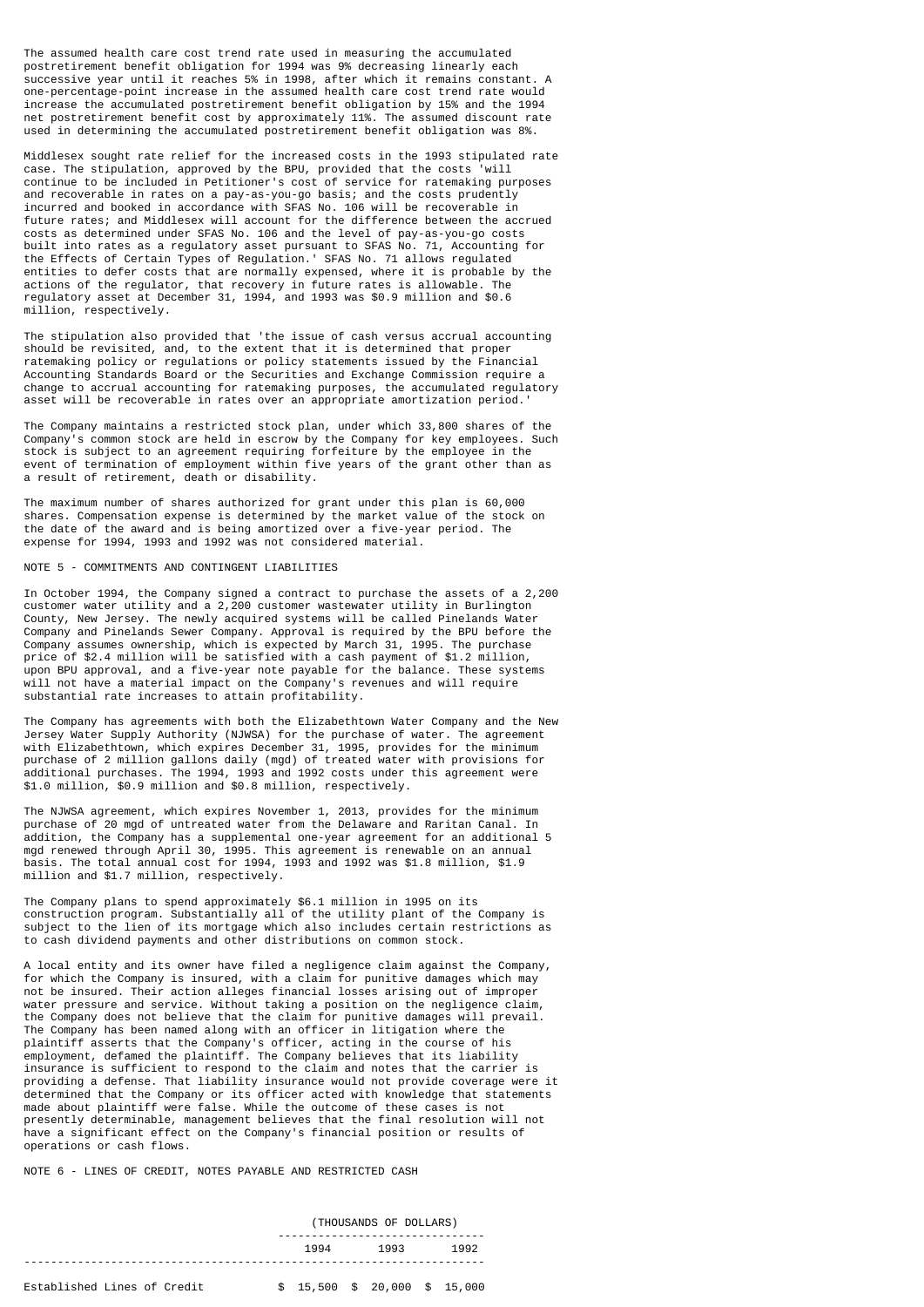| Amounts Outstanding at December 31 | $- -$  | 9,000 | 1,050 |
|------------------------------------|--------|-------|-------|
| Maximum Amount Outstanding         | 11,000 | 9,000 | 6,000 |
| Average Outstanding Balance        | 1,769  | 5,435 | 858   |
| Weighted Average Interest Rate     | 3.4%   | 3.5%  | 4.4%  |

Short-term borrowings are generally below the prime rate with some requirements for compensating balances not exceeding 3% of the line.

Temporary cash investments of \$0.3 million at the end of 1994 represented the balance of New Jersey Economic Development Authority (NJEDA) Bond Proceeds held in trust and its use is restricted to specific expenditures.

## NOTE 7 - RELATED PARTY TRANSACTIONS

During 1994, 1993 and 1992, the Company had transactions with a construction company in which a Director has a financial interest. Major construction transactions were awarded on the basis of negotiated bids approved by the Board of Directors (with the interested Director abstaining) and amounted to \$0.6 million, \$0.6 million and \$0.3 million for the years 1994, 1993 and 1992, respectively. These amounts included less than \$0.1 million due the construction company at December 31, 1994, 1993 and 1992.

NOTE 8 - QUARTERLY OPERATING RESULTS - UNAUDITED

Quarterly operating results for 1994 and 1993 are as follows:

|                                                                             |                               |                               |     |                          | 1ST OUARTER 2ND OUARTER 3RD OUARTER 4TH OUARTER | <b>YEAR</b>                    |
|-----------------------------------------------------------------------------|-------------------------------|-------------------------------|-----|--------------------------|-------------------------------------------------|--------------------------------|
| 1994                                                                        |                               |                               |     |                          | (THOUSANDS OF DOLLARS EXCEPT PER SHARE DATA)    |                                |
| Operating Revenues<br>Operating Income<br>Net Income<br>Earnings per Common | \$<br>8,569<br>1,950<br>1,208 | \$<br>9,196<br>2,238<br>1,520 | \$  | 9,457<br>2,451<br>1,617  | \$<br>8,900<br>1,926<br>1,150                   | \$<br>36,122<br>8,565<br>5,495 |
| Share                                                                       | \$<br>0.29                    | \$<br>0.37                    | \$  | 0.39                     | \$<br>0.28                                      | \$<br>1.33                     |
| 1993                                                                        |                               |                               |     |                          |                                                 |                                |
| Operating Revenues<br>Operating Income<br>Net Income<br>Earnings per Common | \$<br>7,769<br>1,636<br>1,105 | \$<br>8,778<br>2,040<br>1,404 | SS. | 10,175<br>2,646<br>1,876 | \$<br>8,757<br>1,903<br>1,095                   | \$<br>35,479<br>8,225<br>5,480 |
| Share                                                                       | \$<br>0.27                    | \$<br>0.34                    | \$  | 0.46                     | \$<br>0.26                                      | \$<br>1.33                     |

The information above, in the opinion of the Company, includes all adjustments consisting only of normal recurring accruals necessary for a fair presentation of such amounts. The business of the Company is subject to seasonal fluctuation with the peak period usually occurring during the summer months.

NOTE 9 - CAPITALIZATION

All the transactions discussed in Note 9 related to the issuance or redemption of securities were approved by the BPU, except where noted.

-------------------------------------------------------------------------------- 19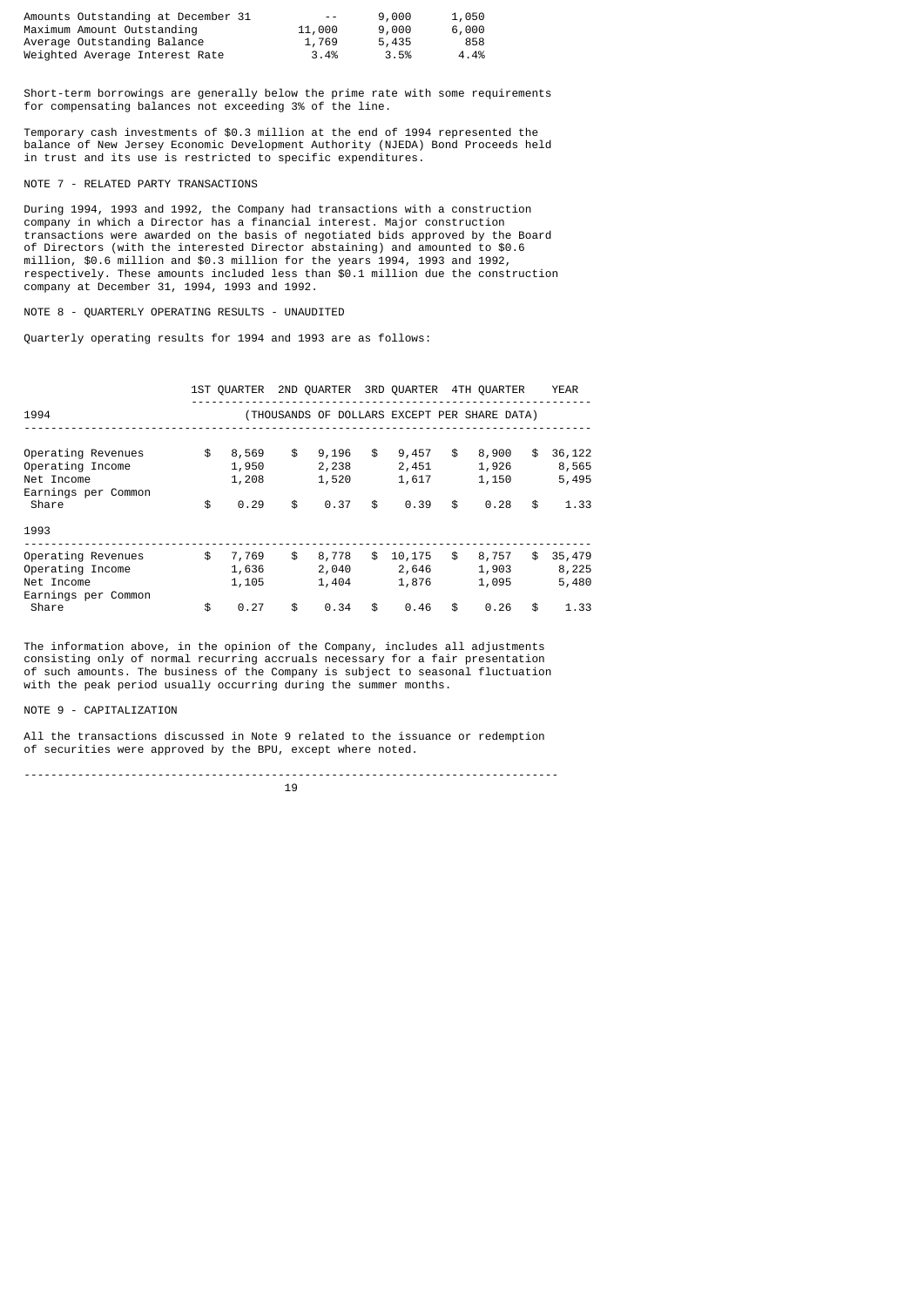Common Stock

The Company sold 300,000 shares of no par common stock in December 1992 at a price of \$17.25 per share. The net proceeds of \$4.9 million were used to reduce short-term bank borrowings.

In May 1993, the number of shares available for issue and sale under the Company's Dividend Reinvestment and Common Stock Purchase Plan (DRP) was increased by 500,000 to a total of 900,000 shares. The cumulative number of shares issued under the DRP at December 31, 1994 is 531,278.

During 1994, 1993 and 1992, 51,447 shares (\$0.9 million), 88,416 shares (\$1.6 million), and 88,409 shares (\$1.3 million) of common stock were issued under DRP and the restricted stock plan, respectively.

In the event dividends on the preferred stock are in arrears, no dividends may be declared or paid on the common stock of the Company.

#### Long-term Debt

On March 1, 1993, the Company redeemed the \$2.5 million, 10.50%, Series P First Mortgage Bonds, originally due March 1, 2003, and the redemption was funded by issuing Series P-1 First Mortgage Bonds due December 1, 1993.

On September 29, 1993, the Company issued \$18.5 million of First Mortgage Bonds. Proceeds of the \$12 million, designated as Series S, with a maturity date of October 1, 2022, and an interest rate of 5.20%, were used to redeem the Series O First Mortgage Bonds (\$9.5 million) and the Series P-1 First Mortgage Bonds (\$2.5 million). Proceeds of the \$6.5 million, designated as Series T, with a maturity date of October 1, 2023, and an interest rate of 5.25% were used to fund certain capital projects, including portions of Section B of the South River Basin Transmission Main and the Park Avenue Well Field Treatment Facilities.

On February 1, 1994, the Company redeemed the \$10 million, 8%, Series Q First Mortgage Bonds, originally due August 1, 2018. This redemption was funded by issuing \$10 million, 5.25%, Series V First Mortgage Bonds due February 1, 2029.

Series O, P and Q were originally issued in cooperation with the NJEDA. The subsequent redemption of these bonds was also accomplished through the NJEDA.

The interest on the Series S, T and V is tax-exempt for Federal and New Jersey income tax purposes. However, the interest on Series T and V is subject to Alternative Minimum Tax.

On February 2, 1994, the Company issued \$15 million of taxable First Mortgage Bonds designated as Series U with a maturity date of February 1, 2009 and a coupon rate of 6.40%. In anticipation of this bond issue, the Company redeemed Series J (\$2.5 million), Series L (\$2.0 million) and Series N (\$1.5 million) on December 1, 1993; Series I (\$4.8 million) on December 31, 1993; and Series K (\$2.5 million) on February 1, 1994. The balance of the proceeds from Series U was used to reimburse the Company for previously incurred financing costs.

#### Preferred Stock

If four or more quarterly dividends are in arrears, the preferred shareholders, as a class, are entitled to elect two members to the Board of Directors in addition to Directors elected by holders of the common stock.

In 1992, the Company issued 17,000 shares of no par \$7.00 Cumulative and Convertible preferred stock (convertible) for the acquisition of Tidewater. The conversion feature, which is effective five years from the date of issue, allows the security holders to exchange one convertible preferred share for six shares of the Company's common stock. In addition, the Company may redeem up to 10% of the outstanding convertible stock in any calendar year at a price equal to the fair market value of six shares of the Company's common stock for each share of convertible stock redeemed. As a result of the settlement of certain pre-acquisition tax liabilities, 2,099 shares were returned to and retired by the Company.

On February 1, 1994, the Company redeemed and retired all the outstanding preferred shares of the \$6.00 Series (7,800 shares) and \$8.25 Series (4,440 shares) at the stated redemption price of \$101 per share, for \$1.2 million.

Both the \$4.75 Series and the \$7.00 Series are redeemable at the option of the Company, and in November an offer to purchase the \$7.00 Series at the stated redemption price of \$100 per share was extended to all holders of this stock. The Company has redeemed and retired 245 shares of the \$7.00 Series as of December 31, 1994. Since there is no premium associated with the redemption, approval from the BPU was not required.

\_\_\_\_\_\_\_\_\_\_\_\_\_\_\_\_\_\_\_\_\_\_\_\_\_\_\_\_\_\_\_\_\_\_\_\_\_\_\_\_\_\_\_\_\_\_\_\_\_\_\_\_\_\_\_\_\_\_\_\_\_\_\_\_\_\_\_\_\_\_\_\_\_\_\_\_\_\_\_\_

#### Independent Auditors' Report

MIDDLESEX WATER COMPANY:

[ LOGO ]

We have audited the accompanying consolidated balance sheets and consolidated statements of capital stock and long-term debt of Middlesex Water Company and its subsidiaries as of December 31, 1994 and 1993 and the related consolidated statements of income, retained earnings and of cash flows for each of the three years in the period ended December 31, 1994. These consolidated financial statements are the responsibility of the Company's management. Our responsibility is to express an opinion on these consolidated financial statements based on our audits.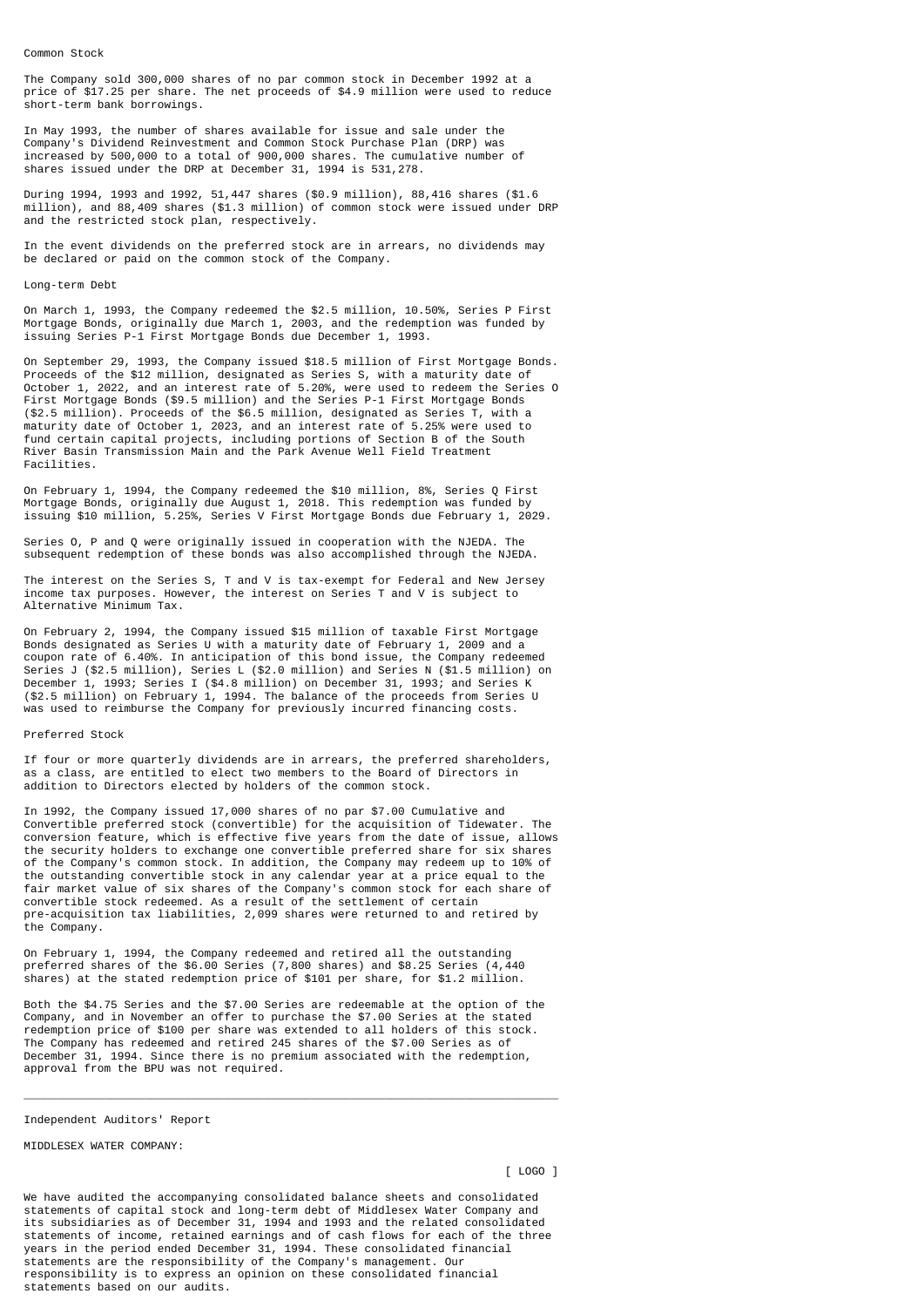We conducted our audits in accordance with generally accepted auditing standards. Those standards require that we plan and perform the audit to obtain reasonable assurance about whether the financial statements are free of material misstatement. An audit includes examining, on a test basis, evidence supporting the amounts and disclosures in the financial statements. An audit also includes assessing the accounting principles used and significant estimates made by management, as well as evaluating the overall financial statement presentation. We believe that our audits provide a reasonable basis for our opinion.

In our opinion, such consolidated financial statements present fairly, in all material respects, the financial position of Middlesex Water Company and its subsidiaries at December 31, 1994 and 1993 and the results of their operations and their cash flows for each of the three years in the period ended December 31, 1994 in conformity with generally accepted accounting principles.

Deloitte & Touche LLP

Parsippany, New Jersey February 13, 1995

<u>20</u>

--------------------------------------------------------------------------------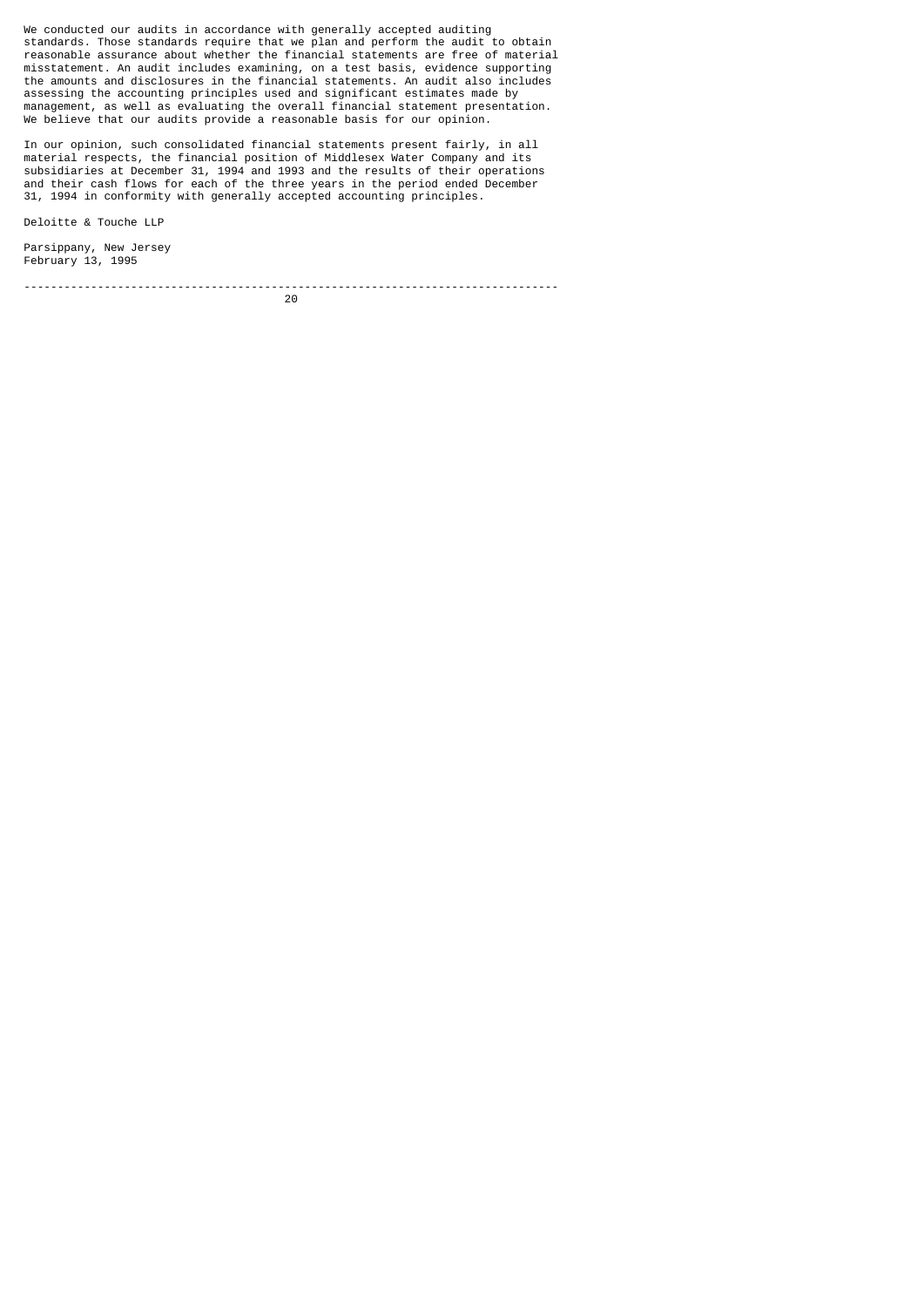# CONSOLIDATED SELECTED FINANCIAL DATA

(Thousands of Dollars Except per Share Data)

|                                                     |     | 1994          |      | 1993         | 1992 (1)          | 1991               | 1990         | 1989         | 1984 |           |
|-----------------------------------------------------|-----|---------------|------|--------------|-------------------|--------------------|--------------|--------------|------|-----------|
| OPERATING REVENUES                                  | S.  | 36,122        | \$.  | 35,479       | \$<br>$30,861$ \$ | 29,853             | \$26,417     | \$<br>23,499 | \$   | 19,100    |
| OPERATING EXPENSES:                                 |     |               |      |              |                   |                    |              |              |      |           |
| Operations and Maintenance                          |     | 16,798        |      | 16,584       | 14,681            | 13,454             | 13,185       | 11,544       |      | 8,487     |
| Depreciation                                        |     | 2,650         |      | 2,376        | 1,961             | 1,834              | 1,592        | 1,398        |      | 945       |
| Taxes, other than Income Taxes                      |     | 5,343         |      | 5,222        | 4,620             | 5,132              | 4,201        | 3,827        |      | 2,863     |
| Income Taxes                                        |     | 2,766         |      | 3,072        | 2,351             | 2,377              | 1,426        | 1,415        |      | 1,927     |
| TOTAL OPERATING EXPENSE                             |     | 27,557        |      | 27,254       | 23,613            | 22,797             | 20,404       | 18,184       |      | 14,222    |
| OPERATING INCOME                                    |     | 8,565         |      | 8,225        | 7,248             | 7,056              | 6,013        | 5,315        |      | 4,878     |
| OTHER INCOME/(EXPENSE) - NET                        |     | (26)          |      | 269          | 481               | 205                | 282          | 670          |      | 124       |
| INCOME BEFORE                                       |     |               |      |              |                   |                    |              |              |      |           |
| INTEREST CHARGES                                    |     | 8,539         |      | 8,494        | 7,729             | 7,261              | 6,295        | 5,985        |      | 5,002     |
| INTEREST CHARGES                                    |     | 3,044         |      | 3,014        | 3,267             | 3,156              | 2,828        | 2,998        |      | 2,151     |
| NET INCOME                                          |     | 5,495         |      | 5,480        |                   |                    |              | 2,987        |      | 2,851     |
| PREFERRED STOCK DIVIDEND REQUIREMENTS               |     | 188           |      | 256          | 4,462<br>186      | 4,105<br>161       | 3,467<br>166 | 171          |      | 194       |
| EARNINGS APPLICABLE TO COMMON                       |     |               |      |              |                   |                    |              |              |      |           |
| <b>STOCK</b>                                        | \$  | 5,307         | \$   | 5,224        | \$<br>$4,276$ \$  | 3,944              | \$<br>3,301  | \$<br>2,816  | \$   | 2,657     |
| EARNINGS PER SHARE OF COMMON STOCK \$               |     | 1.33          | \$   | 1.33         | \$<br>1.20        | \$<br>1.14         | \$<br>0.96   | \$<br>0.91   | \$   | 1.02      |
| Average Number of Shares<br>Outstading for the Year |     | 4,003,393     |      | 3,924,363    | 3,568,499         | 3, 477, 406        | 3,439,042    | 3,089,968    |      | 2,609,012 |
| Dividends Declared and Paid                         | \$. | $1.053/4$ \$  |      | $1.011/4$ \$ | 0.97              | \$<br>$0.941/2$ \$ | $0.921/2$ \$ | $0.893/4$ \$ |      | 0.711/4   |
| Total Assets                                        |     | 132,413       | \$   | 125,676      | \$<br>113,843     | \$<br>100,014      | \$<br>93,093 | \$<br>92,058 | \$   | 70,118    |
| Redeemable Preferred Stock                          |     | $\sim$ $\sim$ | \$   | 1,158        | 1,224             | \$<br>1,290        | \$<br>1,356  | \$<br>1,422  | \$   | 1,752     |
| Long-term Debt                                      | \$  | 49,500        | \$   | 37,000       | 42,550<br>\$      | \$<br>45,350       | \$<br>39,350 | \$<br>39,350 | \$   | 30,610    |
| STATISTICAL SUMMARY                                 |     |               |      |              |                   |                    |              |              |      |           |
|                                                     |     |               |      |              |                   |                    |              |              |      |           |
|                                                     |     |               | 1994 | 1993         | 1992 (1)          | 1991               | 1990         | 1989         |      | 1984      |
| REVENUES (Thousands of Dollars):                    |     |               |      |              |                   |                    |              |              |      |           |

| \$<br>14,306<br>4,282<br>6,598<br>4,352<br>6,322<br>262 | \$ | 4,170<br>6,481<br>4,312<br>6,232<br>242     | - \$ | 11,733<br>3,616<br>6,044<br>3,905<br>5,477<br>86 | -\$ | 11,624<br>3,549<br>5,768<br>3,772<br>5,098<br>42 |  | 3,287<br>5,349<br>3,512<br>3,635<br>101     | - \$ | 2,968<br>4,829<br>3,166<br>2,622<br>24      | \$ | 9,007<br>2,288<br>4,711<br>2,671<br>192<br>231     |  |
|---------------------------------------------------------|----|---------------------------------------------|------|--------------------------------------------------|-----|--------------------------------------------------|--|---------------------------------------------|------|---------------------------------------------|----|----------------------------------------------------|--|
| \$                                                      |    |                                             |      |                                                  |     |                                                  |  |                                             |      |                                             |    | 19,100                                             |  |
| 51%<br>3<br>46                                          |    | 50%<br>4<br>46                              |      | 49%<br>5<br>46                                   |     | 56%<br>3<br>41                                   |  | 53%<br>$\overline{4}$<br>43                 |      | 53%<br>$\overline{4}$<br>43                 |    | 54%<br>5<br>41                                     |  |
| 100%                                                    |    | 100%                                        |      | 100%                                             |     | 100%                                             |  | 100%                                        |      | 100%                                        |    | 100%                                               |  |
| \$<br>58,371<br>233,000<br>663<br>4,092<br>16,794       |    | 57,318<br>229,000<br>661<br>4,072<br>16,789 |      | 56,340<br>225,000<br>655<br>4,046<br>15,174      |     | 52,356<br>209,000<br>654<br>4,024<br>14,572      |  | 52,167<br>209,000<br>647<br>4,011<br>13,390 |      | 51,931<br>208,000<br>644<br>3,986<br>12,688 |    | 7.89<br>49,240<br>197,000<br>622<br>3,744<br>9,207 |  |
|                                                         |    | $36,122$ \$<br>$11.13$ \$                   |      | 14,042<br>$35,479$ \$<br>$10.77$ \$              |     | $30,861$ \$<br>$10.29$ \$                        |  | \$<br>$29,853$ \$<br>$9.44$ \$              |      | 10,533<br>26,417 \$<br>$9.25$ \$            |    | 9,890<br>$23,499$ \$<br>$9.21$ \$                  |  |

(1) Includes Tidewater Utilities, Inc. as of October 20, 1992.

(2) Excludes Tidewater Utilities, Inc.

--------------------------------------------------------------------------------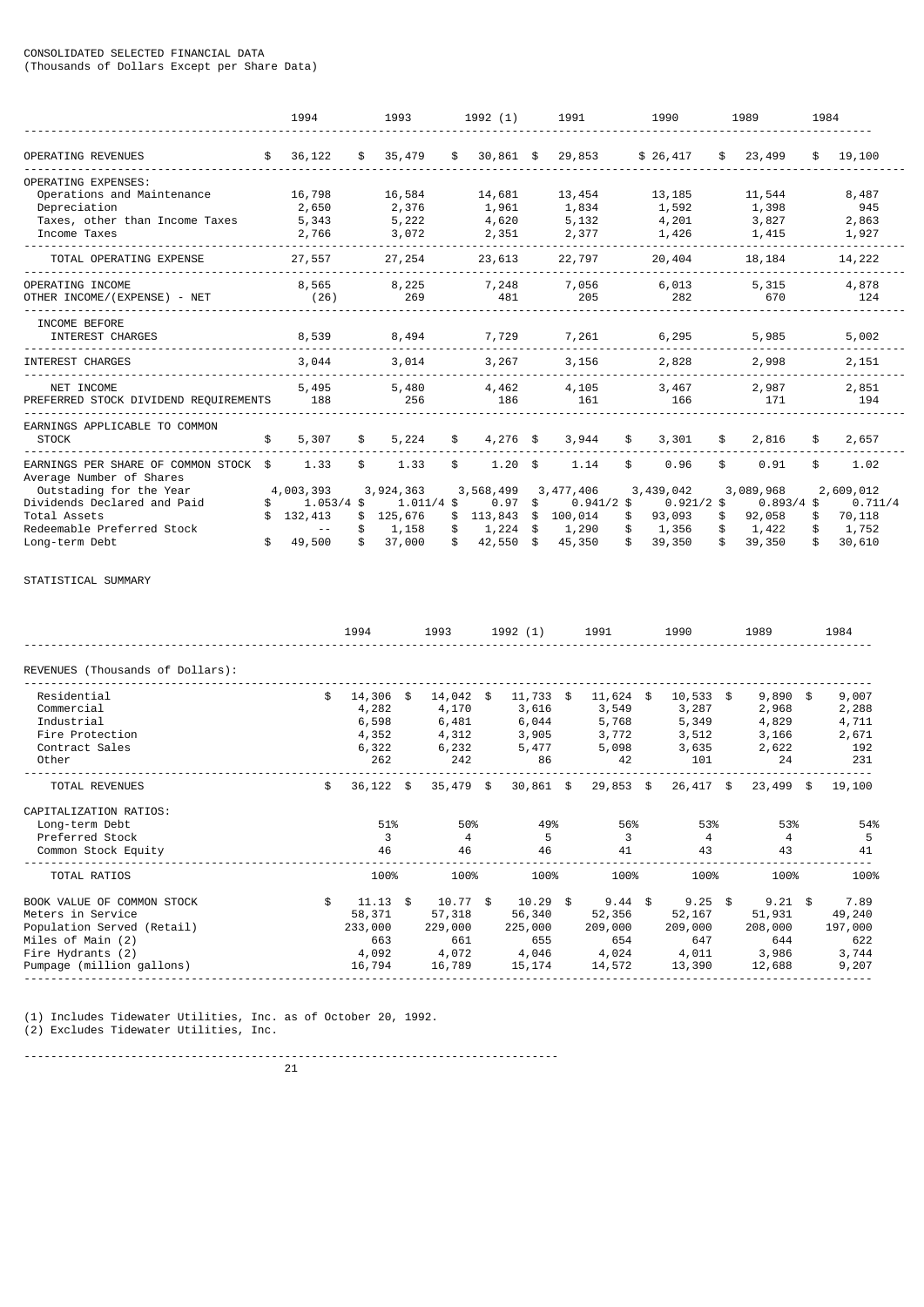## EXHIBIT 23

## Independent Auditors' Consent

We consent to the incorporation by reference in Registration Statement No. 33-11717 of Middlesex Water Company on Form S-3 of our report dated February 13, 1995 incorporated by reference in this Annual Report on Form 10-K of Middlesex Water Company and its subsidiaries for the year ended December 31, 1994

DELOITTE & TOUCHE LLP Parsippany, New Jersey March 28, 1995